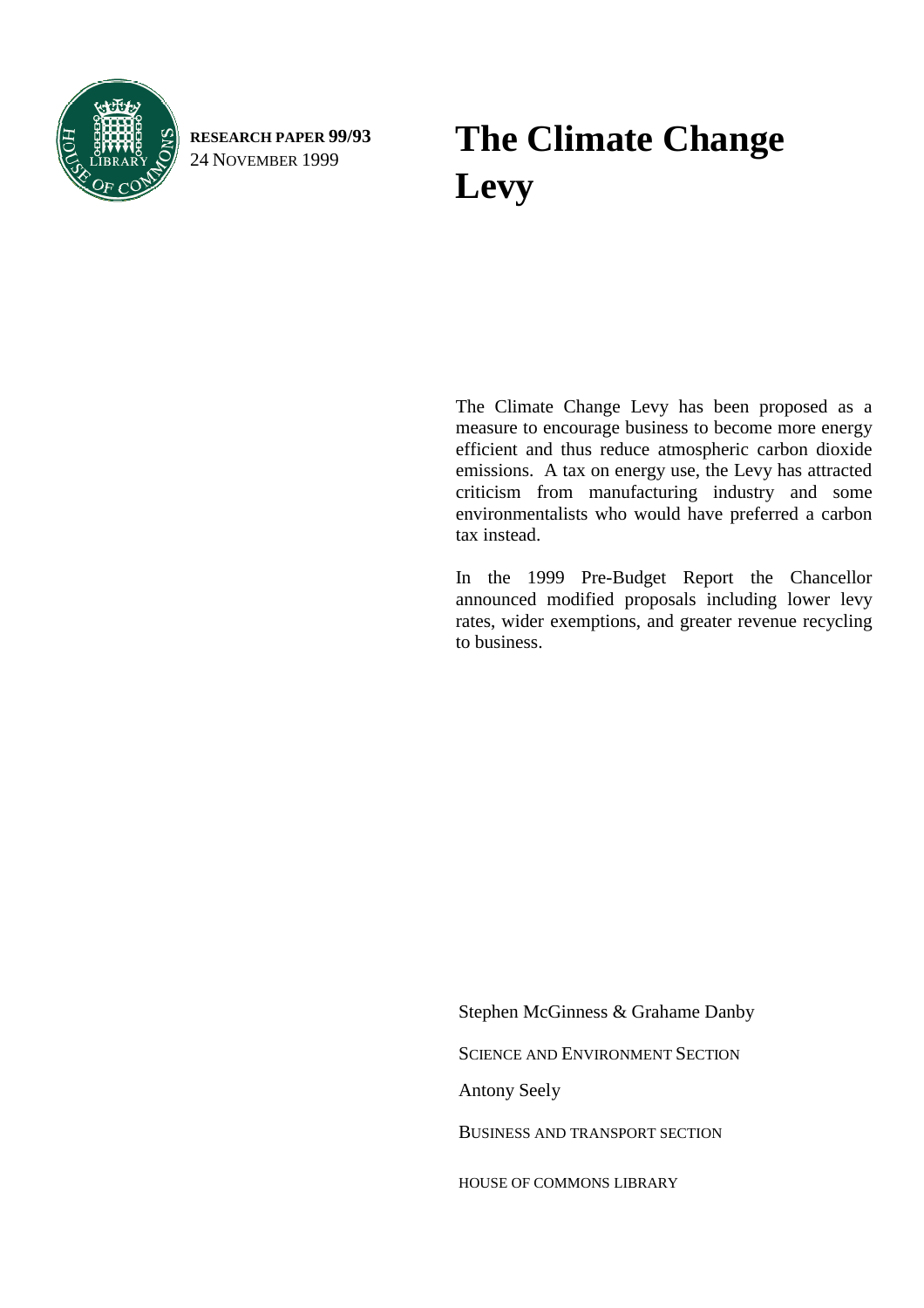#### **Recent Library Research Papers include:**

| 99/78 | By-elections since the 1997 general election                     | 09.09.99 |
|-------|------------------------------------------------------------------|----------|
| 99/79 | Unemployment by Constituency – August 1999                       | 15.09.99 |
| 99/80 | Railway Organisations                                            | 20.09.99 |
| 99/81 | Asbestos                                                         | 05.10.99 |
| 99/82 | By-elections since the 1997 general election                     | 24.09.99 |
| 99/83 | Unemployment by Constituency – September 1999                    | 13.10.99 |
| 99/84 | <b>Devolution and Concordats</b>                                 | 19.10.99 |
| 99/85 | The Procedural Consequences of Devolution                        | 20.10.99 |
| 99/86 | <b>Economic Indicators</b>                                       | 01.11.99 |
| 99/87 | The prospects for Russia                                         | 08.11.99 |
| 99/88 | The House of Lords Bill – Lords Amendments [Bill 156 of 1998-99] | 09.11.99 |
| 99/89 | <b>Family Leave</b>                                              | 11.11.99 |
| 99/90 | Unemployment by Constituency – October 1999                      | 17.11.99 |
| 99/91 | Millennium Trade Talks – Food and Agriculture Issues             | 19.11.99 |
| 99/92 | The <i>Electronic Communications Bill</i> [Bill 4 of 1999-2000]  | 24.11.99 |

*Research Papers are available as PDF files:*

- *to members of the general public on the Parliamentary web site, URL: http://www.parliament.uk*
- *within Parliament to users of the Parliamentary Intranet, URL: http://hcl1.hclibrary.parliament.uk*

Library Research Papers are compiled for the benefit of Members of Parliament and their personal staff. Authors are available to discuss the contents of these papers with Members and their staff but cannot advise members of the general public.

Users of the printed version of these papers will find a pre-addressed response form at the end of the text.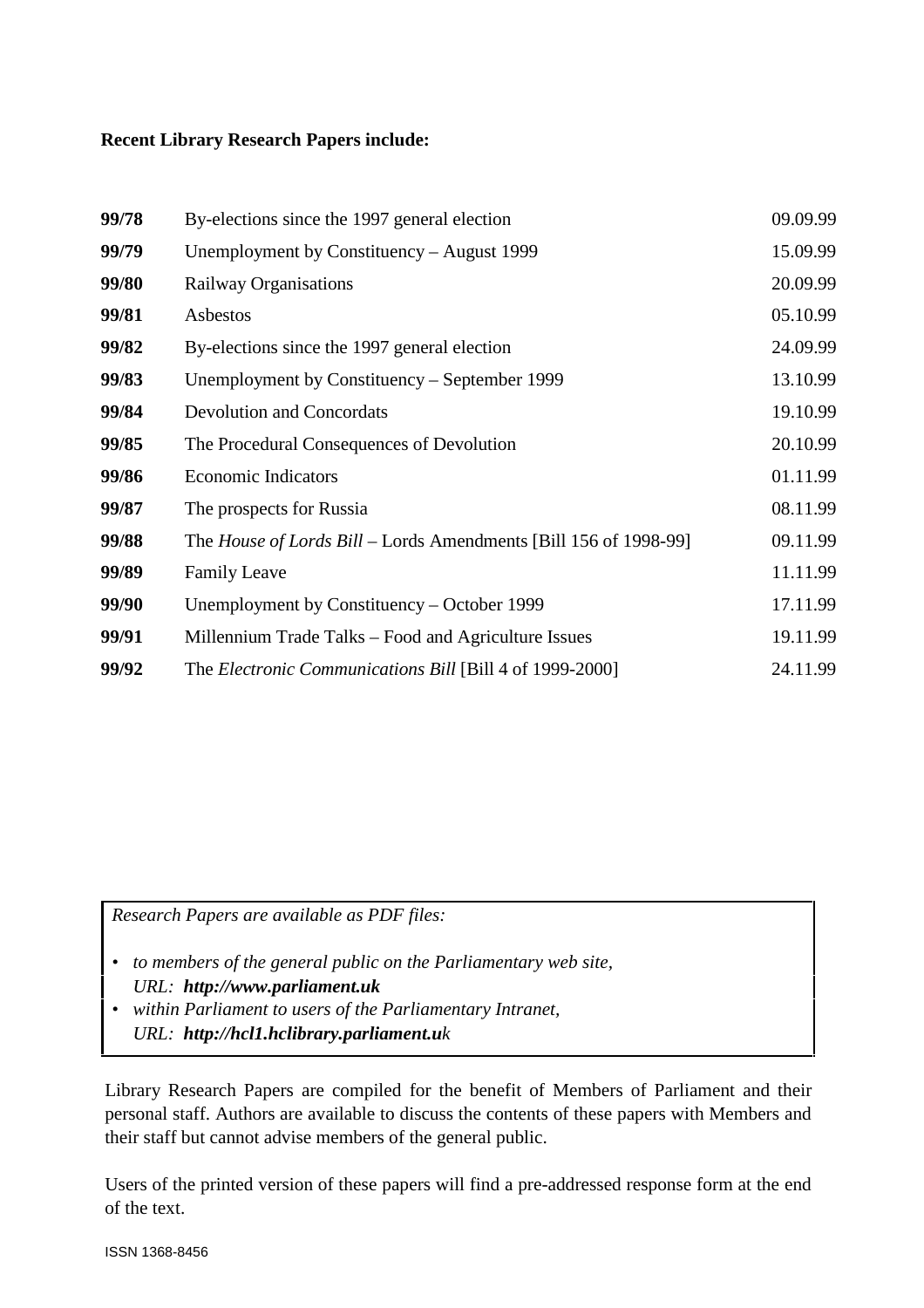# **Summary of main points**

- The UK has signed up to international agreements to reduce greenhouse gas emissions to 12.5% below 1990 emission levels during the period 2008-2012. The Government has a separate pledge to reduce carbon dioxide emissions to 20% below 1990 rates by the year 2010.
- The Climate Change Levy is one measure that has been proposed to achieve UK commitments. This measure is to address the business use of energy only and will come into effect in April 2001.
- The Levy is intended to be revenue neutral towards business as a whole. The revenue raised from the Levy will be recycled through reduced national insurance contributions and additional support for energy efficiency measures.
- Negotiations with business concerns along with Parliamentary scrutiny and debate have led to the Government: reducing the rates of the Levy overall; providing for a greater rebate for energy intensive industries; and, exempting electricity both from renewable sources and 'good quality' combined heat and power plants.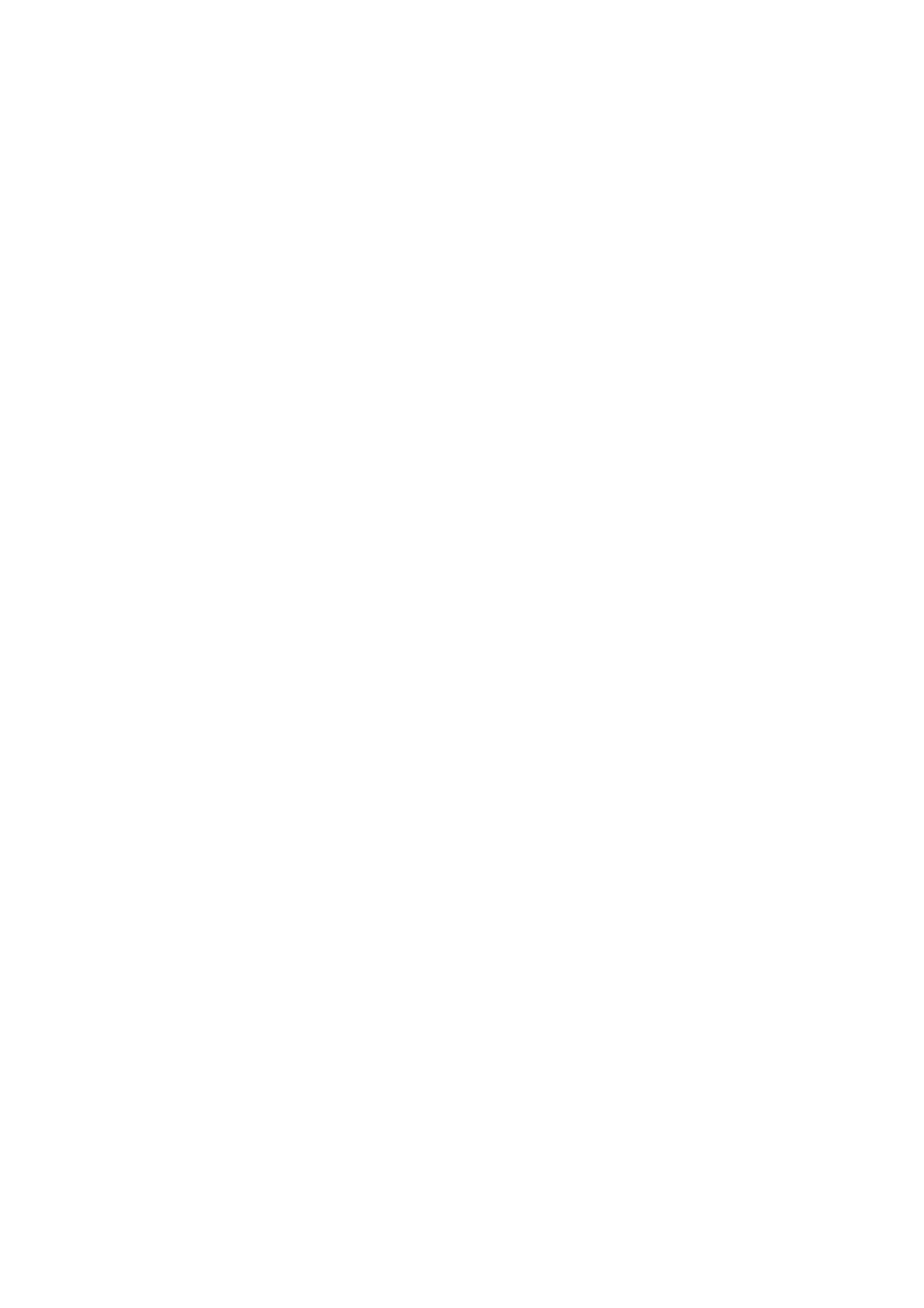# **CONTENTS**

| I            | <b>Climate Change Levy: Genesis</b>          |                                                                      |                  |  |  |
|--------------|----------------------------------------------|----------------------------------------------------------------------|------------------|--|--|
|              | A.                                           | <b>Climate change</b>                                                | 7                |  |  |
|              | <b>B.</b>                                    | <b>Carbon Dioxide Emissions</b>                                      | 8                |  |  |
|              | $\mathbf{C}$ .                               | <b>Details of the Climate Change Levy</b>                            | $\boldsymbol{9}$ |  |  |
|              | D.                                           | <b>Response to the Levy</b>                                          | $\boldsymbol{9}$ |  |  |
| $\mathbf{I}$ | <b>Environmental taxation</b>                |                                                                      |                  |  |  |
|              | A.                                           | <b>General Principles</b>                                            | 14               |  |  |
|              | <b>B.</b>                                    | The Government's Approach                                            | 17               |  |  |
|              | $\mathbf{C}$ .                               | The Marshall Report on the business use of energy                    |                  |  |  |
|              | D.                                           | The potential for carbon taxation                                    | 22               |  |  |
|              | E.                                           | The March 1999 Budget                                                | 26               |  |  |
| Ш            | <b>Climate Change Levy and Energy Policy</b> |                                                                      |                  |  |  |
|              | $\mathbf{A}$ .                               | <b>Customs &amp; Excise consultation</b>                             | 28               |  |  |
|              | <b>B.</b>                                    | <b>Parliamentary questions</b>                                       | 30               |  |  |
|              | C.                                           | <b>Trade and Industry Committee</b>                                  | 31               |  |  |
|              | D.                                           | <b>Environmental Audit Committee</b>                                 | 34               |  |  |
|              | E.                                           | <b>The Energy Tax Debate</b>                                         | 35               |  |  |
|              | F.                                           | <b>Negotiations with industry</b>                                    | 39               |  |  |
| IV           |                                              | <b>November 1999 Pre-Budget Report</b>                               | 43               |  |  |
|              |                                              | Appendix A: The Marshall Report : Energy taxes in other EU countries | 46               |  |  |
|              |                                              | <b>Appendix B: Commission Communication: Climate Change Data</b>     | 48               |  |  |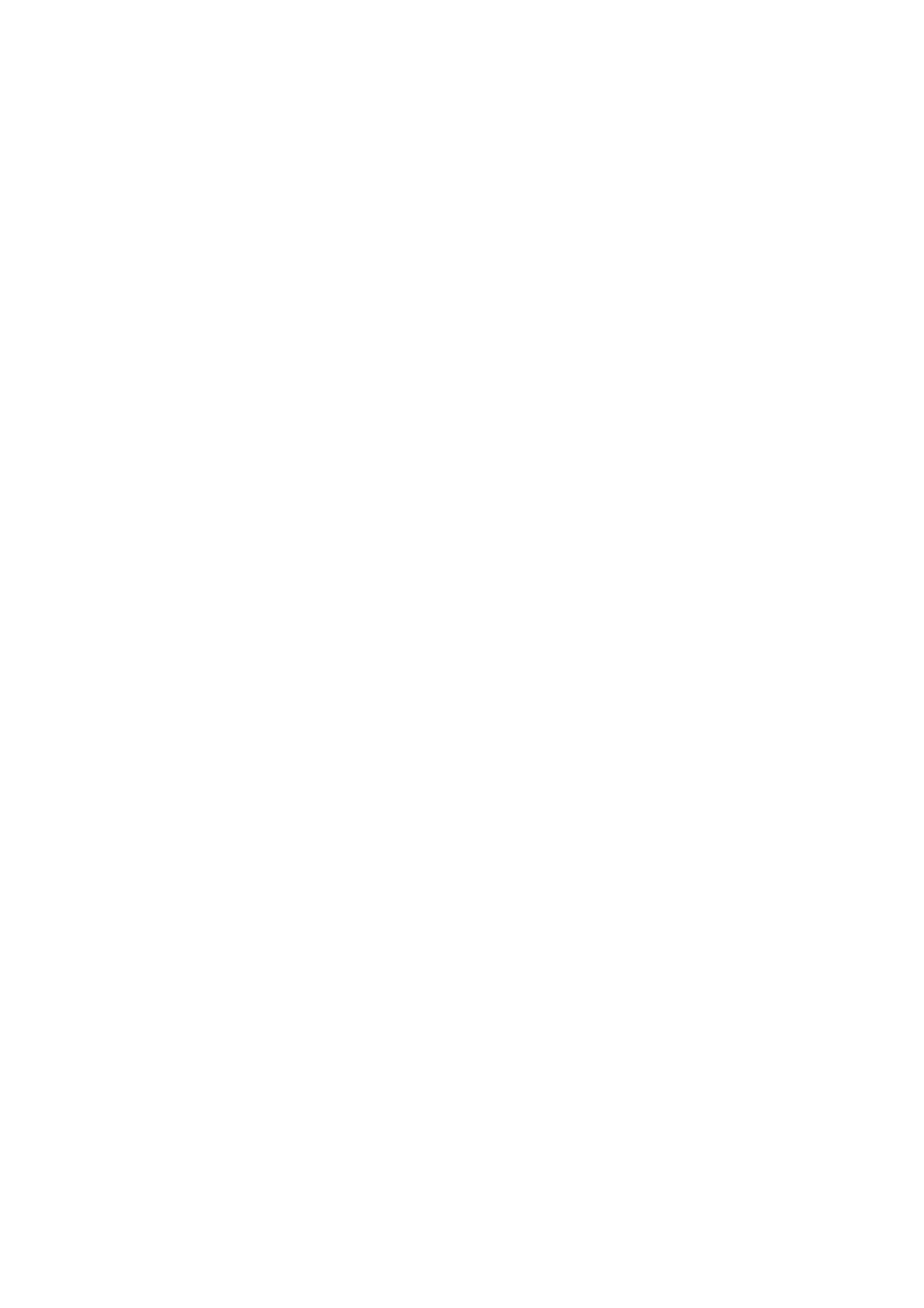# **I Climate Change Levy: Genesis**

In his March 1999 Budget the Chancellor (Gordon Brown) announced a new levy on the business use of energy to be introduced from April 2001.<sup>1</sup> There would be offsetting reductions in employers' National Insurance contributions (NICs) plus substantial rebates for energy intensive industries who could agree energy efficiency agreements with the Department for the Environment Transport and the Regions (DETR). Additional support would be provided for energy efficiency schemes and renewable sources of energy. This proposal follows closely the recommendations made in Lord Marshall's report on the role of economic instruments and the business use of energy, commissioned at the time of the March 1998 Budget and published in November 1998.<sup>2</sup> However, the genesis of the Levy can be traced back to work published by the Organisation for Economic Co-operation and Development (OECD) in the early 1970's which established the Polluter Pays Principle. This simply meant that the originator of pollution should be the one to pay for the environmental damage caused by that pollution.

The Polluter Pays Principle was initially adopted in the early 1970s when strict environmental regulations were first being introduced in OECD countries, and complaints about high costs and negative effects on competitiveness were beginning to emanate from industry. Governments were being pressured to help industry cover the costs of complying with these new regulations or to impose similar costs on imports through compensating import levies. The 1972 OECD Recommendation of the Council on Guiding Principles concerning International Economic Aspects of Environmental Policies<sup>3</sup> included recommendations not to subsidise the environmental costs of industry, except in limited cases, and not to use trade remedies or import duties to compensate for these costs. These recommendations, which were intended to guide government responses to the competitive effects of environmental regulations, have been largely maintained for the last twenty years. The Amsterdam Treaty, like the Treaties of Rome and Maastricht, provides that "the polluter should pay" principle forms a basis of Community policy on the environment.<sup>4</sup> Principle 16 of the Rio Declaration<sup>5</sup> relating to the internalisation of environmental costs also makes reference to this Principle.

# **A. Climate change**

The fundamentals of climate change, often referred to as global warming, have been detailed in many studies and papers. It is not envisaged that this paper will repeat this

<sup>&</sup>lt;sup>1</sup> HC Deb 9 March 1999 c 181

<sup>2</sup> HM Treasury, *Economic instruments and the business use of energy: a report by Lord Marshall*, November 1998 http://www.hm-treasury.gov.uk/pub/html/prebudget99/marshall.pdf

<sup>3</sup> OECD (1972), *Recommendation of the Council on Guiding Principles concerning International Economic Aspects of Environmental Policies* [C(72)128]

<sup>&</sup>lt;sup>4</sup> Art. 130R(2), Treaty establishing the European Community, as amended by the Maastricht Treaty of 7 February 1992. Now A[rt. 174\(2\) in Treaty of Amsterdam 10 November 1997](http://www.hm-treasury.gov.uk/pub/html/prebudget99/marshall.pdf)

<sup>5</sup> Earth Summit 1992, *The United Nations Conference on Environment and Development*, Rio de Janeiro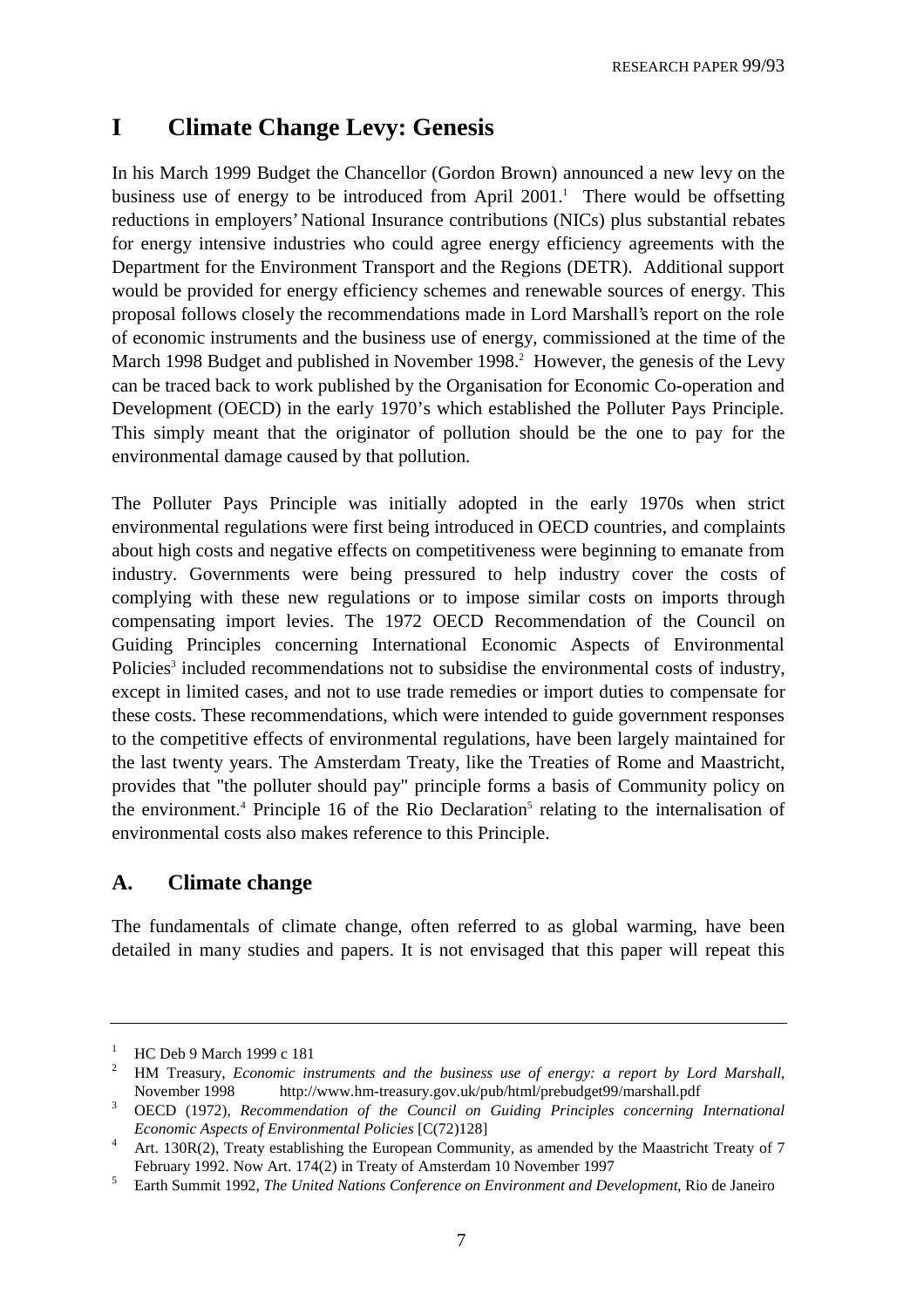information beyond that necessary to understand the reasoning behind implementation of the Climate Change Levy. For further detail on climate change may be found in any number of Library research papers, <sup>6</sup> POST briefings<sup>7</sup> and select committee reports.<sup>8</sup>

In brief, the presence of certain gases within the global atmosphere provides a mechanism by which heat from the sun can be trapped and retained. Without this mechanism the average surface temperature would be much lower, and its variation between night and day so severe that advanced life could probably not have evolved. A major role is played by two gases: water vapour and carbon dioxide.

Carbon dioxide  $(CO<sub>2</sub>)$  is an essential component of the world's biosphere and is a major by-product of the biosphere and the consumption of fossil fuels such as coal, oil and gas. As industrialisation has progressed greater amounts of carbon dioxide have been released into the atmosphere every year. This has caused a rise in the concentration of carbon dioxide in the atmosphere. An observed rise in the global mean surface temperature over recent years has accompanied this.

The United Nations organised a body of scientists, the Intergovernmental Panel on Climate Change (IPCC), to study the problem. The IPCC believe that the industrial use of fossil fuels has increased the concentration of carbon dioxide in the atmosphere and caused the temperature of the world to increase. This conclusion resulted in an agreement at the Kyoto Summit 1997, between the developed nations to stabilise their carbon dioxide emissions at 1990 levels by the year 2000 and at 5% below 1990 levels over the period 2008-2012.

# **B. Carbon Dioxide Emissions**

The IPCC worked on several assumptions, a business as usual assumption and a series of others. Under the business as usual scenario the models predict a rise of between 1.5 and 3.5 degrees Celsius in global mean surface temperature over the next century.

Although cuts of 5% have been agreed, models predict that a cut in emissions of 60% would be required to stabilise the atmospheric concentration of  $CO<sub>2</sub>$  at current levels, and so avoid further warming.

There are three major sources of anthropogenic carbon dioxide emissions: transport, domestic energy use and industrial energy use. The most recent statistics available from the DETR show that carbon dioxide emissions for 1996<sup>9</sup> can be accounted for by power stations (43 million tonnes of carbon dioxide), road transport (31 million tonnes) and

<sup>6</sup> For example, Library RP 97/141, *Climate Change After Kyoto*, 24 December 1997

<sup>7</sup> For example, POST Report 121, *Living in the Greenhouse*, December 1998

<sup>8</sup> For example, Environment Audit Select Committee Report, *Climate Change: Government Response and Follow-up*, 12 February 1999, HC 88 1998/99

<sup>&</sup>lt;sup>9</sup> DETR, Digest of Environmental Statistics No. 20, September 1998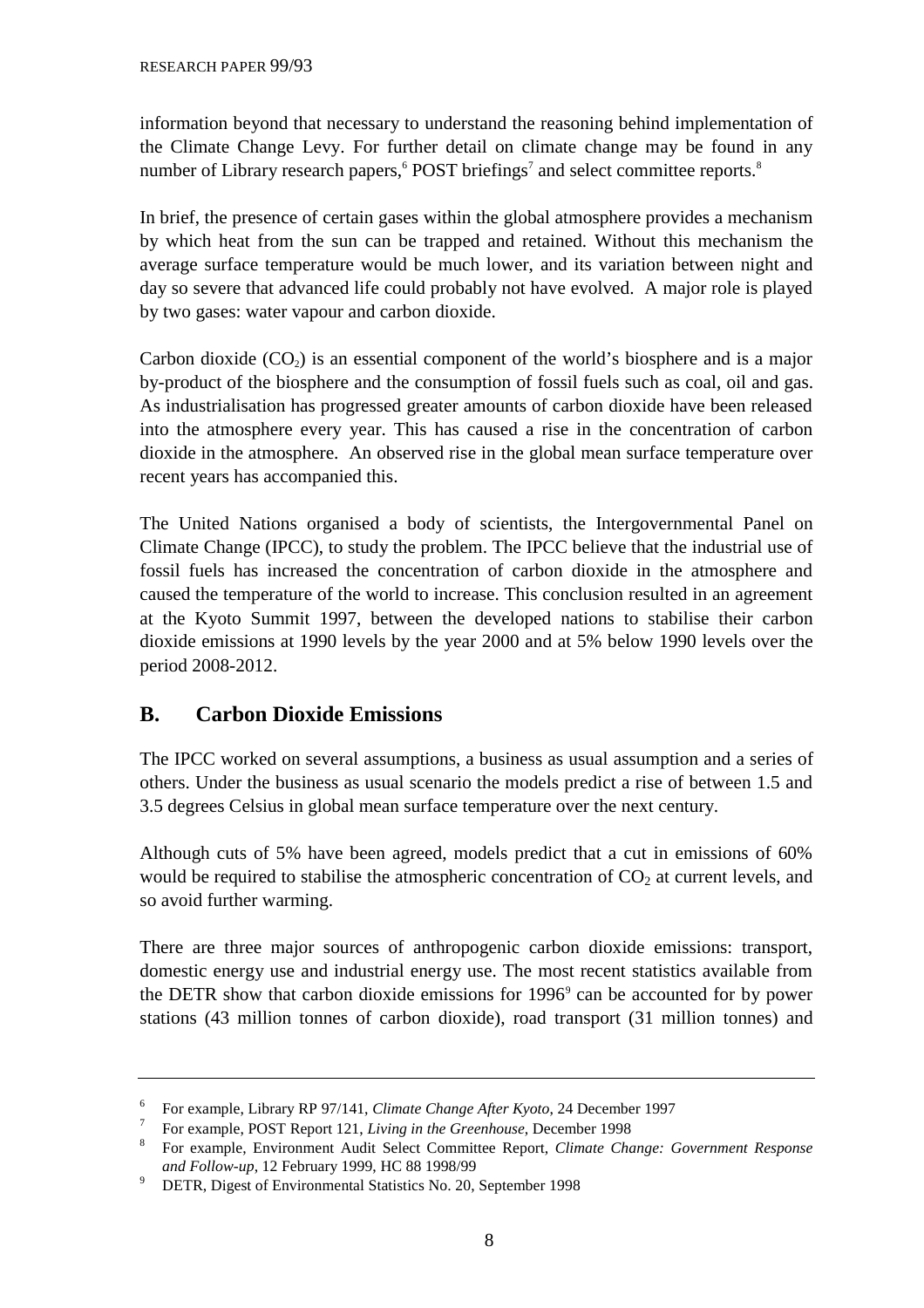other sources (80 million tonnes). The Climate Change Levy has been introduced by the Government as a way of reducing the contribution of industrial energy use.

Even if emissions of carbon dioxide from power generation and transport were completely eliminated this would only represent approximately a 48% reduction in emissions. Not enough to reach the 60% necessary to stabilise the atmospheric concentrations of the gas. As carbon dioxide emissions represent 79% of the global warming potential of the gases emitted in the UK, the  $48\%$  reduction in CO<sub>2</sub> would actually only represent a 38% reduction in overall greenhouse gas emissions.

Obviously there must be a wider focus than purely on energy and transport. Commercial, public and agricultural combustion adds 9 million tonnes of carbon dioxide, and domestic combustion 25 million tonnes. Iron and steel combustion adds 7 million tonnes and the rest of industrial combustion 17 million tonnes. All of these sources must be addressed and some determination of how the associated emissions might be avoided or reduced. The Levy, however, was not conceived to address all industrial carbon emissions, only those related to the industrial use of energy.

# **C. Details of the Climate Change Levy**

It was originally expected that the Levy would raise around £1.75 billion in its first full year (2001-02) and save around 1.5 million tonnes of carbon a year by 2010. The recent pre-budget statement made by the Chancellor revised those figures. The Levy is now expected to raise only £1 billion in its first full year but save 2 million tonnes of carbon a year by 2010.

The Levy will apply to gas (natural gas and liquefied petroleum gas), coal and electricity used by business, agriculture and the public sector for energy uses. It will not apply to fuels used by the domestic or transport sector, or fuels used for generation or non-energy purposes.10 The Levy will not apply to oils which are already subject to mineral oils duty.<sup>11</sup> HM Customs  $\&$  Excise have issued a consultation paper on the details of how the Levy is to be administered, with a view to legislation being introduced in the Finance Bill in 2000 (see section III.1). $^{12}$ 

# **D. Response to the Levy**

The response from industry, the intended target of the Levy, has been fairly strong. The Chancellor claimed the Levy would be revenue neutral as the money raised was to be returned through reduced NIC contributions and funds for energy efficiency measures.

 $10$  For example, oil used to generate electricity or to make plastic.

<sup>&</sup>lt;sup>11</sup> HM Treasury Budget press notice HMT6, 9 March 1999

<sup>12</sup> HM Customs & Excise, *Consultation on a Climate Change Levy*, March 1999 http://www.hm-treasury.gov.uk/budget/1999/index.html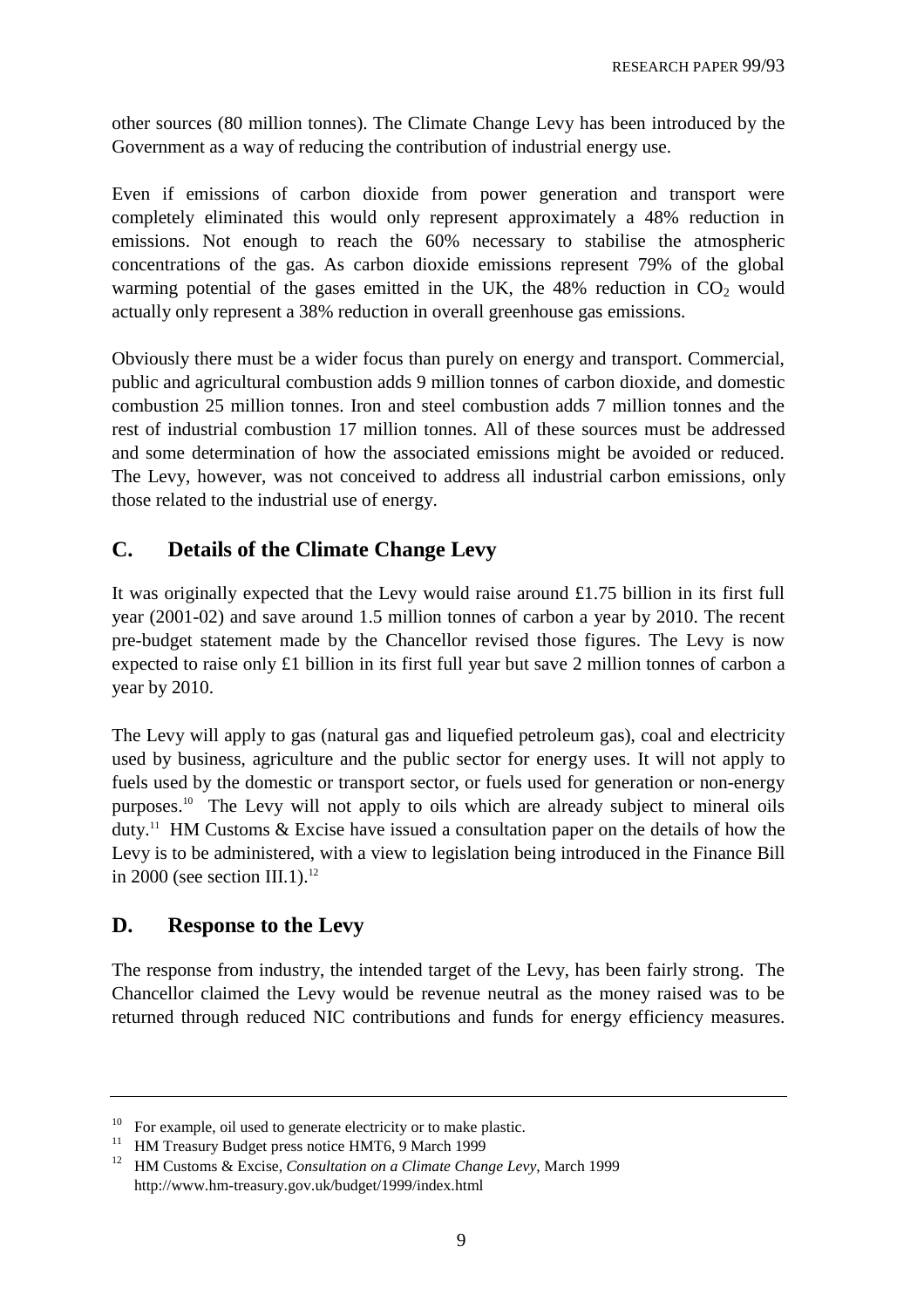Industrial concerns were that the levying and recycling would not distribute money in an even fashion across the whole of business. Companies which used large amounts of energy and few staff would suffer financial loss whilst companies which employed large numbers of staff with relatively low energy expenditures would benefit financially from the Levy.

One of the main lobbying groups has been the Chemical Industries Association (CIA) whose 200 members tend to fall into the former category. The CIA claim that the chemical industry represents 10% of the UK's exports and 2.5% of the UK GDP. The CIA have stated that they recognise the industry's environmental responsibility and have contributed to the current climate change problem by 'improving energy efficiency by 60% between 1967 and 1990 and a further 15% in the time since 1990.

The CIA response to the Levy was to claim that, before rebates, the Levy would cost the UK chemical industry £130 million, threaten 6000 jobs over the long term and export pollution to countries with less rigid environmental regimes. They therefore proposed:

- that the Government extend the option of energy efficiency agreements to all sectors of industry rather than just a limited selection;
- that the levy should only apply to those companies with whom an efficiency agreement cannot be reached; and,
- that there be no link between the levy and the money needed to reduce employer NICs.<sup>13</sup>

Moreover, the CIA had been looking to secure a situation in which the sector itself would suffer no net costs as a result of the levy, assuming that all cost effective energy efficiency measures were taken.

Other heavy energy users, such as the steel industry,  $14$  were also concerned about the effect of the Levy. Metal industries have been the subject of questions to the Government:

**Mr. Gordon Prentice (Pendle):** What assessment he has made of the impact of the proposed climate change levy on (a) the aluminium industry and (b) other high-energy using manufacturing industries.

**The Economic Secretary to the Treasury (Ms Patricia Hewitt):** Following Lord Marshall's recommendation, the Government are not taking an across-theboard approach to the climate change levy. As my right hon. Friend the Chancellor announced on Budget day, we intend to set significantly lower rates of levy for those energy-intensive sectors that agree targets for improving their

<sup>13</sup> Chemical Industries Association, *The Climate Change Levy and the Chemical Industry*, September 1999

<sup>&</sup>lt;sup>14</sup> HC Deb 30 March 1999 c 665W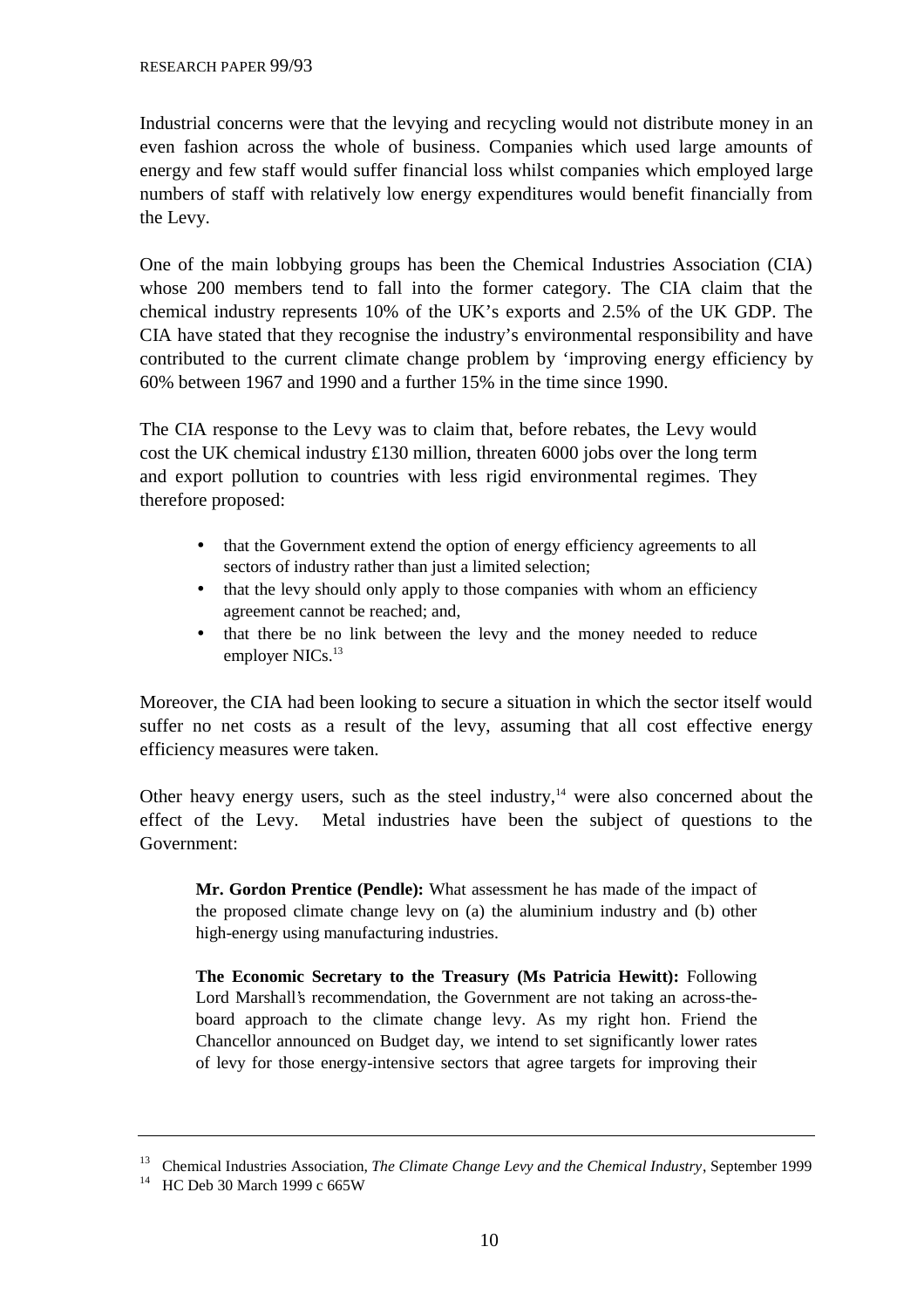energy efficiency. My right hon. Friend the Deputy Prime Minister has had a useful initial meeting with the associations representing the energy-intensive sectors and detailed negotiations with those sectors, including the aluminium industry, are now under way.

**Mr. Prentice:** That is a very reassuring answer, but even with the 50 per cent. reduction for energy-intensive industries such as aluminium there are fears that production costs will rise dramatically. I have been told that the aluminium industry anticipates a rise of perhaps 12 per cent. per tonne, which would drive it offshore. I was reassured by what I heard about discussions and negotiations taking place, with a concluding date of 28 May, and I very much hope that my hon. Friend will take into account and give full weight to the concerns expressed by the industries.

**Ms Hewitt:** I am grateful to my hon. Friend for that question. The points that he makes are precisely those that we are taking into account in our discussions with the energy-intensive sectors. I stress that the 50 per cent. lower rate in the Customs and Excise consultation document is purely an illustrative assumption. It is not a statement about what the lower rate might be for any energy-intensive sector. That lower rate will depend on the stringency of the targets to which the sectors agree. In line with our published statement of intent on the principles of environmental taxation, international competitiveness is one of the key issues that we consider for any environmental tax, including the climate change levy.

**Mr. John Bercow (Buckingham):** Given that British Steel estimates that the climate change levy will add £200 million to its annual tax bill, whereas the offsetting reduction in national insurance is worth only £5 million a year to it, does the Economic Secretary acknowledge that the levy is yet another clear example of the Government's policy of taxation by stealth, which has served to throttle manufacturing industry in this country and plunge it into recession while she has been a Minister?

**Ms Hewitt:** The hon. Gentleman does not seem to appreciate that, as my right hon. Friend the Chancellor made clear, the new levy will entail no increase in the overall burden of tax on business: it will be revenue-neutral. As I have already said on a similar point, we are now looking in detail at the different energyintensive sectors, what each of them is willing to do to improve energy efficiency and how we should respond by introducing a significantly lower rate of climate change levy. I am interested in the fact that the hon. Gentleman, judging from his remarks, seems to have abandoned the commitment that the Conservative Government made to meeting the Kyoto target. The climate change levy is an essential part of meeting those targets. We estimate that it will save about 1.5 million tonnes of carbon a year by 2010.<sup>15</sup>

The Government stated that small to medium sized enterprises are an important facet of the climate change strategy and they should benefit from the energy efficiency measures financed by the Levy:

<sup>15</sup> HC Deb 13 May 1999 cc 410-412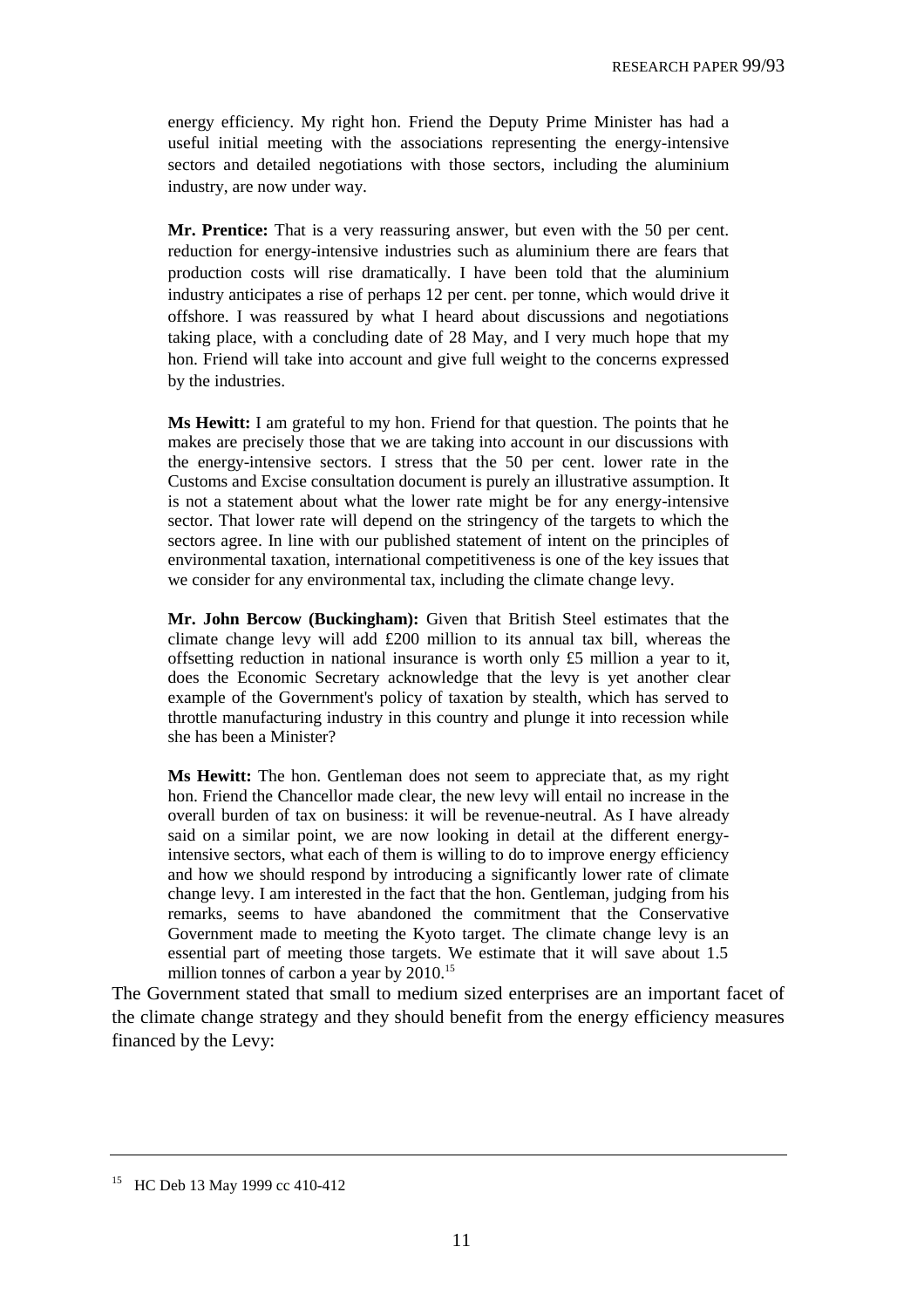**Mr. Meale:** In his Budget Statement on 9 March 1999, Official Report, columns 173-190, the Chancellor announced as part of the climate change levy £50 million per annum package to fund schemes aimed at promoting energy efficiency directly including energy efficiency audits/advice, mechanisms to promote low carbon technologies, and additional support for renewable sources of energy. Further details will be set out in the draft UK climate change programme later this year. The Government recognise that SMEs [small to medium sized enterprises] are a key part of the economy with special needs. They have already therefore designed specific schemes and programmes to help them save energy and money and, importantly from our point of view, do their bit to reduce greenhouse gas emissions.

My Department's Energy Efficiency Best Practice programme provides independent advice and information on energy efficiency and support for RD&D projects. Non-domestic energy users including SMEs are an important target audience for the programme. The Department also funds grant schemes specifically for SMEs delivered through the Energy Saving Trust. The experience gained from the Energy Efficiency Best practice programme will provide a good basis for developing further energy efficiency schemes as part of the £50 million per annum package.....<sup>16</sup>

A study<sup>17</sup> commissioned by the UK Worldwide Fund for Nature (WWF-UK) examined the effects of the Levy on business. This provided a different perspective on the impact that the Levy might have on various industries. The key findings of the study are reproduced below:

- In itself the cut in employers' NIC is unlikely to be of benefit to the whole of industry
- Overall the economic size of the industries that are benefiting from the policy, measured either in number of employees or in contribution to GDP, is double that of sectors losing from the policy;
- Industries employing 93% of the UK workforce and earning 90% of GDP are either beneficiaries of the policy or have very small net costs (defined as less than 0.1% of the value of their output);
- Energy prices have fallen over the past five years due to liberalisation of the energy markets and low international oil prices. The climate change levy will have the effect of increasing energy prices to levels that have been experienced in the past five years.
- The two greatest beneficiaries of the policy are education  $(£77$  million) and health service industry (£66 million).
- The extra money available to the education and health sectors is sufficient to fund an extra 7,000 employees in the health industry and 3,500 more teachers.

<sup>&</sup>lt;sup>16</sup> HC Deb 12 May 1999 cc 153-154W

<sup>&</sup>lt;sup>17</sup> ECOTEC, *Who gains from the climate change levy?*, WWF-UK, 29 September 1999, http://www.wwf-uk.org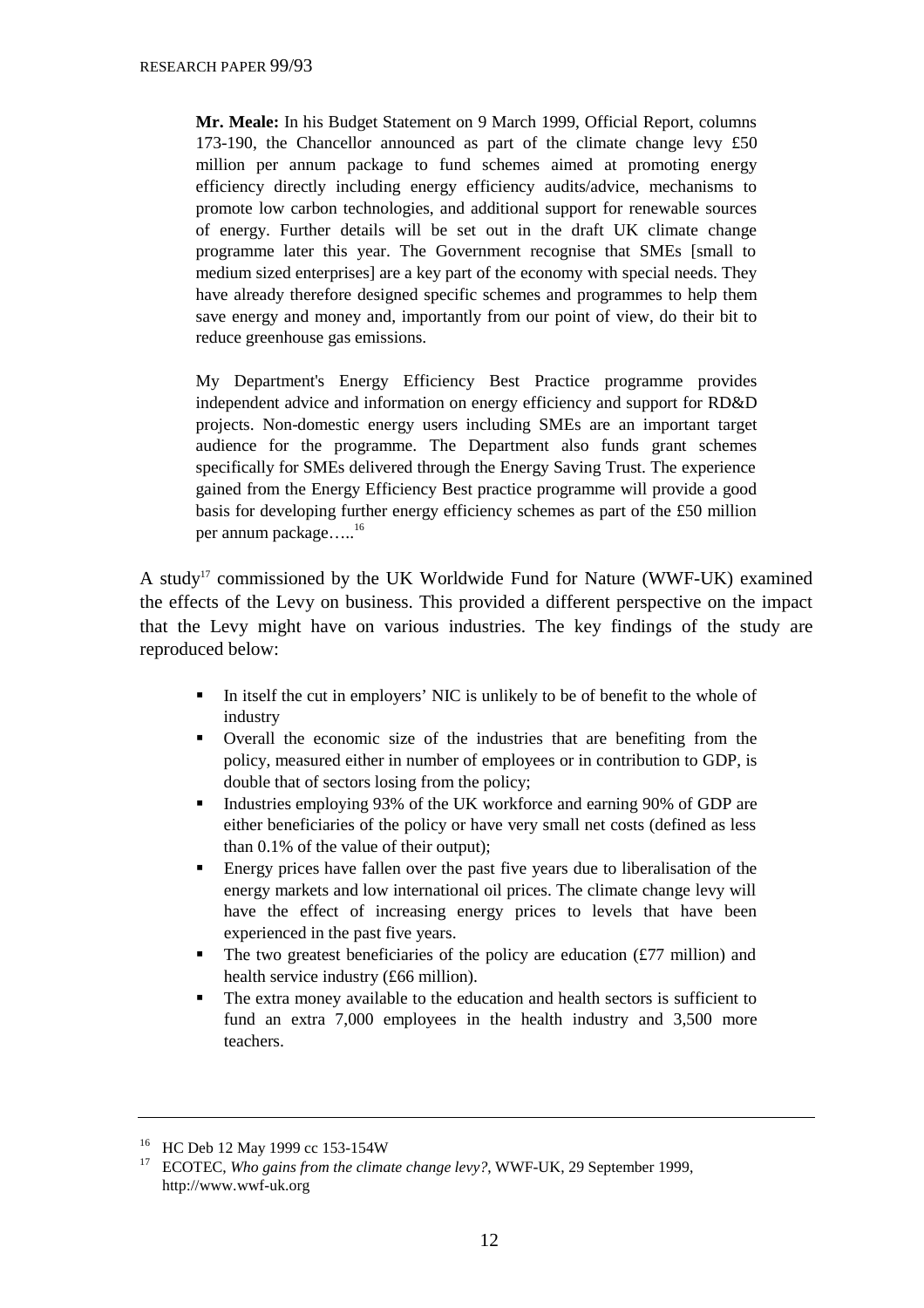- By 2002 the climate change levy might reduce emissions of carbon by around 0.9 million tonnes of carbon. The Government believes that these could rise to 1.5 million tonnes by 2010.
- No industry is likely to lose out from the combined effect of the climate change levy and the cut in NIC by more than 4% of the value of its sales even if the levy is applied at its full rate.
- The industry that loses out most from the package is Food Production  $f87$ million). However this loss is a small fraction, about 0.15%, of the industry's total turnover.
- There is the possibility to offset the extra cost of energy by improvements in energy efficiency.
- The climate change levy and NIC cut will hurt the competitiveness of a small minority of British industry. Energy intensive industries that are losers from the levy will be under pressure to reduce emissions in other countries also.<sup>18</sup>

This study, having been published in October was carried out utilising the initial figures supplied by the Government and not the revised lesser figures provided by the Chancellor in his 1999 Pre-Budget Report (see Section IV).

<sup>18</sup> http://www.wwf-uk.org/news/ecotec.pdf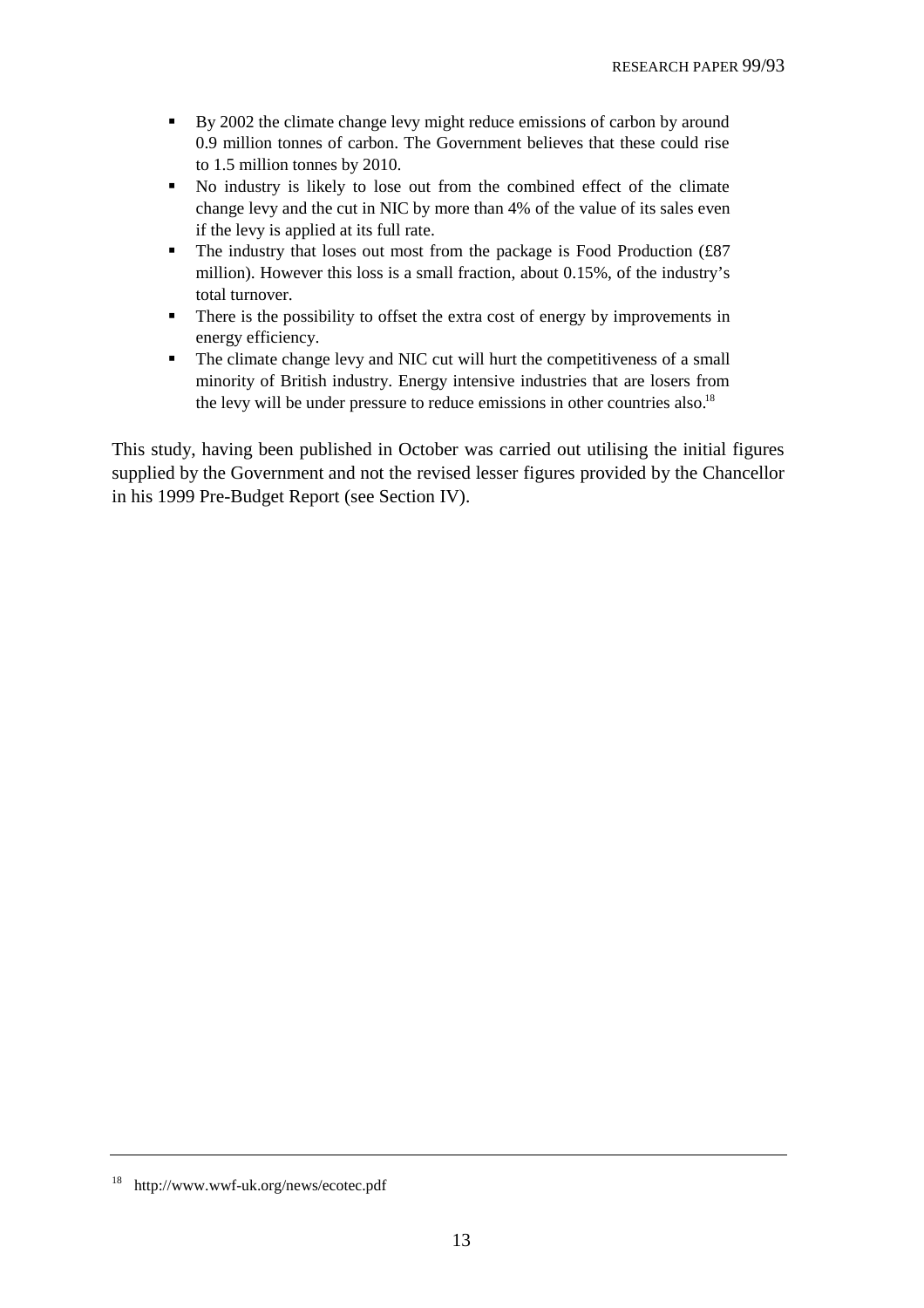# **II Environmental taxation**

The terms 'environmental taxation' and 'ecotaxes' are not defined in legislation. The European Commission considers that they can be used whether the revenue accrues to the Government or is earmarked for a particular purpose, if either the taxable base has a clear negative effect on the environment or if the tax itself has a less clear but discernable positive effect on the environment (this might be achieved through setting a tax differential between two products according to environmental friendliness).

# **A. General Principles**

There are two basic types of ecotaxes:

- **Emission taxes** [sometimes called **'pollution taxes**']; payments directly related to the real or estimated pollution caused to land, air or water by pollutant emissions from, for instance, power stations, or water outfalls from sewage plants. Noise pollution might also be taxed (in the aviation industry, for instance).
- **Product taxes**; on raw materials and intermediate inputs such as fertilisers, pesticides, minerals or water [**'input taxes**'] or on final consumer products such as packaging, car tyres or batteries [**'consumption taxes**']. Product taxes in the field of **energy** (taxes on oil, diesel and electricity) which have been imposed for some time for revenue raising rather than green motives, are increasingly being seen as having an environmental role to play.<sup>19</sup>

Pollution taxes have several advantages over a conventional enforcement system where a pollution limit is set and fines imposed for any breaches in this limit. For a firm producing a polluting output, it may be cheaper to pay a fine rather than reduce output to meet an emission standard. Also, once the firm has met the standard there is no incentive for it to clean up its act any further. On the other hand, taxes can continue to provide an added incentive to invest in clean technology and to innovate; this is know as 'dynamic efficiency'. It can however be argued that the tax burden drains firms of the resources to invest in technology and that regulation can achieve the same result, particularly if it requires the use of Best Available Technology (BAT).<sup>20</sup>

Pollution taxes administered by central government allow less scope for evasion than potentially irregular, on-site inspections by the responsible regulatory agency, and taxes on one pollutant will often cause a reduction in emissions of associated pollutants.<sup>21</sup> It is

<sup>19</sup> European Commission, *Environmental taxes and charges in the Single Market*, COM(97)9, January 1997 para 10 and OECD, *Implementation strategies for environmental taxes*, 1996 p10

<sup>20</sup> OECD, *Implementation strategies for environmental taxe*s, 1996 p15

<sup>21 &</sup>quot;Chapter 12: Green taxes" in Turner, Pearce and Bateman, *Environmental economics: an elementary introduction*, Centre for Social and Economic Research on the Global Environment (CSERGE) 1994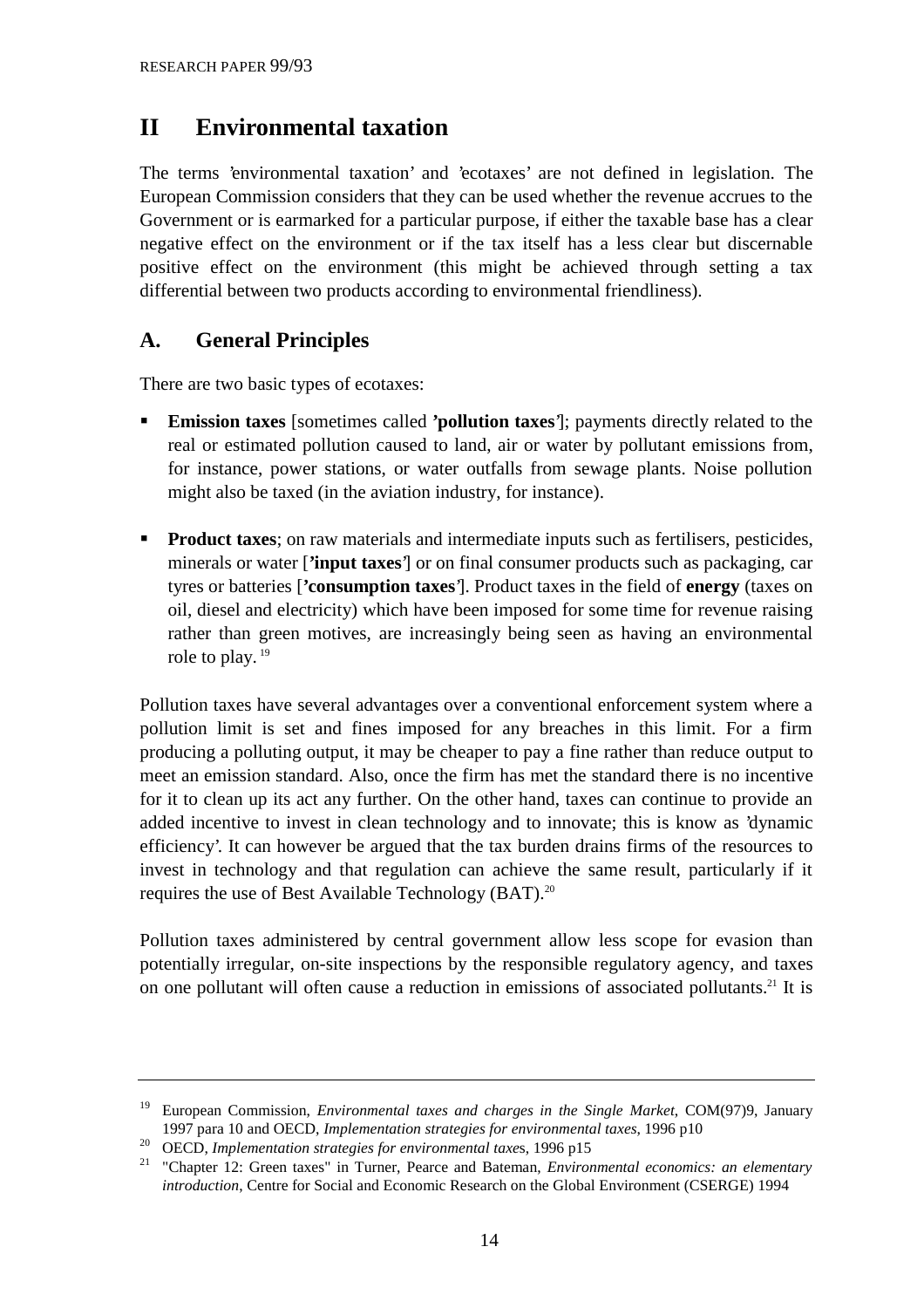also said that regulators can sometimes get too close to the industry they are regulating, and market instruments are less susceptible to such 'regulatory capture'.<sup>22</sup>

However, because of the difficulty of putting a cost on environmental damage, it is difficult to determine the rate at which environmental taxes should be set. It is said that another reason for the reluctance of policy makers to set pollution taxes has been that once a firm has reduced its pollutant output to an acceptable level, it is still paying a tax on the pollution which it is producing, which seems unfair. Taxes levied on the pollution or products of one country's industry may also damage that country competitively by making foreign imports more economically attractive if competitor countries have no similar charges.

Most of the concern regarding pollution taxes, however, focuses on the effects on the consumer. Very simplistically, once the firm is paying a tax on each unit of pollutant or item it produces, it will probably try to pass this cost on to the consumer. The proportion met by the consumer will probably vary according to whether alternatives are available. With a tax on petrol for instance, even a steep rise in price is likely to reduce consumption by only a little, and consumers will be willing to meet most of the cost of the tax (there is an 'inelastic' demand curve). A tax on a washing powder containing phosphorus on the other hand, or on a domestic cleaning fluid containing zinc, allows consumers the choice of switching to alternative brands without these ingredients. In this case the producers have little chance of pushing the cost of the tax onto the consumer (the demand for the product is highly 'elastic' and price sensitive). $^{23}$ 

Pollution taxes, then, send signals to both consumers (raising prices) and producers (lowering profit margins). The signals indicate the pollution cost of products and encourage a switch to lower pollution cost products. One problem is that of 'linkage': the link between the tax and the environmental problem needs to be as explicit as possible. A loose link gives poor economic signals regarding the appropriate environmental choice.<sup>24</sup> Of course, environmental taxes have an added advantage over regulations in that they raise revenue, although some or all of this may be needed to administer the tax, and the OECD considers that only taxes on fossil fuels are likely to raise the significant amounts of revenue capable of having macro-economic impacts.25 It has also been pointed out that the poor might be disproportionately affected because, for instance, a larger proportion of their income goes on items being taxed, such as petrol, or heating fuel. But since profits go to central government, corrections could be made for this by altering tax free income allowances, perhaps increasing targeted social security benefits, or removing tax from other basic commodities.26

<sup>22</sup> OECD, *Implementation strategies for Environmental Taxe*s, 1996 p12

<sup>&</sup>lt;sup>23</sup> *Environmental economics: an elementary introduction, CSERGE 1994 p178* 

<sup>&</sup>lt;sup>24</sup> OEC*D, Implementation strategies for Environmental Taxes,* 1996 p74

<sup>25</sup> *ibid* p.65

<sup>26</sup> *Environmental economics: an elementary introductio*n, CSERGE 1994 p177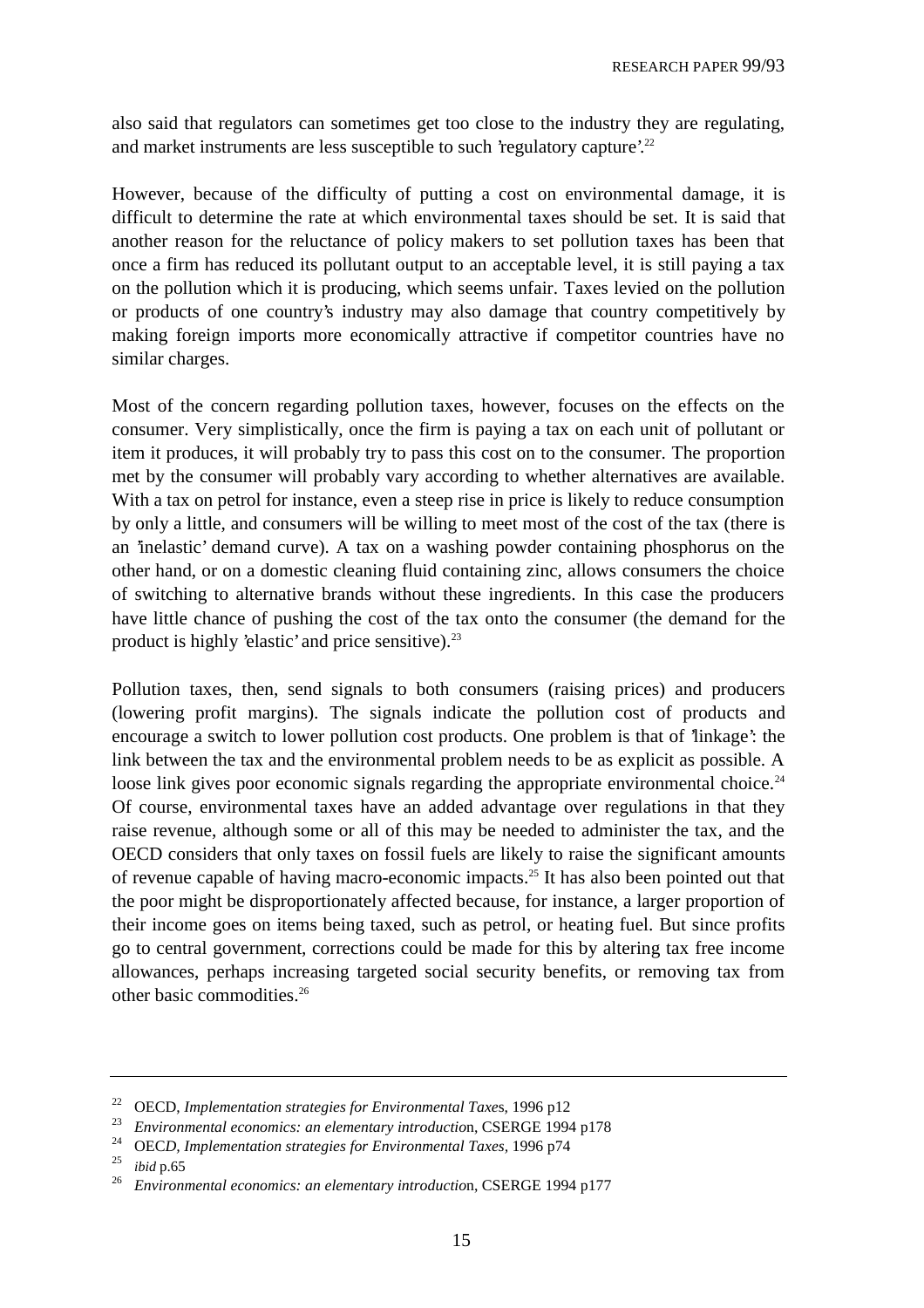So the possibility of a 'double dividend' from environmental taxes exists. Taxing environmentally unsound practices or 'dirty' goods improves the environment thus effecting welfare benefits which outstrip the increased prices. Secondly, the revenue may be used to lower an existing distortionary tax. Whether this works in practice can be debated. The whole point of environmental taxes is that they themselves will produce distortions, in that they seek to alter behaviour. They are imposed to more accurately reflect the externalities and true costs of environmentally unsound practices or goods in their price, and so distort consumer/product choice, not necessarily creating a more efficient tax system. However, by shifting taxes from labour (particularly in countries where wages are 'too high') to pollution, there may be an employment double dividend.<sup>27</sup>

A paper produced by Cambridge University<sup>28</sup> investigated equity and ecotax reform. The study was to determine the effects of utilising excise duties to achieve a 10% reduction in  $CO<sub>2</sub>$  emissions. They utilised a model being developed EU-wide and co-ordinated within the Department of Applied Economics at Cambridge. The main findings of the study are:

- In all countries the tax changes lead to a change in personal disposable income from the baseline case for all socio-economic groups; there is also an increase in employment in all countries.
- The eventual effects on the distribution of incomes associated with carbon taxation in the EU are not nearly so regressive as the initial impact on expenditure suggests.
- The most regressive impact is on West Germany, the UK and Ireland, although the impact is weak.
- The regressive effect comes from the impact of taxation on domestic energy consumption.
- If revenues are recycled through reductions in employer taxes, all Member States and all socio-economic groups in the study experienced an increase in real disposable income; the UK, Italy, Belgium, Ireland and West Germany stand to gain the most, but the largest gain is only an increase in the growth rate of 3.0 per cent a year for Belgium over 1999-2010.
- The scale of the revenues is such that the changes can easily have a progressive effect, but this is not likely to be via the market responses and is only likely to take place by deliberate policy – for example, (a) targeting reductions in employer taxes on employment of the lower paid, (b) using some of the revenues to improve the energy efficiency of domestic fuel use by lower income groups or (c) using the revenues to raise incomes of vulnerable groups directly via social security payments.

The issue of energy/carbon taxation and its effect on the economy has of course become a highly cerebral debate amongst economists and there have been many attempts to model

<sup>27</sup> "Environmental taxes" in IFS, *Options for 1997 : the Green Budge*t, October 1996 pp 128-133

<sup>&</sup>lt;sup>28</sup> T Barker and J Kohler, "Equity and Ecotax reform in the EU: Achieving a 10 per cent Reduction in CO2 Emissions using excise duties", *Fiscal Studies*, Vol 19 No 4, 1998, pp 375-402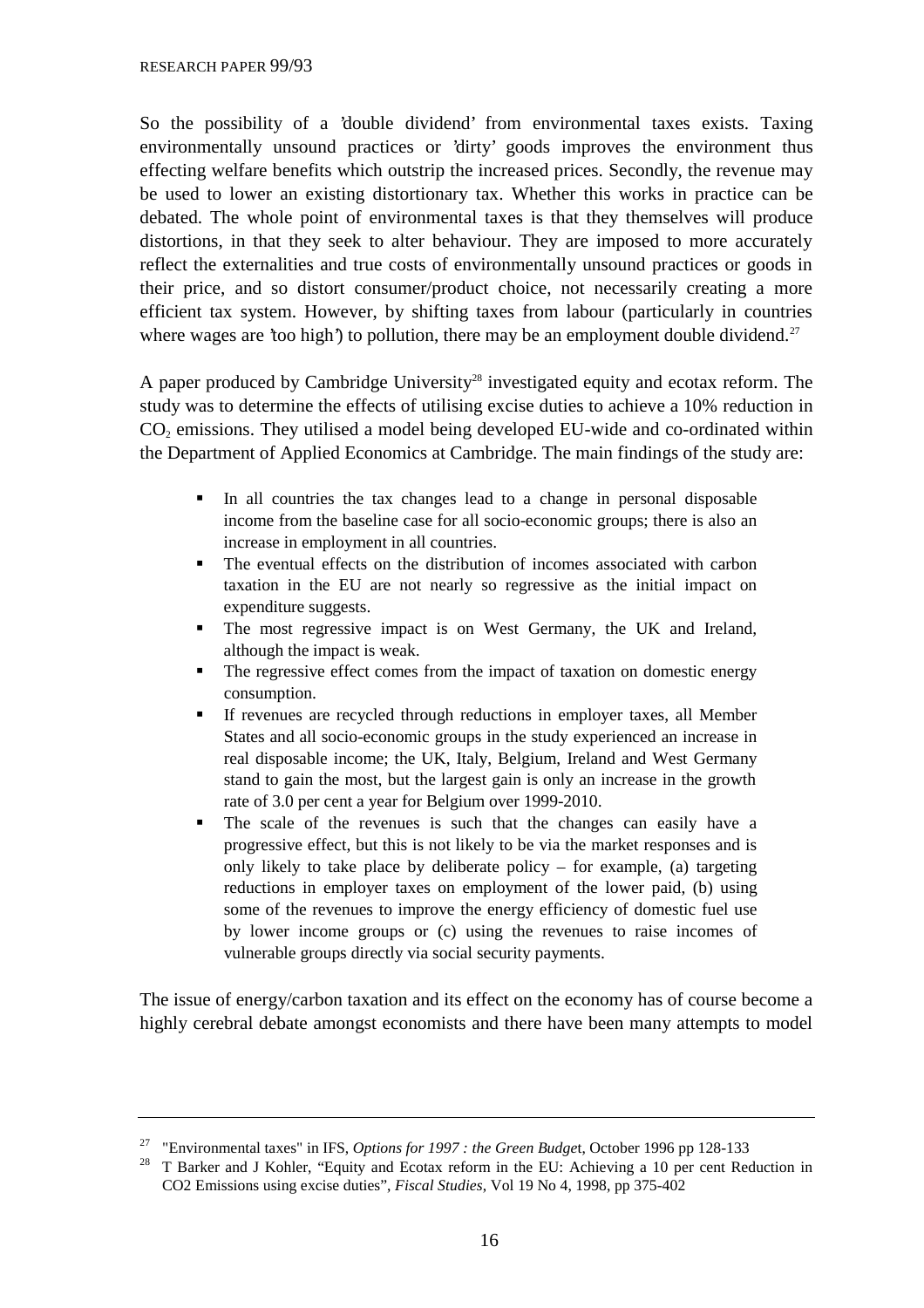the damages and benefits of applying varying rates of tax. A recent paper<sup>29</sup> published in the *Energy Policy* journal highlighted the huge uncertainties involved in such models, but argued the prototype discussed appropriately included low probability but policy relevant outcomes.

# **B. The Government's Approach**

In its 1997 election manifesto, the Labour party referred to the potential of the tax system to tackle pollution:

Taxation is not neutral in the way it raises revenue. How and what governments tax sends clear signals about the economic activities they believe should be encouraged or discouraged, and the values they wish to entrench in society. Just as, for example, work should be encouraged through the tax system, environmental pollution should be discouraged.<sup>30</sup>

In his first Budget in July 1997, the Chancellor set out the Government's priorities in environmental taxation: a review of the possibilities of charging taxes on quarrying and water pollution, as well as a review of the landfill tax introduced in October 1996; a revision of the system of Vehicle Excise Duty (VED); and, the introduction of a higher 'escalator' for excise duties on oil & petrol (the target minimum annual increase in duties, first established by the previous Government).<sup>31</sup> In addition, the Government published a statement of 'environmental principles' - a wider statement of intent on the use of 'green taxes':

The Government's central economic objectives are the promotion of high and sustainable levels of growth and high levels of employment. By that we mean that growth must be both stable and environmentally sustainable. Quality of growth matters; not just quantity. Delivering sustainable growth is a task that falls across government. It will be a core feature of economic policy under this administration. The Treasury is committed to that goal.

How and what governments tax sends clear signals about the economic activities they believe should be encouraged or discouraged, and the values they wish to entrench in society. Just as work should be encouraged through the tax system, environmental pollution should be discouraged.

To that end, the Government will explore the scope for using the tax system to deliver environmental objectives - as one instrument, in combination with others like regulation and voluntary action. Over time, the Government will aim to reform the tax system to increase incentives to reduce environmental damage.

<sup>&</sup>lt;sup>29</sup> Tim Roughgarden and Stephen H. Schneider, "Climate change policy: quantifying uncertainties for damages and optimal carbon taxes" *Energy Policy*, vol 27 pp 415-429, 1999

<sup>30</sup> *New Labour: because Britain deserves better*, April 1997 p 12

<sup>31</sup> HC Deb 2 July 1997 c 311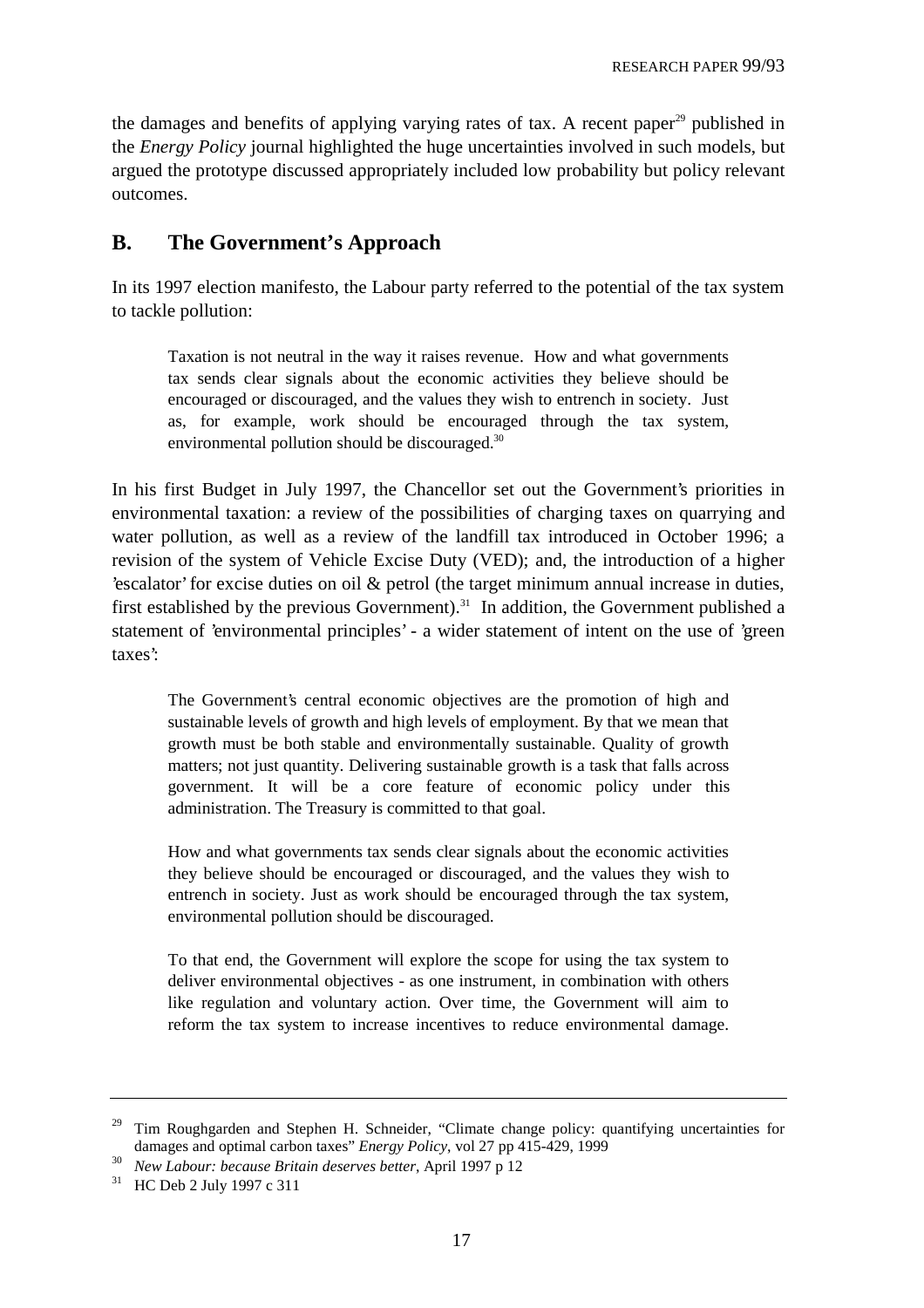That will shift the burden of tax from "goods" to "bads"; encourage innovation in meeting higher environmental standards; and deliver a more dynamic economy and a cleaner environment, to the benefit of everyone. But environmental taxation must meet the general tests of good taxation. It must be well designed, to meet objectives without undesirable side-effects; it must keep deadweight compliance costs to a minimum; distributional impact must be acceptable; and care must be had to implications for international competitiveness. Where environmental taxes meet these tests, the Government will use them.<sup>32</sup>

### **C. The Marshall Report on the business use of energy**

In his March 1998 Budget the Chancellor announced a new review into the possibility of a tax on the industrial and commercial use of energy:

I now turn to the environment. The Kyoto summit was a landmark for international agreements on the environment, and the work of my right hon. Friend the Deputy Prime Minister in securing agreement has been widely applauded. Having signed up to an 8 per cent. reduction in European Union carbon emissions, we are determined to play our part--nationally and internationally--in meeting those targets. In those important policy decisions, which affect generations ahead, there will be proper information, proper consultation and full openness in government …

There has been increasing pressure, not least from businesses, for measures that encourage greater energy efficiency in industry. I am grateful to Sir Colin Marshall, the chairman of British Airways and, until July, president of the CBI, for agreeing to head a Government review into economic instruments to improve the industrial and commercial use of energy. It will include a study of whether new economic instruments, such as an industrial energy tax and/or other market mechanisms, should be introduced to help to curb industrial emissions, and, if so, how that will be done. $33$ 

Following consultations with industry, environmental organisations, academics and others, Lord Marshall published his report in November 1998.34 His first conclusion was that economic instruments did have a role in helping reduce greenhouse gas emissions:

In my view, a mixed approach will be necessary. Within that context, I believe that there is a role for economic instruments in helping improve business use of energy and reducing greenhouse gas emissions as part of a package of measures, alongside existing regulations, voluntary and negotiated agreements, and other measures, and appropriate action on the part of other sectors. However, any measures must be subject to careful design in order to protect the competitiveness of British industry and maximise their environmental benefit.<sup>35</sup>

<sup>32</sup> HM Treasury press notice, *Tax measures to help the environment*, 2 July 1997

<sup>33</sup> HC Deb 17 March 1998 cc 1108-1109

<sup>34</sup> HM Treasury, *Economic instruments and the business use of energy,* November 1998

<sup>35</sup> HM Trasury, *Economic instruments and the business use of energy,* November 1998 p 1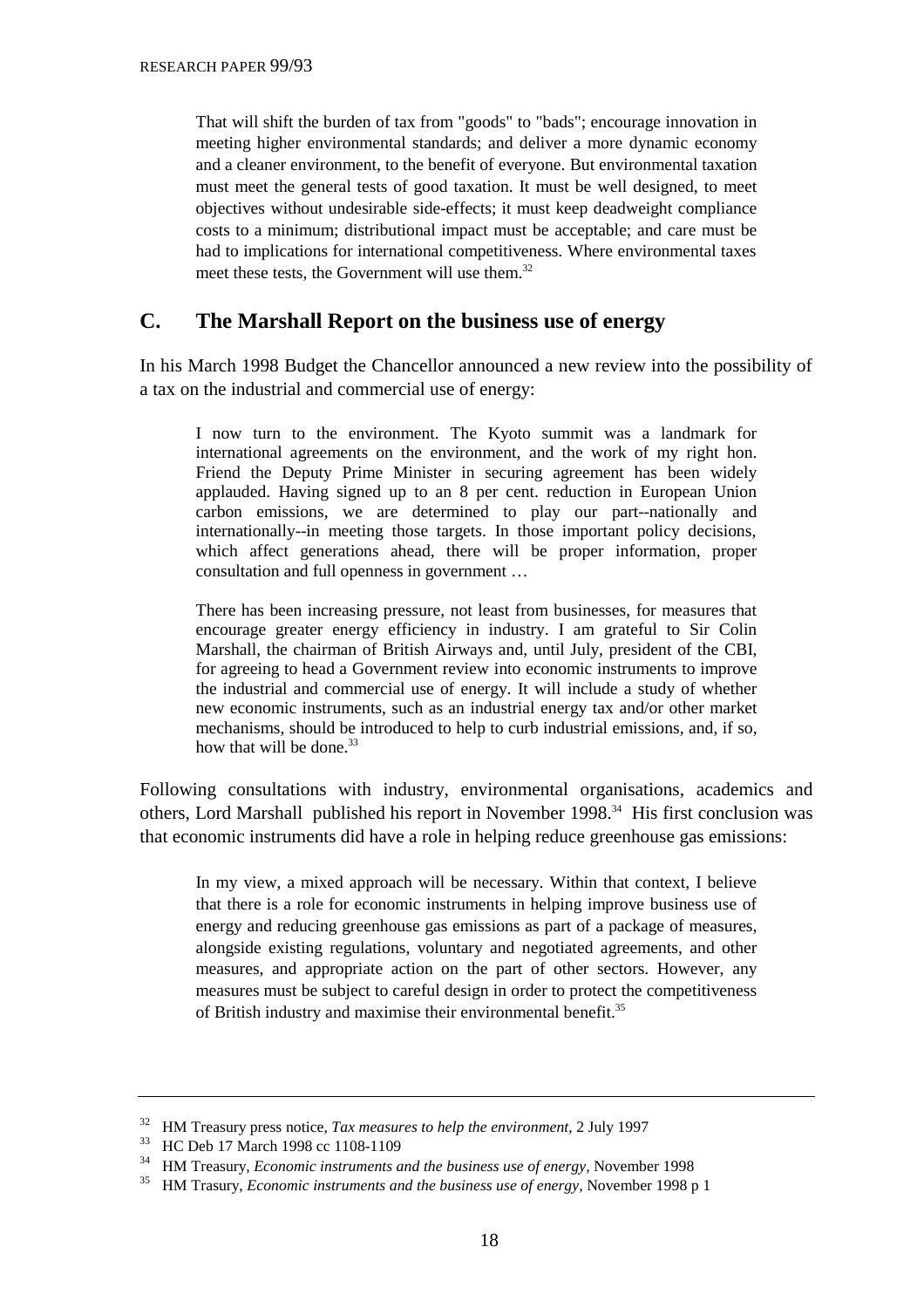The main options were a system of tradeable emissions permits and a new tax. In the former case, firms buy and sell permits to pollute – a system which has been used in the USA to control sulphur emissions. An international system of tradeable permits is expected to be in place by 2008, and care would have to be taken to ensure any UK system was compatible with this. Since participants in such as scheme would have to monitor their emissions, and verify them to an auditable standard, Lord Marshall judged it unlikely that small firms could practicably be involved.

That permit systems can be time-consuming to design and develop was one of the lessons I drew from US experience of sulphur trading. In particular I suspect it may require extensive consultation to arrive at an arrangement for allocating permits which commands consensus among participants. In the light of responses to the consultation paper I believe it may not be realistic to expect a statutory UK scheme to be operating much before international trading begins with the Protocol commitment period in 2008.

**This leads me to the conclusion that it may not be sensible for Government to introduce a statutory scheme in the UK at this stage.36**

Justifying the introduction of a tax, Lord Marshall concluded:

Even when the international trading scheme is fully developed, it is unlikely that all businesses will be involved. Indeed, I doubt whether it will ever be practical for the majority of small and medium sized enterprises (SMEs) and less intensive users in industrial and commercial sectors to participate in the international trading scheme. Taken together, these firms account for around 60 per cent of total carbon dioxide emissions from business, and may offer scope for significant improvements in energy efficiency and reductions in emissions.

Hence, my conclusion is that there probably is a role for a tax if businesses of all sizes and from all sectors are to contribute to improved energy efficiency and help meet the UK's emissions targets.<sup>37</sup>

In order to tax business, and avoid imposing burdens on domestic consumers, Lord Marshall came to the conclusion that it would be necessary to apply a "downstream" tax, rather than an "upstream" tax on the use of primary fuels such as those used in electricity generation.

**Given current policy objectives for the domestic sector, the leading option would therefore appear to be a 'downstream' tax on supplies of energy products and electricity for final use by industrial and commercial consumers.**

 $36$  Ibid, p 16

 $37$  Ibid, p 2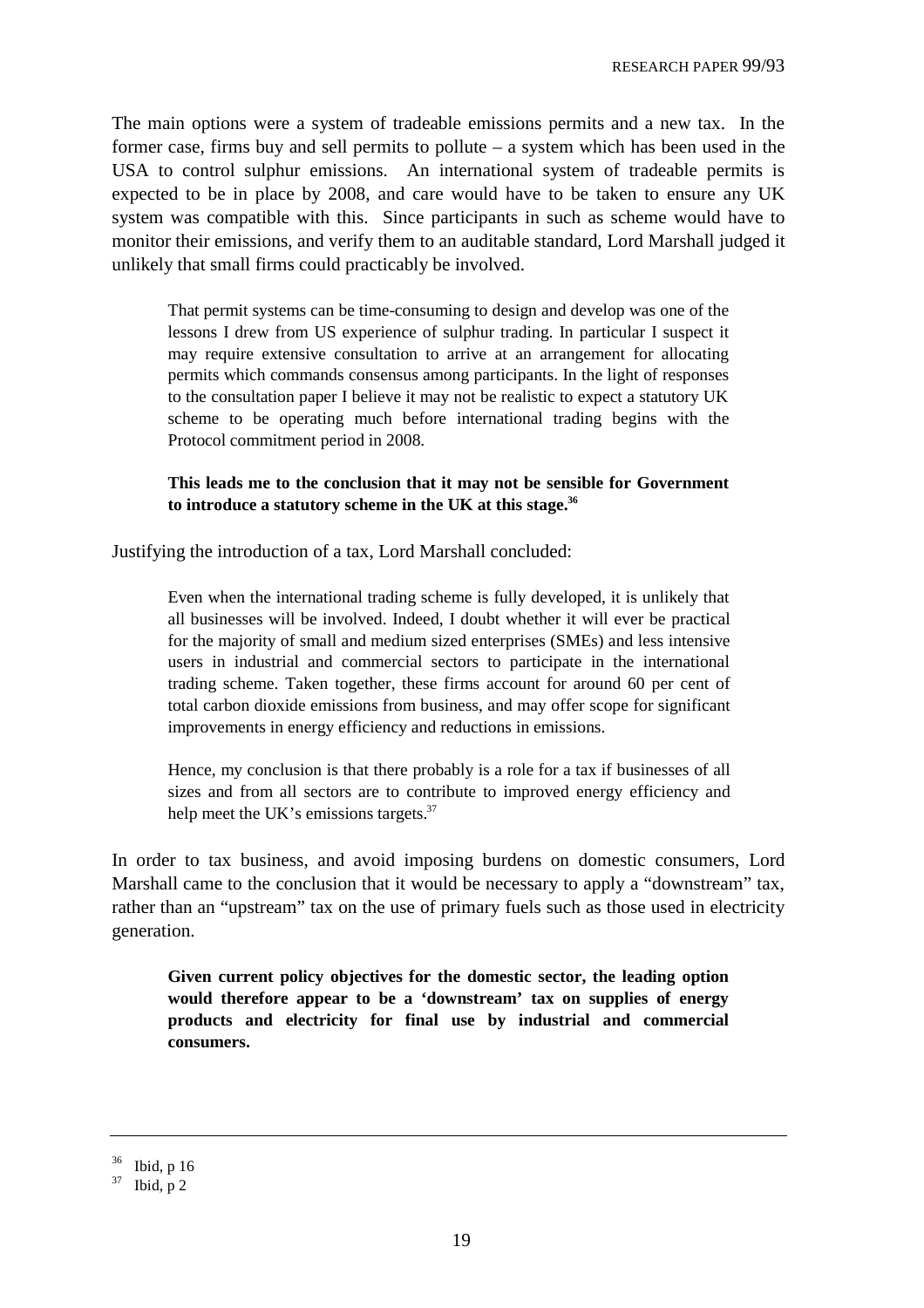A 'downstream' tax could be *collected from* the suppliers of energy products to final industrial and commercial users. It would be *paid for* by the final users, and it may be sensible to include an explicit reference to the tax on energy bills to increase its visibility. Preliminary estimates suggest that the distribution sector for all energy products involves no more than about 3,000 businesses. The vast majority of these will already be registered for VAT. This would facilitate the administration of the tax since the distinction between supplies to business and domestic customers is already made for VAT purposes.<sup>38</sup>

The rate of taxation would be determined either by reference to the carbon content of the fuel consumed or the energy used. Fuels like coal emit more carbon dioxide per unit of energy extracted than natural gas. The "vast majority" of respondents to the consultation judged that the tax should reflect the carbon content of the fuels used though this would introduce complications in assessing the equivalent carbon content of electricity generated from several different primary fuels.

Further work would be needed to refine these options before any decisions could be reached. In particular, it would be necessary to investigate in more detail the extent of fuel switching that might occur, and the resulting impact on emissions, under different tax structures. **But, in my view, there is a good case for trying to reflect, at least in broad terms, the carbon content of different fuels in the rates set in order to maximise the emissions savings resulting from the tax.39**

A carbon-based tax would benefit renewable energy sources and nuclear power, gas to a lesser extent, and coal least of all. Even a tax based on energy content could take into account government policy to promote renewable energy, though such an approach is not without complications:

There are good arguments on environmental grounds for offering tax relief to electricity generated from renewable sources. This would be relatively simple to administer in cases where the renewable electricity is supplied direct to the final customer. However, for electricity not supplied directly, it is not possible to identify at the point of supply to the final customer whether the electricity came from a renewable source. (In effect, a 'downstream' tax would treat electricity generated from renewable sources in the same way as electricity generated from other sources.)

At present, therefore, it may not be possible to exempt directly from tax all electricity generated from renewable sources. Possible changes in the electricity market and, in particular, the establishment of auditable "green business electricity contracts" may make this more practicable in the future. Alternatively, it may be possible to devise a scheme which provides direct incentives to renewables generators on the basis of the approximate percentage of electricity coming from renewable sources. **The Government should explore the feasibility and compliance costs involved with these options. 40**

<sup>&</sup>lt;sup>38</sup> HM Treasury, *Economic instruments and the business use of energy* November 1998 p 20<br><sup>39</sup> H i.1 - 21

Ibid,  $p$  21

<sup>40</sup> HM Treasury, *Economic instruments and the business use of energy,* November 1998, p 22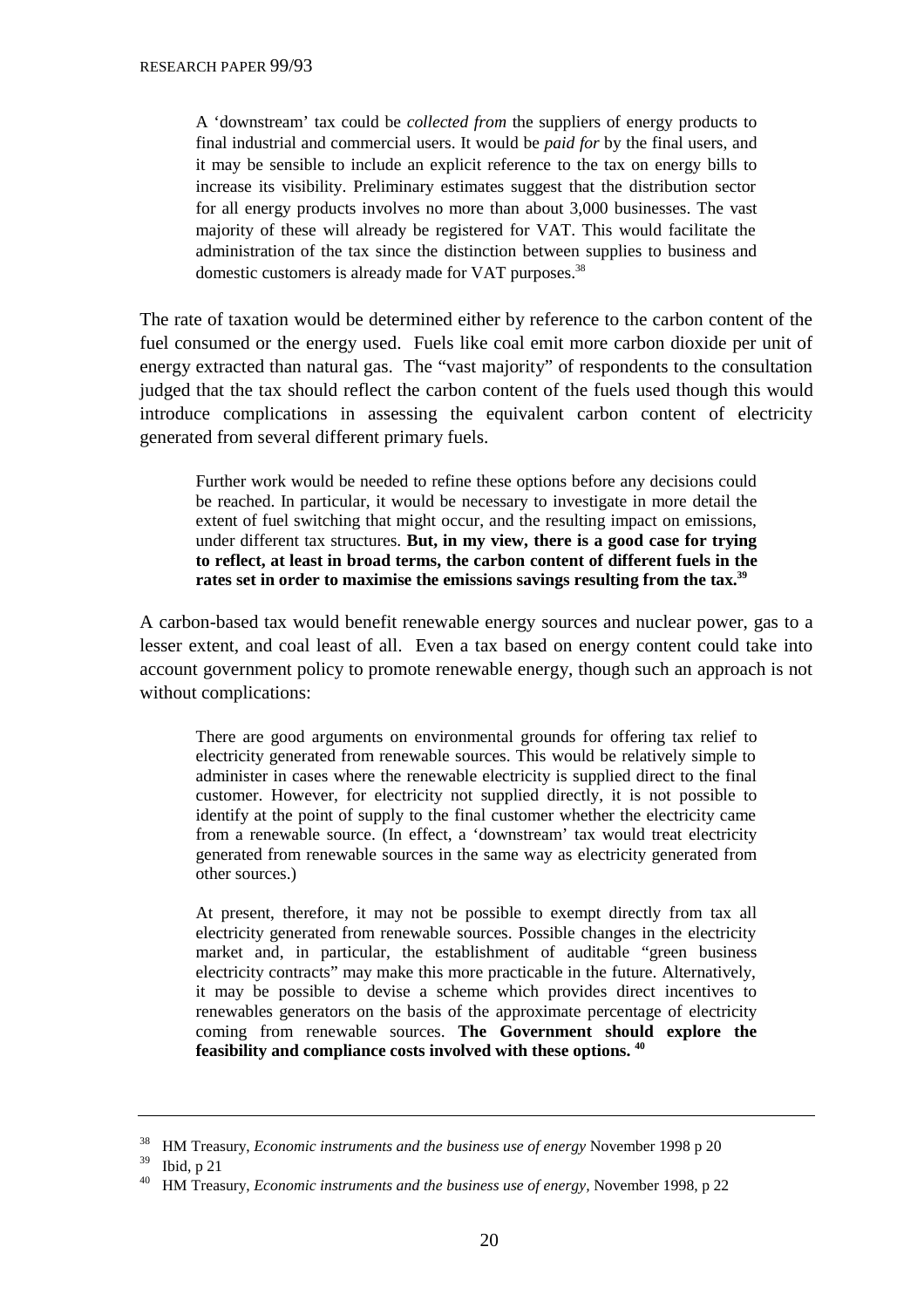Lord Marshall's task force adopted a working assumption that the revenues from a carbon/energy tax would be recycled in full to business.

But any tax must be designed in a way that protects the competitive position of British industry. To this end**, I recommend that:**

- **the revenues are recycled in full to business;**
- **consideration be given to special treatment of energy intensive industries;**
- any measures are subject to detailed consultation about their design.<sup>41</sup>

Recycling of revenues could take place via general business taxation, such as corporation tax or employers' National Insurance Contributions. This would shift the burden of taxation away from jobs and on to pollution. Inevitably, some would say desirably, this would impact most heavily on energy inefficient manufacturing processes. However, some industries by their very nature are energy intensive and, for this reason, Lord Marshall judged that special arrangements should apply. These could, for example, take the form of exemptions or lower tax rates for selected industries, and credits for energy saving investments. There was a general case for recycling some revenue into energy efficiency schemes.

The Government's initial response to Lord Marshall's report was set out in the 1998 *Pre-Budget Report*:

The Government will be considering Lord Marshall's recommendations very carefully in developing its strategy on climate change, and will continue work and consultation on the further design issues identified in his report. The Government will take into account any potential impacts on competitiveness in seeking to find the most cost-effective means of meeting its targets for reductions in emissions of greenhouse gases.<sup>42</sup>

 $41$  Ibid, p 2

<sup>42</sup> Cm 4076 November 1998 p 76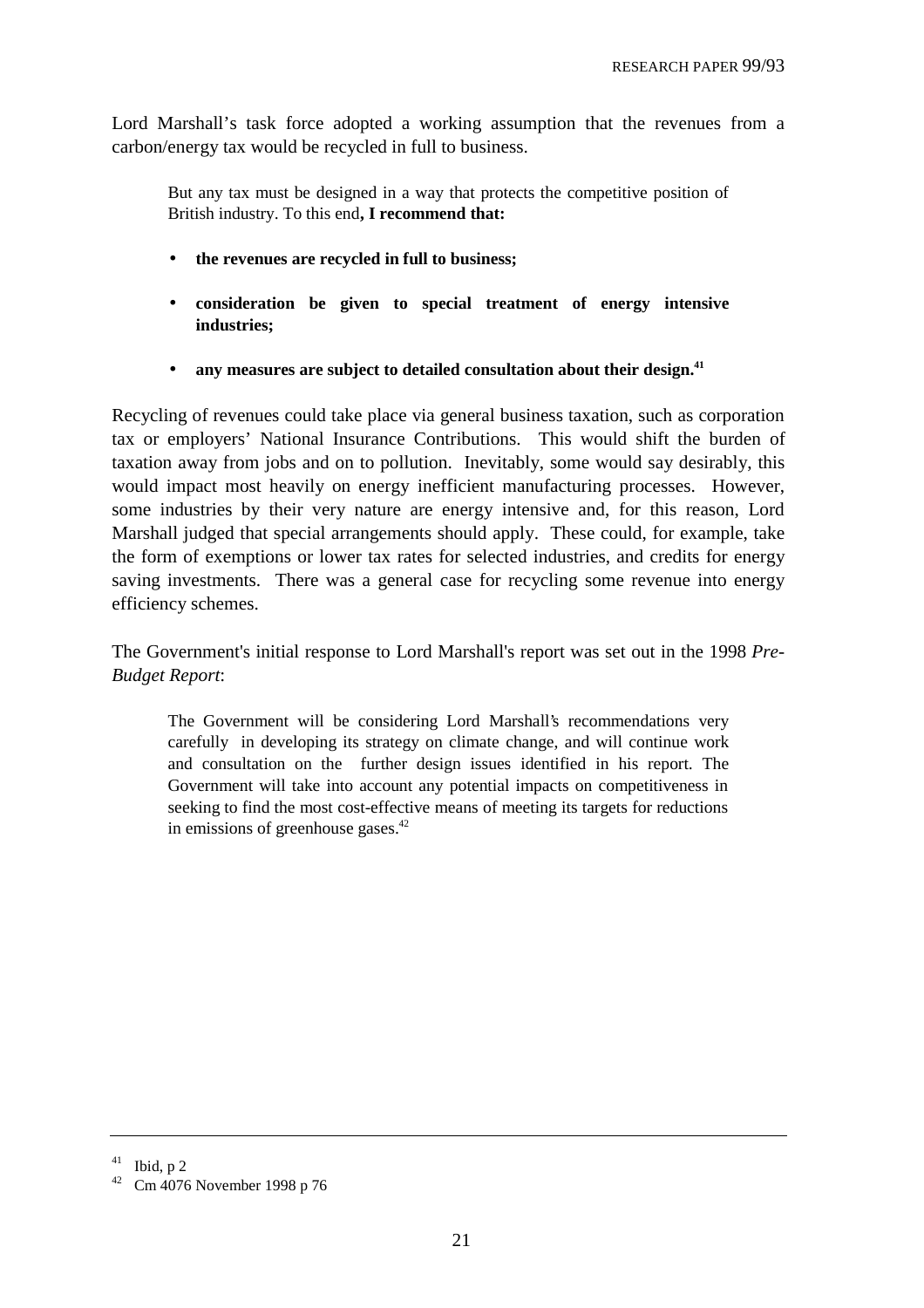# **D. The potential for carbon taxation**

In October 1998 the Government published a consultation document which set out a range of possible options for meeting the UK's legally binding target of a 12.5 per cent reduction in greenhouse gas emissions, and for moving towards the Government's domestic goal of a 20 per cent reduction in carbon dioxide emissions.<sup>43</sup> In this it was argued that all sectors of the economy would need to play a part in tackling the problem of climate change, and that a mix of policy instruments would also be needed.<sup>44</sup>

This Climate Change Programme recognised business had made significant reductions in energy use and carbon dioxide emissions but there was a slowing trend. Despite a projected continuation in emissions reduction, it was felt this was more due to effort from generators than from industry as a whole. The Government indicated that it would lay down a policy framework within which business would be encouraged to take action but given the freedom to determine what that action would be. The following March the Levy was proposed.

This preference was supported by a report made by the Advisory Committee on Business and the Environment (ACBE),<sup>45</sup> *Climate Change: A Strategic Issue for Business*.<sup>46</sup> The report accepted the need for action and outlined the elements of a long term policy framework within which business could operate and deliver carbon savings costeffectively. ACBE was confident that if business responds to the climate change challenge now it can manage and control the process in a cost-effective way, put in place long-term solutions, and maximise the gains in terms of new markets and increased competitiveness.

There was also some acceptance of the fact that, whilst a small number of intensive energy users accounted for approximately 40% of carbon dioxide emissions, these users were 'generally efficient' in their use of energy. There was a perception however that further savings could be made even where a high level of efficiency already existed.

<sup>&</sup>lt;sup>43</sup> The consultation period closed on 12 February. Over 700 responses were received. The Government has been assessing these responses, with a view to producing a draft programme later in 1999. HM Treasury Budget press notice HMT6, 9 March 1999

<sup>44</sup> Department of the Environment, Transport and the Regions, *UK Climate Change Programme - a consultation paper*, October 1998

<sup>&</sup>lt;sup>45</sup> ACBE was established in 1991 to engage in a strategic dialogue with business on environmental issues. Members are jointly appointed by the Secretary of State for Trade and Industry and the Deputy Prime Minister and serve in a personal capacity. Membership consists of senior business leaders, drawn from a range of sectors.

<sup>46</sup> DETR, *Advisory Committee on Business and the Environment: eighth progress report to and response from the Deputy Prime Minister and the Secretary of State for Trade and Industry*, October 1998, pp 11- 14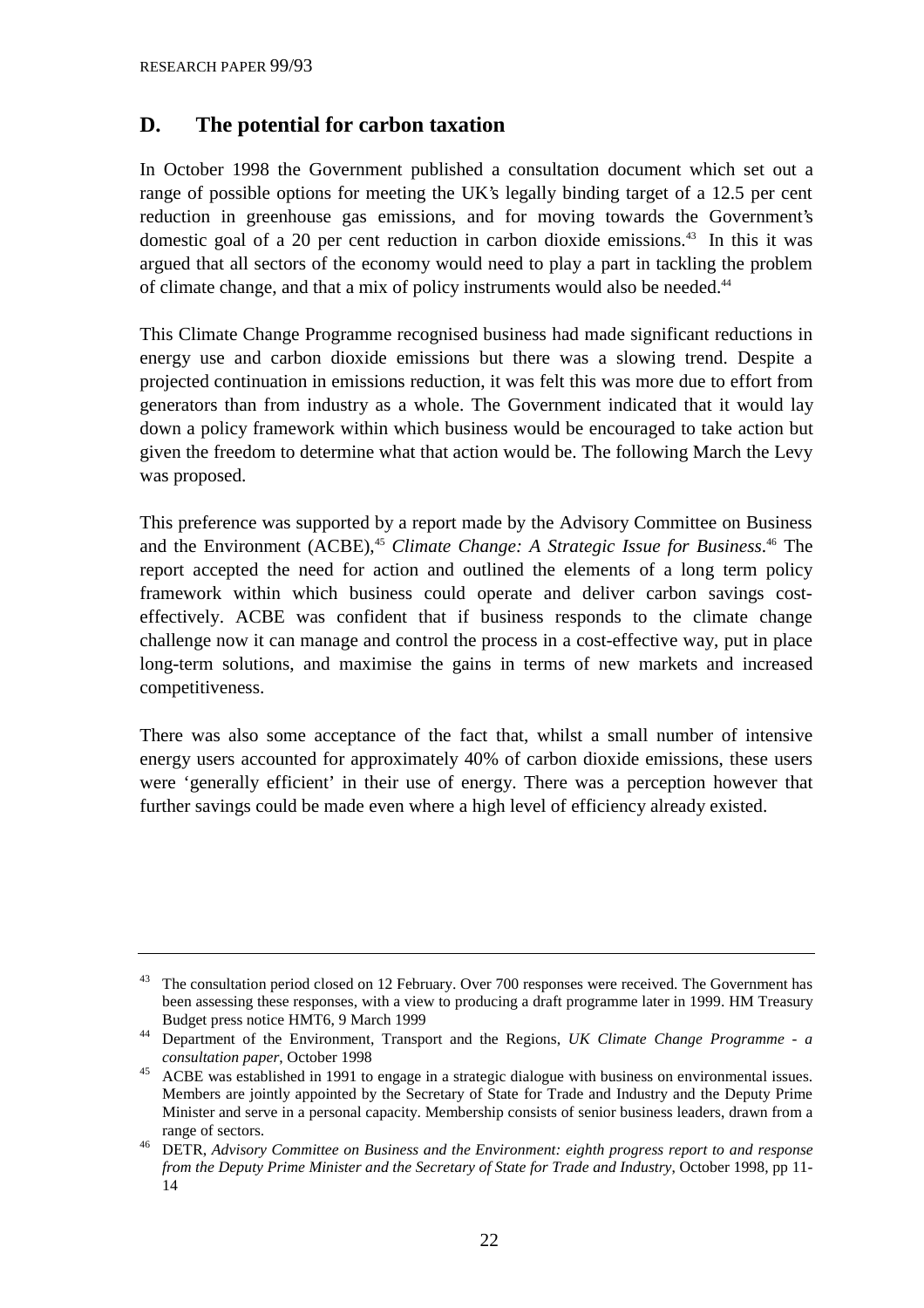The remaining 60% or so of carbon dioxide emissions from business is attributable to the less energy intensive industries, to commercial sectors such as retail, banking and other services, and to small businesses.<sup>47</sup>

The ACBE made some definite statements on how they would like to see a tax implemented:

#### **Economic Instruments – Carbon Tax:**

ACBE believes that in order to help secure a change in the approach to energy and to meet the Government's targets, an economic instrument in the form of a tax may be necessary. However if adopted, such a tax must be part of a comprehensive programme of measures and introduced on the basis that it does not lessen UK business competitiveness, that its revenues are fully recycled by encouraging low carbon technology and by being otherwise revenue neutral, that it is targeted to achieve changed behaviour and should not fall exclusively on business. This should be supported by clear Parliamentary undertakings with regard to fiscal neutrality and the recycling of revenues in particular.<sup>48</sup>

The Government reported back on the Climate Change Programme consultation in August 1999.<sup>49</sup> Responses on a carbon/energy tax varied between environmental and business groups. There was agreement, however, that a range of policies, using a variety of measures, were needed to ensure that energy efficiency was improved across all sectors. There was also a measure of concord concerning the need for business to have a definite indication of future taxation plans to allow for sound future financial management.

There were also ideas presented to encourage energy efficiency within small businesses:

- Many thought that the Government should make free, or low cost, energy audits available accompanied by free or low cost consultancy advice.
- Some respondents said that information and advice which gave a clear, consistent message was needed.
- Some suggested that existing networks, for example, local chambers of commerce, should be used to give out information and advice.
- Some people stressed that using larger companies could influence smaller ones through the supply chain.<sup>50</sup>

49 DETR, *Climate Change Consultation Report*, August 1999 http://www.environment.detr.gov.uk/consult/climatechange/response/index.htm

<sup>47</sup> DETR, *Advisory Committee on Business and the Environment: eighth progress report to and response from the Deputy Prime Minister and the Secretary of State for Trade and Industry*, October 1998, pp 11- 14

<sup>48</sup> DETR, *Advisory Committee on Business and the Environment: eighth progress report to and response from the Deputy Prime Minister and the Secretary of State for Trade and Industry*, October 1998, pp 11- 14

<sup>50</sup> DETR, *Climate Change Consultation Report*, August 1999 p 14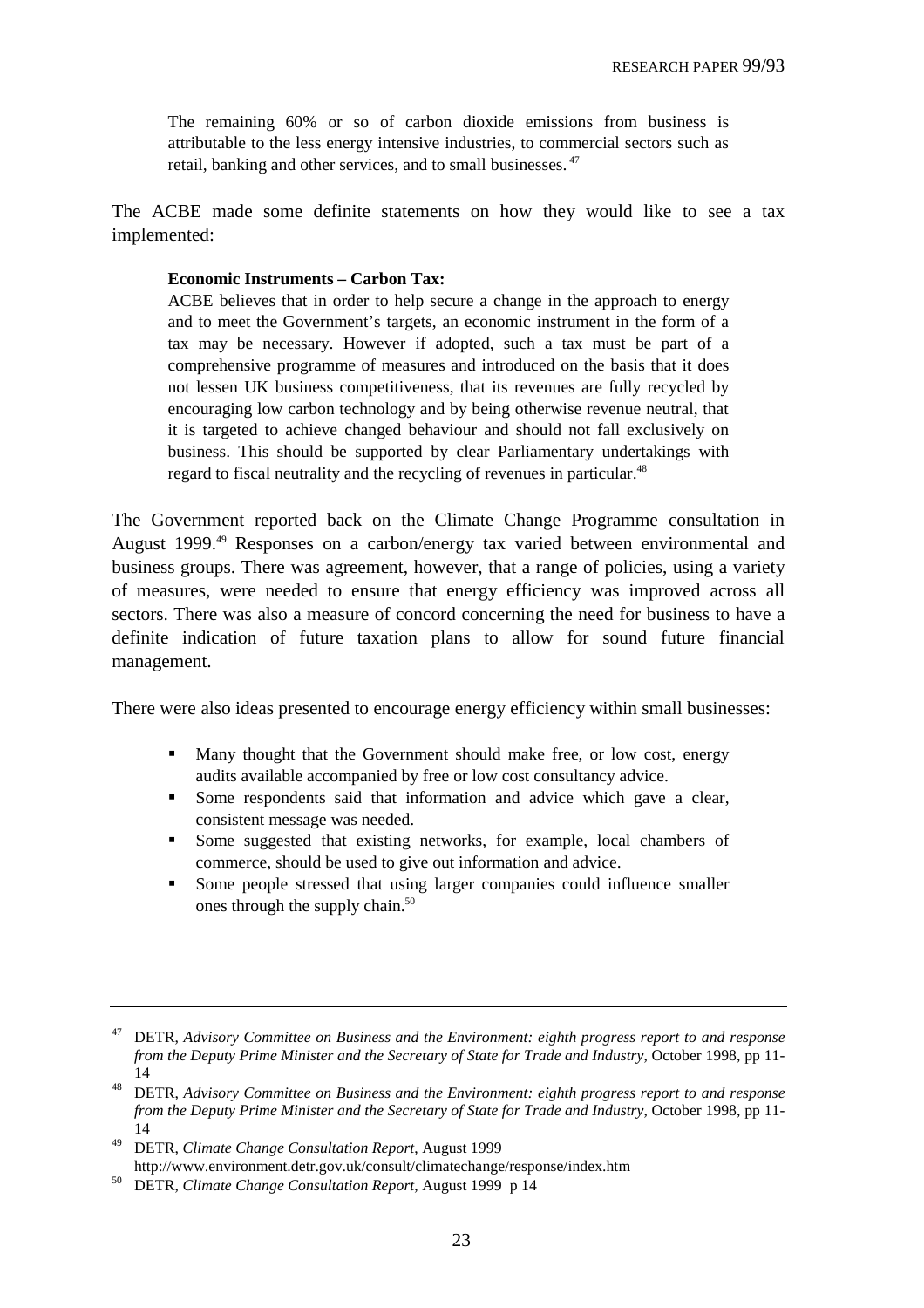In February 1999 the Environmental Audit Committee published its response to the *Pre-Budget Report*, including its views on the Marshall proposal for a tax on the business use of energy:

36. We consider the time is now ripe for confirming the Government's intentions regarding a tax on business use of energy: the groundwork has been done and opportunities for consultation have been exploited to the full. One of the most important aspects, when considering taxes affecting the business sector, is that there should be clarity over the Government's long-term strategy to aid in business planning. **We look forward to the announcement of a decision, to give a clear signal on the long-term direction of policy, in line with Lord Marshall's conclusions.**<sup>51</sup>

A communication from the EU Commission to the Council and Parliament in May 1999 made comment on '*Preparing for Implementation of the Kyoto Protocol*'.52 The accompanying press release<sup>53</sup> stressed the need for '*All sectors* [...] to make a *contribution to the reduction of emissions*'. There was also an identification that '*The most important sectors where action needs to be taken or further pursued are transport, energy, industry and agriculture, but also private individuals and households will have to make an effort*'.

With respect to energy and industry the communication states:

**Energy**: The Community's commitment to limit greenhouse gas emissions cannot be achieved by continuing "business as usual" without making changes in energy policy and taking measures for internalising the external costs of energy production and consumption.54

The Commission proposed a range of complementary actions focussing at Community level such as

- **-** promoting energy efficiency and saving- increasing the share of production and use of cleaner energy sources: the Commission has advocated to double the share of renewables up to 12% of the EU energy mix by  $2010$ ;<sup>55</sup>
- **-** reducing the environmental impact of the production and use of energy sources.

**Industry**: There is potential within Industry to reduce greenhouse gas emissions. Progress in increasing energy efficiency has already been made for example

<sup>&</sup>lt;sup>51</sup> 16 February 1999 HC 93 1998-99 p xviii

<sup>52</sup> Commission Communication, *Preparing for Implementation of the Kyoto Protocol*, COM(1999)230final http://europa.eu.int/comm/dg11/docum/99230\_en.htm

<sup>53</sup> Commission Press Release IP/99/333, *Preparing for implementation of the Kyoto Protocol*, 19 May 1999

<sup>54</sup> As indicated in the Commission Communication on "*Strengthening environmental integration within Community energy policy*", COM(98)571final

<sup>55</sup> Commission Communication "*[Energy for the future: renewable sources of ene](http://europa.eu.int/comm/dg11/docum/99230_en.htm)rgy - White Paper for a Community strategy and action plan*" COM(97)599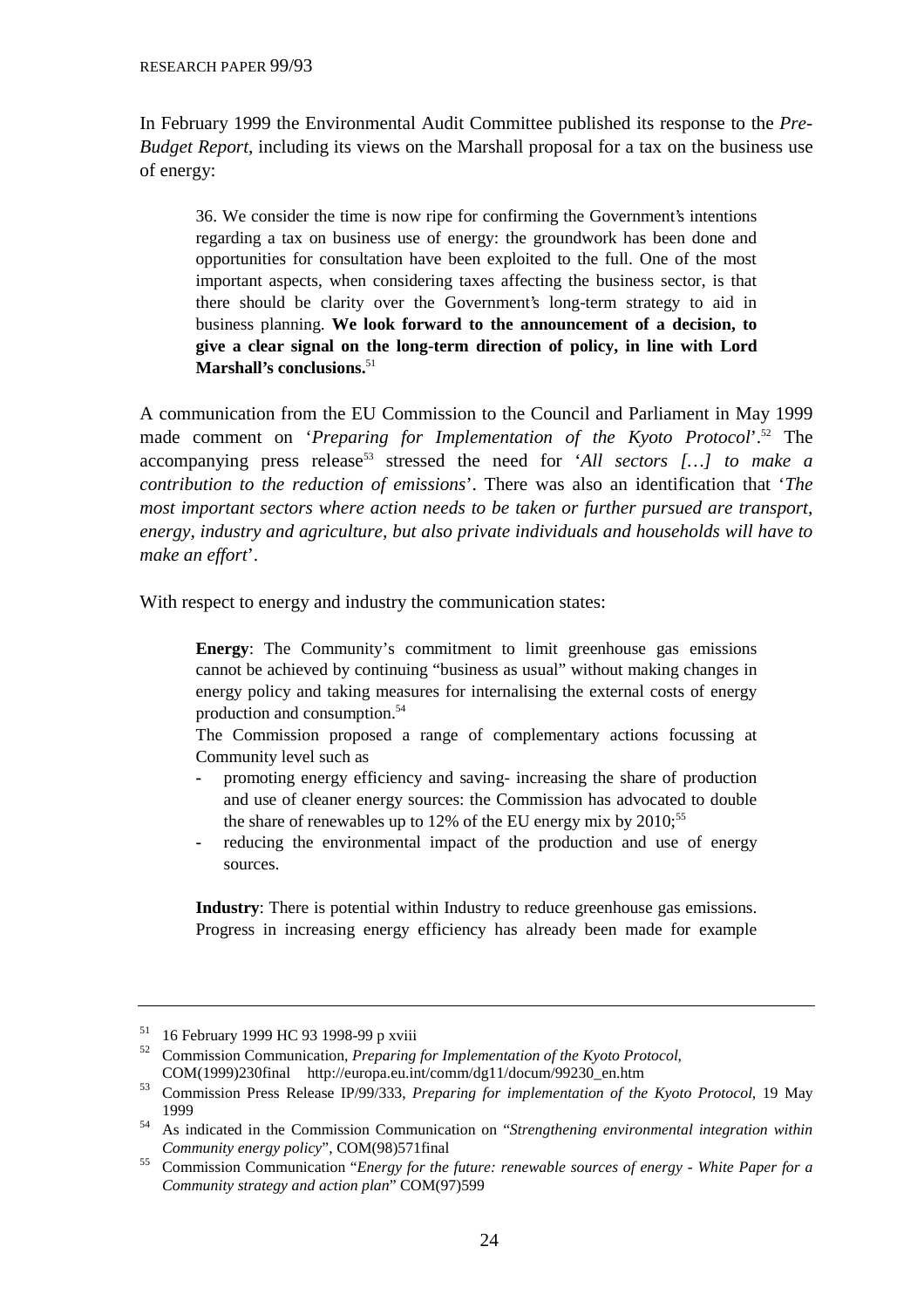through voluntary initiatives. Other interesting tools providing incentives for businesses towards the achievement of the Kyoto target are the further promotion of EMAS56 and the use of energy labelling schemes. The integration of environmental aspects into European and international standardisation and the implementation by industry of eco-efficiency strategies should provide additional incentives.

There is some comment on the potential for fiscal incentives such as energy taxation:

Energy taxation is one of the most important of all common and co-ordinated policies and measures. The Commission has done its work. During the 1990s, 3 distinct proposals have been made to the Council. The Commission has moved from a Proposal for a  $CO_2$ /energy tax with high rates of taxation and a high degree of harmonisation, to a more pragmatic approach for an energy products tax that foresees the extension of the existing system of excise duties and a gradual increase in levels of taxation. This Proposal is even more important given current and forecast low energy prices.

The Proposal for an energy products tax would allow Member States to tax aircraft fuel for domestic flights and for intra-Community flights by bilateral agreement of the Member States concerned. In an international context, the Commission is committed to the taxation of aircraft fuel "as soon as the international legal situation allows the Community to levy such a tax on all carriers including those from third countries".<sup>57</sup> However, the potential for using other economic instruments, such as differentiated on-route charging, should also be carefully considered.

The issue of negotiated efficiency agreements with industry was also mentioned as a possibility to ease the impact of any such tax:

The Proposal for an energy products tax provides for Member States to allow partial exemptions for companies that make investments in improving energy efficiency. They can bring forward in time investment in equipment that will save energy over an extended period. Similar tax breaks could also be applied for direct taxes. However, tax breaks are primarily for the Member States to determine, within the margins defined by the guidelines for the use of state aid for environmental purposes.

The report also provides figures for EU Member States' emissions and the relative importance of the various greenhouse gases which have been reproduced in Appendix B of this paper (p 48).

<sup>56</sup> Eco-Management and Audit Scheme

<sup>&</sup>lt;sup>57</sup> Report from the Commission to the Council and the European Parliament on excise duty reductions and exemptions COM(96)549 final of 14 November 1996, p 11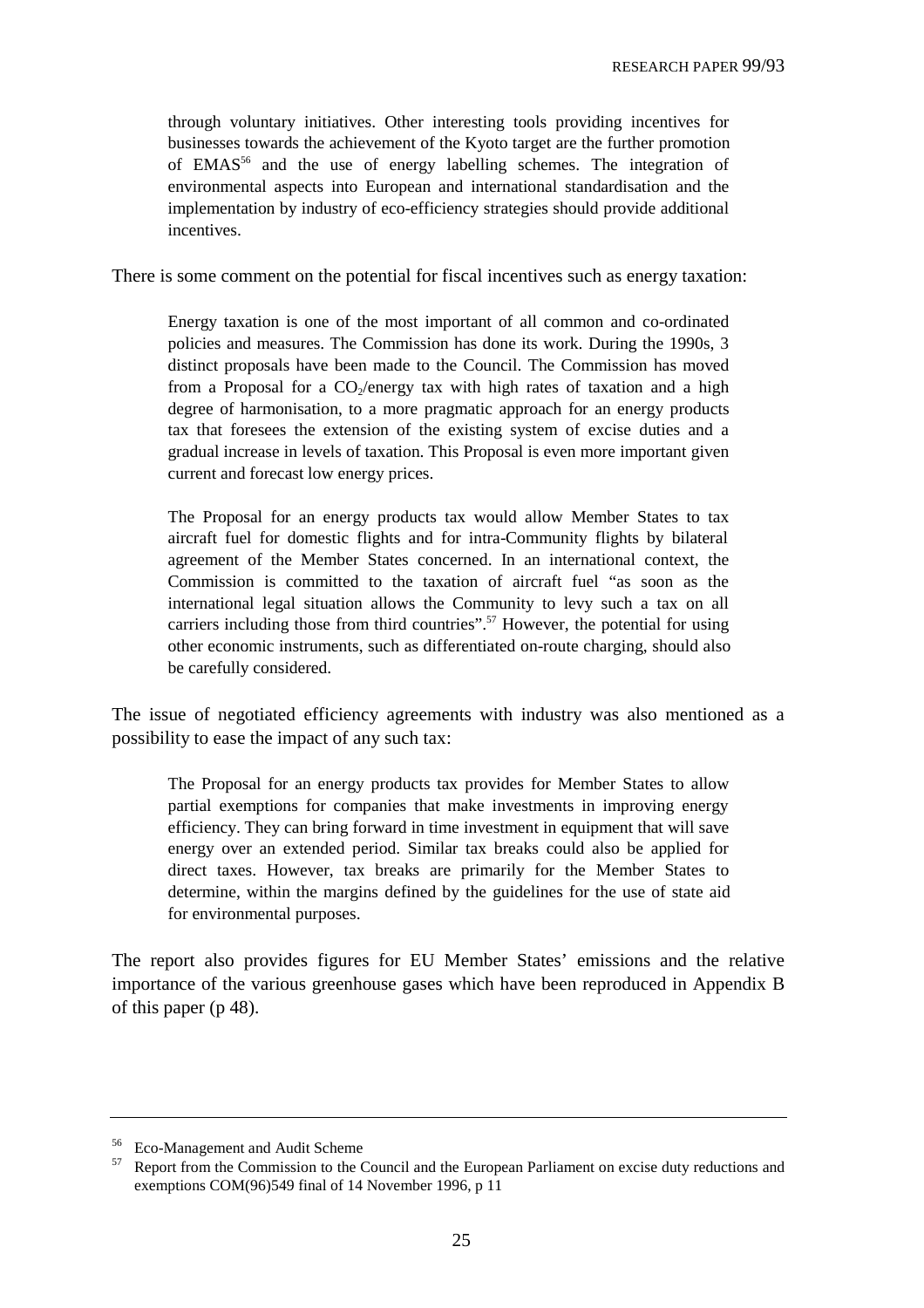# **E. The March 1999 Budget**

In his March 1999 Budget speech the Chancellor announced that the Government had decided to introduce a Climate Change Levy, on the lines proposed by Lord Marshall, from April 2001:

As Britain works to lead in the new economy, we must resolve to lead also in respecting the environment. Our Government's target is to reduce greenhouse emissions by 12½ per cent. by 2010. So today, I am announcing a programme of measures that will cut carbon pollution by 3 million tonnes.

My first proposal alone will reduce carbon pollution by 1.5 million tonnes. The Government have received Lord Marshall's report, for which I thank him, on the role of economic instruments and the business use of energy. We will now implement Lord Marshall's recommendations and we will introduce a levy on business use of energy from April 2001. And it will be brought in, after further consultation with the industry, on a revenue-neutral basis, with no overall increase in the burden of taxation on business. Because we intend at the same time to cut the main rate of employers' national insurance contributions from 12.2 per cent. to 11.7 per cent.

We also intend to set significantly lower rates of tax for energy-intensive sectors that improve their energy efficiency. Today, we are inviting these companies to submit their proposals. In pursuit of our policies for sustainable development, we will allocate an extra £50 million to encourage business to invest in the new environmental technologies and in renewable fuels.<sup>58</sup>

Further details were given in a Budget press notice:

The climate change levy will play a major role in helping meet the UK's targets for reducing greenhouse gas emissions. It will entail no increase in the tax burden on business as the revenues will be recycled in full to business. These reforms will promote energy efficiency, encourage employment opportunities, and stimulate investment in new technologies ...

The Government agrees with Lord Marshall's recommendation that the levy must be designed in a way that protects the competitiveness of UK firms. The Government therefore intends to recycle the revenues to business, and intends to cut the main rate of employer NICs by 0.5 percentage points. Businesses will also benefit from schemes aimed at promoting energy efficiency directly and stimulating the take-up of renewables sources of energy, like solar and wind power. The introduction of the climate change levy will therefore entail no increase in the burden of taxation on business.

<sup>58</sup> HC Deb 9 March 1999 c 181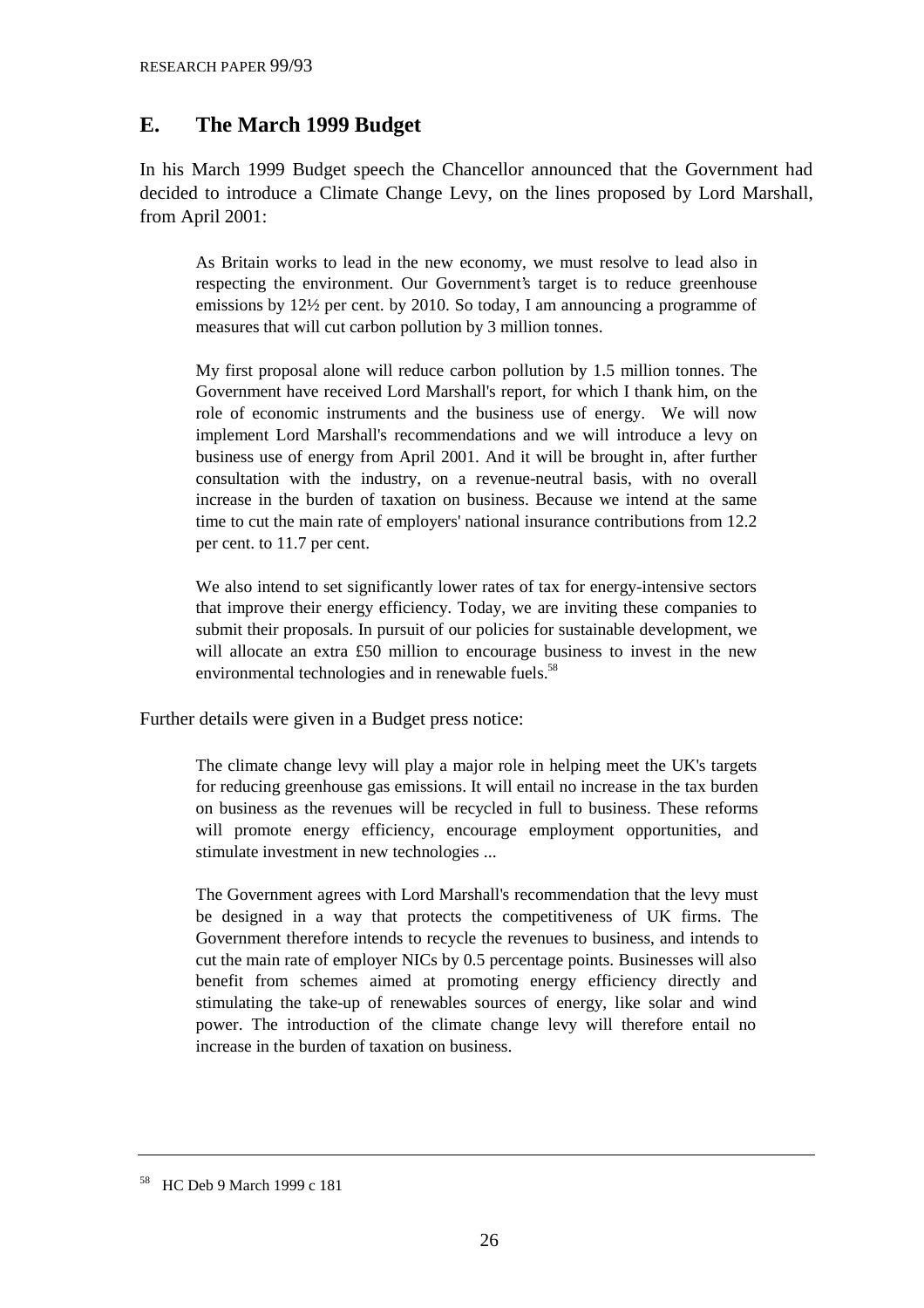The Government also recognises the need for special consideration to be given to the position of energy intensive industries given their energy usage, the separate Integrated Pollution Prevention and Control regulation and their exposure to international competition. In line with the recommendations made by the CBI, the Government will not be taking a blanket 'across the board' approach to setting the appropriate level of the new levy. Subject to any legal and practical constraints, the Government intends to set significantly lower rates for those energy intensive sites that agree targets for improving their energy efficiency which meet the Government's criteria. The Deputy Prime Minister has written to the trade associations of the main energy intensive sectors on Budget day, and will begin negotiations with energy intensive sectors shortly.59

<sup>59</sup> HM Treasury Budget press notice HMT6, 9 March 1999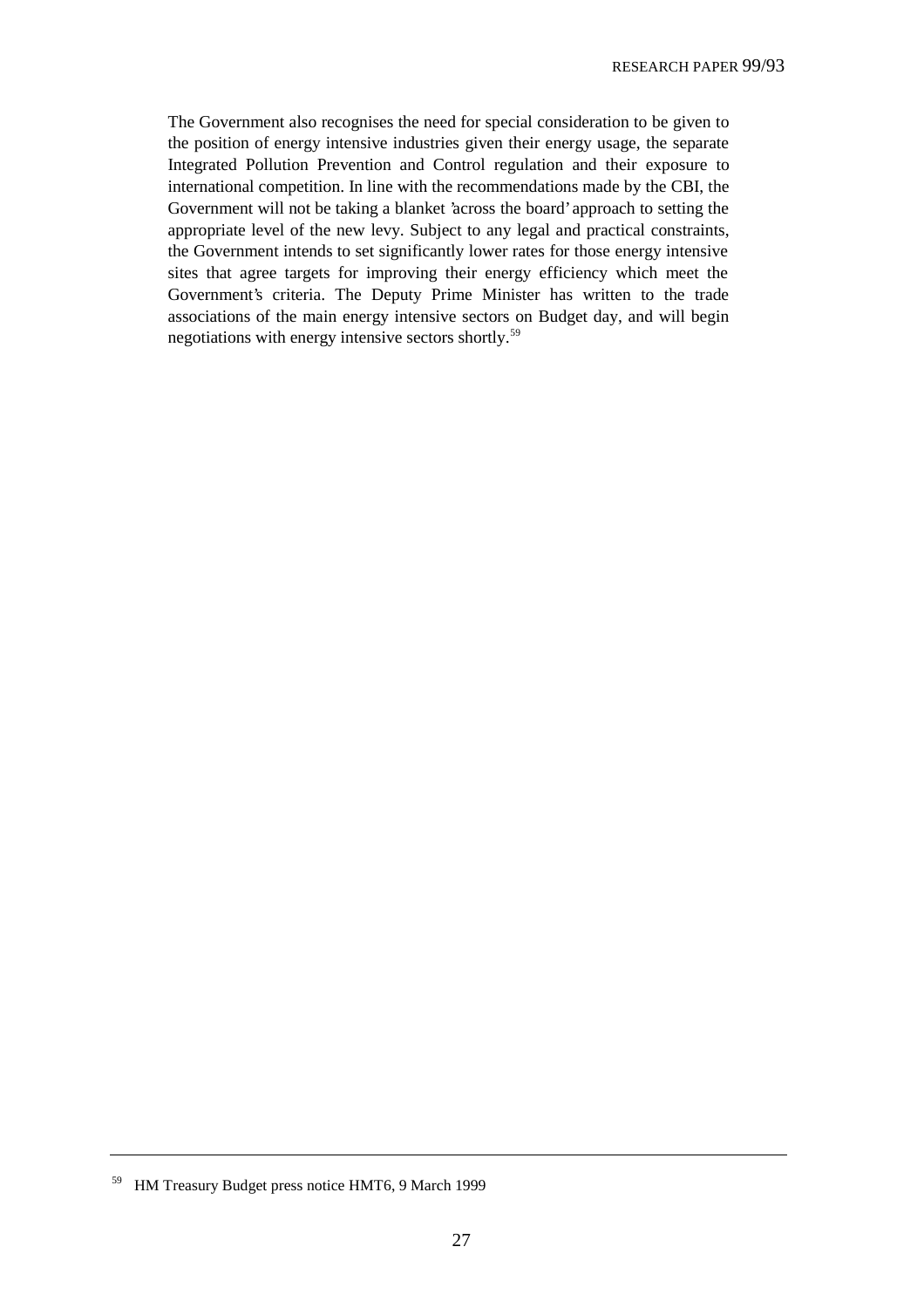# **III Climate Change Levy and Energy Policy**

The 1997 Kyoto Protocol established legally binding targets for the reduction of emissions of greenhouse gases: carbon dioxide  $(CO_2)$ , methane  $(CH_4)$ , nitrous oxide (N2O), hydrofluorocarbons (HFCs), perfluorocarbons (PFCs), and sulphur hexafluoride  $(SF<sub>6</sub>)$ . Compared with 1990 levels, the UK will have to reduce its overall emissions of these gases by 12.5%, a target to be achieved during the period 2008-2012. As mentioned earlier, the Government also has a manifesto commitment to reduce emissions of the most important (after water vapour) greenhouse gas, carbon dioxide, by 20% by 2010. A variety of measures could be put in place to meet these targets, including the promotion of energy efficiency schemes and switching from fossil fuels (coal, oil, gas) to nuclear or renewable energy (wind, solar, biomass etc).

### **A. Customs & Excise consultation**

On the day of the 1999 Budget, HM Customs and Excise published a consultation document setting out detailed options for the design and administration of the Climate Change Levy.<sup>60</sup> Then designed to raise £1.75 billion (before revenue recycling) in its first full year (2001-2) and save 1.5 million tonnes of carbon<sup>61</sup> a year by 2010, the Levy would have had the following scope:

4.1 In order to ensure that domestic consumption of energy is not caught by the levy, and to keep compliance costs to a minimum, the levy will be imposed on energy supplied to industrial and commercial consumers rather than directly on the use of energy by industrial and commercial consumers. This means that suppliers of energy products will be required to register and to pay to Customs the levy that will be due.

4.2 The levy will apply to:

- electricity;
- coal;
- coal and hydrocarbon derivatives such as orimulsion and petcoke; and
- natural gas and liquid petroleum gas (LPG)

when supplied to commerce and industry or heating and motor purposes (ie lighting, heating, motive power and power for appliances).

4.3 The levy will not apply to:

mineral oils, renewable sources of energy or waste materials, and by-products used for heating purposes such as coke oven and blast furnace gases, but because of the structure of the electricity industry, it will apply to electricity generated from such sources unless used exclusively by an autogenerator for the purposes of their own business; or

<sup>60</sup> HM Customs & Excise, *A Climate Change Levy – A Consultation Document*, March 1999

 $61$  1.5 million tonnes of carbon is equivalent to 5.5 million tonnes of carbon dioxide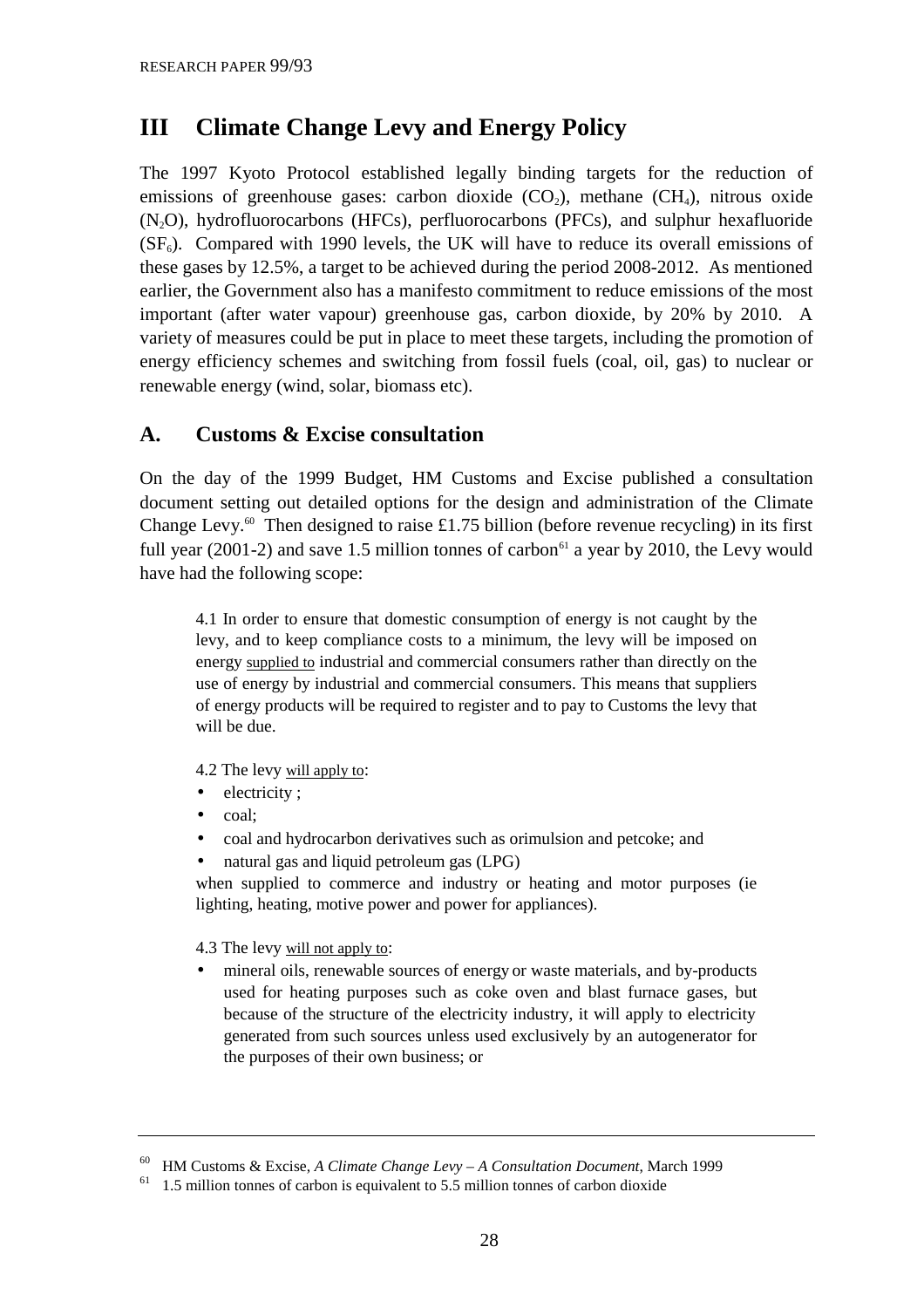• road fuels (petrol, diesel, CNG, LPG) or aviation kerosene (AVTUR) and AVGAS.

4.4 The levy will not be charged on:

- domestic use of energy. We propose that the existing rules used to establish which supplies of fuel and power are charged at the lower rate of 5 per cent VAT should be used to determine domestic consumption. Therefore, nonbusiness use of energy by charities will not be subject to the levy (see **paras 7.1 to 7.5** for more details);
- energy used by public transport. We propose that the definition of public transport also follows the one used for VAT (see **para 8.1** for more details);
- fuels used as an input to the production of another fuel (see **section 9**, and **section 16** regarding CHP);
- non-energy use of fuels, for example fuels used for chemical processes (see **section 10** for more details).

Though the Marshall report had lent towards basing the Climate Change Levy on the carbon content of the fuels, the Customs and Excise consultation document found in favour of using the administratively simpler energy content. One consequence of this would be to avoid disadvantaging coal still further than current market arrangements are considered to do.

5.2 The Government is aware of the attractions, in principle, for structuring the levy so that it reflects the *carbon content* of different fuels. However, as recognised in Lord Marshall's report, given the current structure of the electricity and distribution industries, it is only possible to determine the carbon content of electricity as a broad average. On that basis, the additional fuel switching that would be induced by such as approach is likely to be limited.

5.3 Structuring the levy with regard to the *energy content* of different fuels has the advantage of simplicity. It would also be consistent with the 1998 Review of Energy Sources for Power Generation. This identified distortions in the generation market as a potential threat to the security and diversity of energy supplies and announced a programme of reform to ensure fair competition between fuels. In light of these considerations, the Government therefore intends to use the *energy content* of fuels as the basis of the levy.

The consultation document published the following, purely illustrative, rates for the Climate Change Levy: coal and gas (0.21 p/kWh); electricity (0.60 p/kWh). The higher rate for electricity reflects the fact that much of the energy in power station fuels is lost as waste heat. Options for providing relief for special cases were presented for consultation, these being energy used to produce other energy products; non-energy use of fuel products (e.g. as chemical feed stocks); energy intensive industries; energy use by public transport.

Renewable sources used for heat (such as landfill gas) would not be subject to the Levy, but exempting renewable electricity generation (e.g. wind farms) would be problematical, at least under current electricity trading arrangements. It remains to be seen to what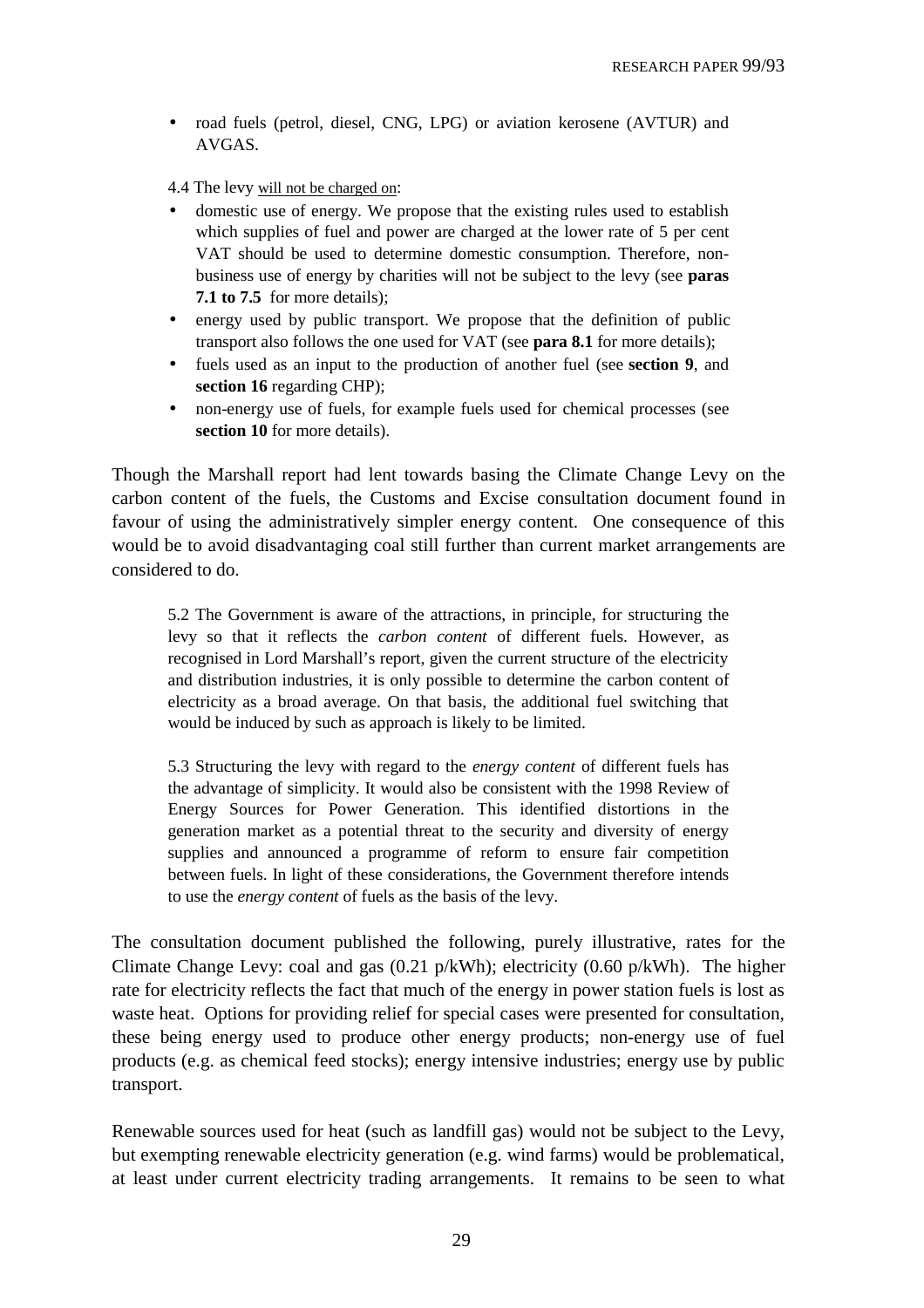extent the forthcoming (in Autumn 2000) New Electricity Trading Arrangements, replacing the Pool, will make it easier to distinguish renewable and non-renewable electricity.<sup>62</sup> For example, electricity supplied direct by small-scale renewable generators might feasibly be exempted.

Other issues addressed by the consultation document were the position of autogenerators (businesses which generate electricity for their own use) and combined heat and power plants (which generate electricity and make use of the waste heat produced as a byproduct). In both cases, Customs & Excise suggested that these businesses be treated as final consumers, the Levy being applied to the input fuels. Refund arrangements may have to be put in place, for example where a CHP plant exports some heat to domestic consumers.

So far as administration of the Levy is concerned, the arrangements would follow as closely as possible those in place for VAT. The types of businesses expected to register and account for the Levy are generally those already registered for VAT:

- electricity supply companies (including licensed suppliers);
- gas supply companies (including licensed suppliers);
- other energy suppliers, although suppliers who make only supplies not subject to the levy such as supplies to domestic consumers may be entitled to simplified treatment (see paragraph **7.6**);
- importers of energy for their own commercial/industrial consumption;
- energy producers using own produced energy; and
- community heating schemes supplying surplus heat to industrial and commercial customers.

Certain consumers may also be required to register to claim refunds of levy charged on supplies of energy used for particular purposes

The consultation period for the Customs & Excise paper ended on 28 May 1999.

#### **B. Parliamentary questions**

While the Climate Change Levy may be fiscally neutral at a macroscopic level, clearly some areas of business and industry will be affected more than others. There are bound to be winners and losers. A number of parliamentary questions have been tabled with a view to assessing the impact on business, including the following:

**Mr. Syms:** To ask the Secretary of State for Trade and Industry if he will make a statement about the cost to business of the proposals for new energy taxes. **Mr. Gray**: To ask the Secretary of State for Trade and Industry if he will make a statement about the impact of the climate change levy on business.

<sup>62</sup> Ofgem/DTI Conclusions Document, *The New Electricity Trading Arrangements*, October 1999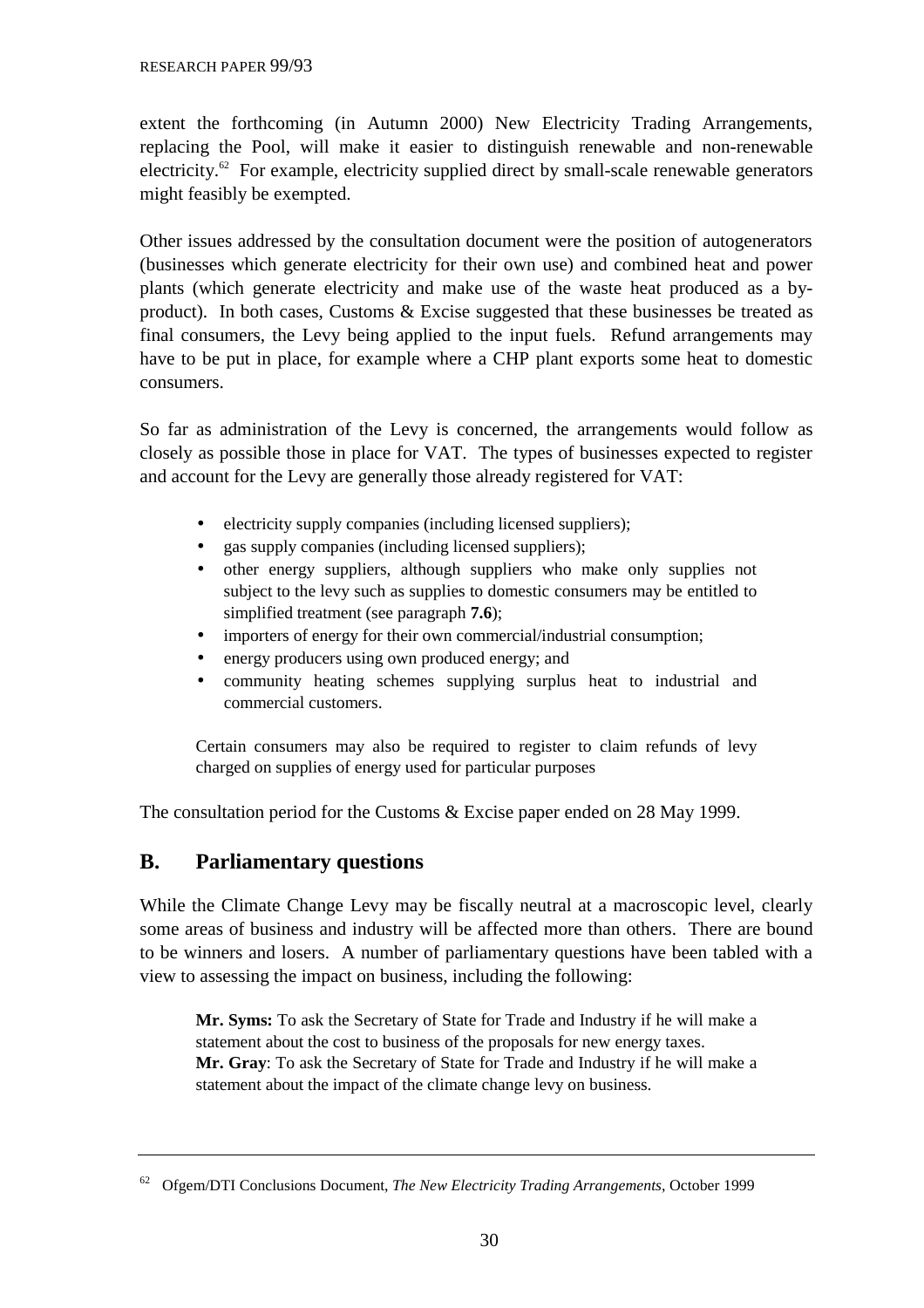**Mr. Battle:** I welcome the representations from so many quarters of industry and business that something must be done to tackle climate change and to reduce emissions of greenhouse gases. The new climate change levy is intended to encourage energy efficiency in business and to contribute towards our commitments to reduce greenhouse emissions. Any assessment of the impact of the levy will depend on the final rates of tax which are set by my right hon. Friend the Chancellor of the Exchequer. HM Customs and Excise has previously published a consultation document on the design of the levy, which included some rates, but for illustrative purposes only. The Government has promised that there will be significantly lower rates of levy for those energy intensive sectors, covered by the EU Integrated Pollution Prevention and Control Directive, which are prepared to enter negotiated agreements with the Government to deliver energy efficiency improvements and/or emissions reduction targets. Discussions with a number of energy intensive sectors are under way to develop outline negotiated agreements for their sectors. The Government is determined to work closely with business on the detailed design and implementation of the climate change levy, and will take final decisions in the light of the responses to the Customs and Excise consultation as well as representations received from business and others. 63

### **C. Trade and Industry Committee**

On 19 July 1999, the House of Commons Trade and Industry Committee published its Ninth Report, *Impact on Industry of the Climate Change Levy*. 64 This provided John Battle with an opportunity to reiterate his points concerning the needs of energy intensive users:

26. Mr. Battle told us that Government officials were examining the estimates made by industry of the losses they might suffer as a result of the Levy. While emphasising that he did not regard the industry estimates as necessarily exaggerated, he commented that "it is amazing how many people suddenly claim they are energy intensive users". Ministers assured us that the Levy was "not going to disadvantage UK industry". **We have been disturbed by the unprecedented scale of the reaction to the Government's proposal. We share the view expressed by several witnesses that, without appropriate modifications and exemptions, the Levy could prove a blunt instrument which does considerable damage to sectors of the British economy already struggling to maintain their profitability**. **It is imperative that the Levy makes special provisions for energy intensive industries, such as to minimise any damage to their international competitiveness.**

The construction industry and the public sector stood to gain most from the proposed arrangements since they were more labour-intensive (hence benefiting from the reduced

<sup>63</sup> HC Deb 15 July 1999 cc 270-1W

<sup>64</sup> Trade and Industry Committee Ninth Report, *Impact on Industry of the Climate Change Levy,* HC 678-I, 1998-99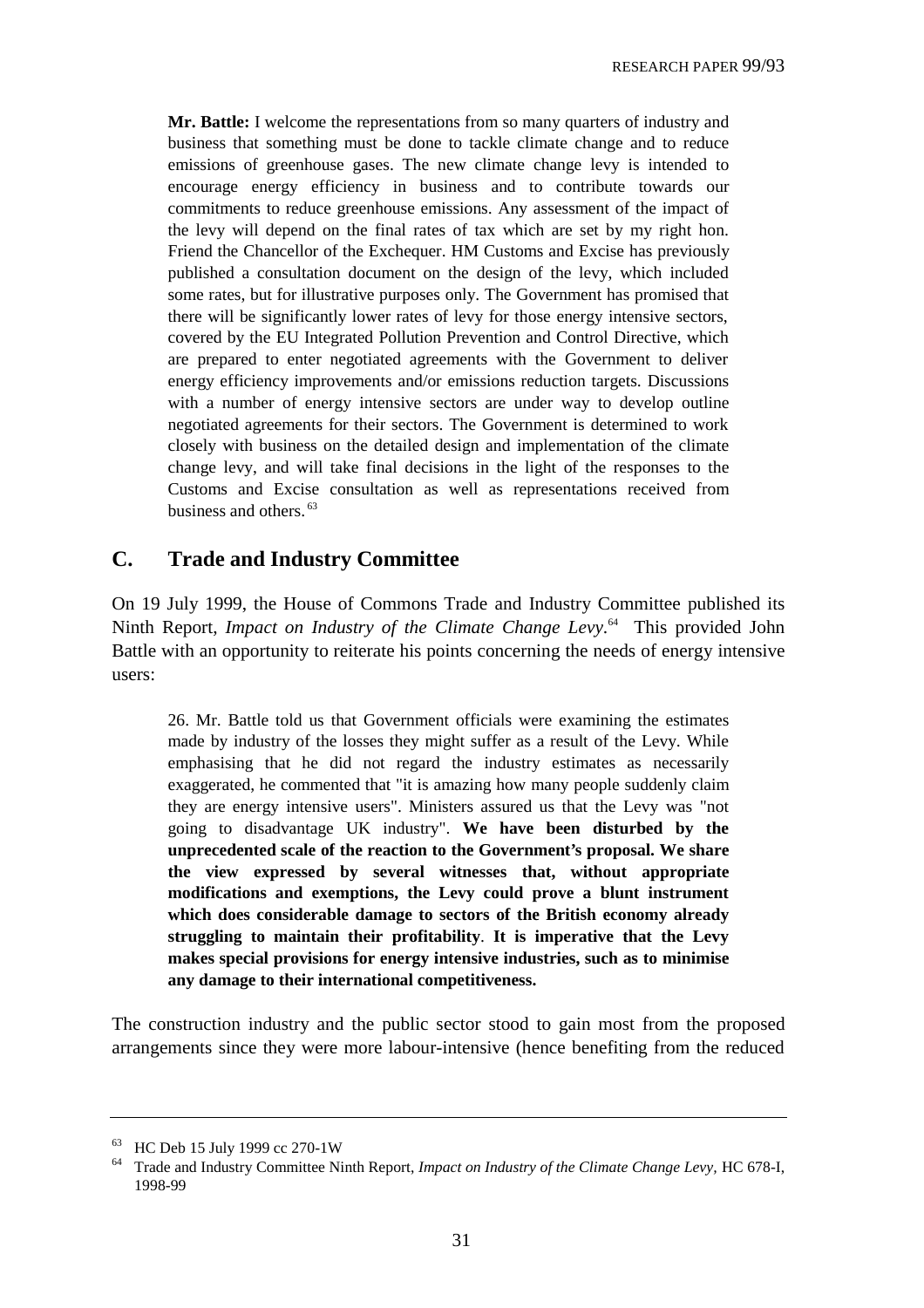NICs) than energy-intensive. The Committee agreed that energy intensive industries required special treatment under the Levy, and that agreements to pursue energy efficiency measures were an important component.

#### **We are concerned, however, that the Government is considering negotiating 25 or more agreements, some with sectors which are not intensive users of energy, when the efficacy of such agreements is untested, and the experience reported by the chemical industry less than persuasive.65**

Another concern of the Committee was the way in which energy intensive firms were to be identified. To qualify for concessions, businesses would have to be subject to coverage by the EU Integrated Pollution Prevention and Control Directive.

**The IPPC regime is designed to deal with industrial pollution and is only indirectly related to the energy intensity of industry. Administrative convenience would seem to be the only reason why the Government has chosen to use IPPC coverage to define energy intensive industries. We understand that DTI is updating its ten year old figures on energy use by UK industry. These figures should be used to specify which firms and plant are energy intensive and therefore deserve special treatment under the Levy. The use of other, less accurate, measures of energy intensity is likely to create anomalies and inequities which will serve only to discredit the Levy.66**

Aspects of Government energy policy were, the Committee noted, contradictory: a Climate Change Levy aimed at reducing energy use sat uncomfortably alongside ongoing market liberalisation which was driving down prices.<sup>67</sup> Furthermore, "There is a tension between the Government's desire to protect the coal industry and the need to cut back carbon dioxide emissions which, at least partly, explains the reluctance to link the taxation of energy use to the carbon content of fuels."68

The Committee concluded:

51. The Government is inching towards a coherent strategy aimed at ensuring that the industrial and commercial sectors play their full part in the achievement of the UK's Kyoto target for reductions in greenhouse gas emissions. That strategy would seem to involve a range of instruments being used, including taxation, regulation, negotiated agreements, and emissions trading, with a range of concessions for industries which use energy intensively and already seek to use energy efficiently and for particular types of fuels. We do not think that the Climate Change Levy, as presently designed, sits easily with that strategy. It treats all fuel types equally, regardless of their carbon content. A crude method of

<sup>65</sup> HC 678-I, 1998-99 para 38

<sup>66</sup> HC 678-I, 1998-99 para 41

<sup>67</sup> HC 678-I, 1998-99 para 21

<sup>68</sup> ibid, para 34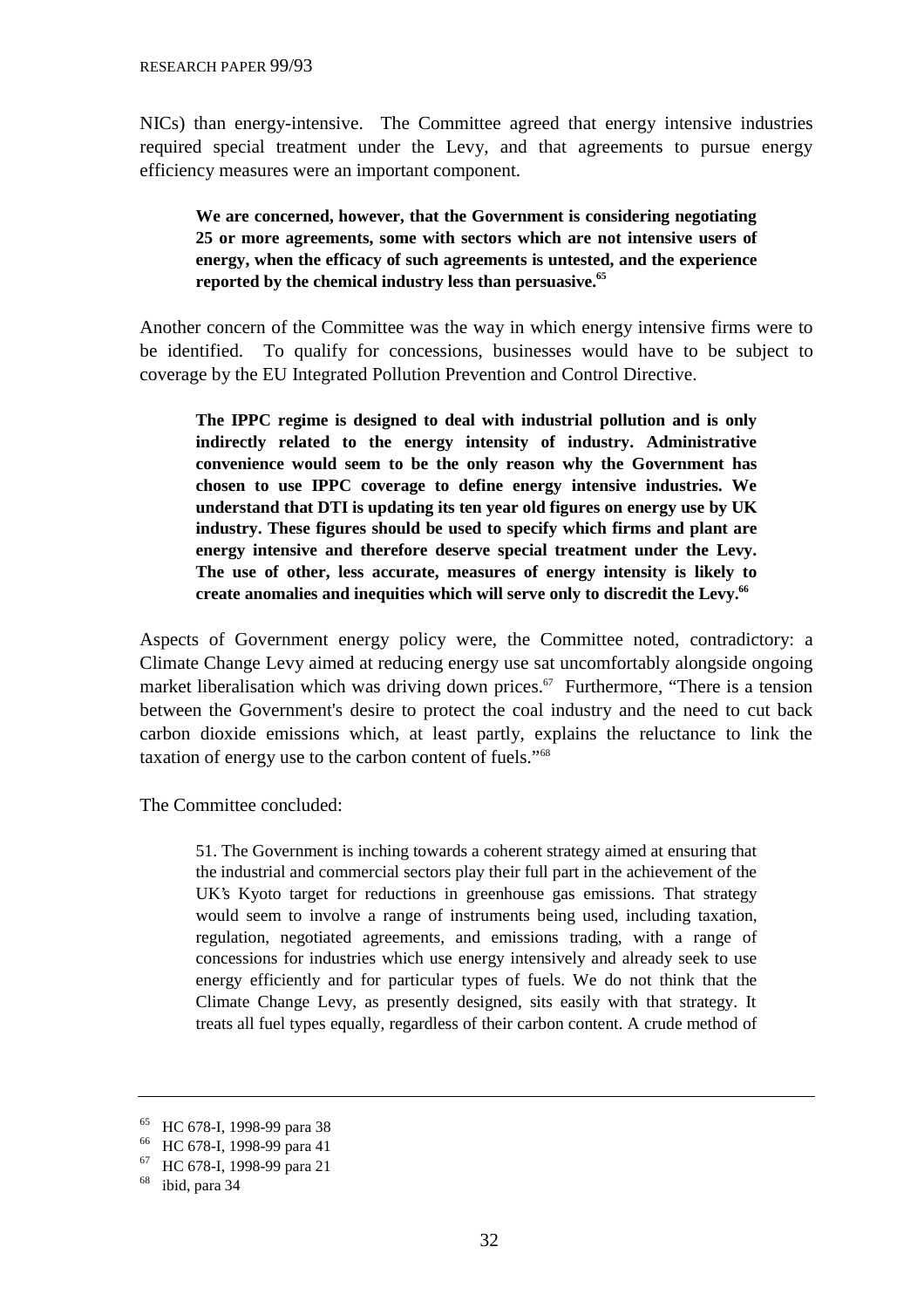recycling revenues has been chosen, which essentially effects a transfer of resources from manufacturing industry to the service and public sectors. It places undue reliance on untested, unproven energy efficiency agreements between Government and industry. A more subtle approach is required from Government, for instance making use of more imaginative means of recycling the revenues raised by the Levy, including tax incentives for energy efficient investments, and drawing on the experiences of other countries which have established energy or carbon taxes. The Government is right to make a bold commitment to meeting its Kyoto target, but that target must not be met at the expense of British manufacturing industry. **We anticipate that the Chancellor will be moving the debate on the Climate Change Levy forward when he releases his pre-Budget report in the autumn. We intend to keep the announcements he makes on the Levy under close scrutiny.**

In its response to the select committee, $69$  the Government stated that it recognised industry's concerns, and noted the Committee's view that the (indicative) proposals for the Levy should be modified. The Government did not see the Climate Change Levy as the only tool for reducing greenhouse gas emissions:

It will sit alongside other approaches, including emissions trading, regulation, voluntary action and negotiated agreements, within the eventual policy framework for tackling climate change. 70

The IPPC regulatory regime was seen by the Government as a "reasonable proxy" for the most energy intensive sectors of business. Their negotiated agreements on energy efficiency will be convertible to carbon emissions targets. This might compensate, to some degree, for the Government's continued intention to keep the Climate Change Levy an energy rather than carbon tax. Under current proposals, if participants failed to meet agreed energy efficiency targets, the benefit of the reduced rate of levy would cease.<sup>71</sup>

Responding to the suggestions by the select committee that a tension existed between a desire to support coal and the need to reduce carbon dioxide emissions, the Government summarised its energy policy:

The Government's energy policy, including the Review of Energy Sources for Power Generation, is focussed on ensuring a level playing field between fuels for generation. This against the background of the Government's central energy policy objective of ensuring secure, diverse and sustainable supplies at competitive prices. Competitive markets are key to achieving this objective; and much of what the Government has been doing in this context has been aimed at making energy markets work properly and fairly.

 $70$  ibid, p iv

<sup>69</sup> Trade and Industry Committee, *Government observations on the ninth report from the Trade and Industry Committee (Session 1998-99) on the impact on industry of the proposed Climate Change Levy*, 20 October 1999, HC 834 1998-99

 $71$  ibid, p x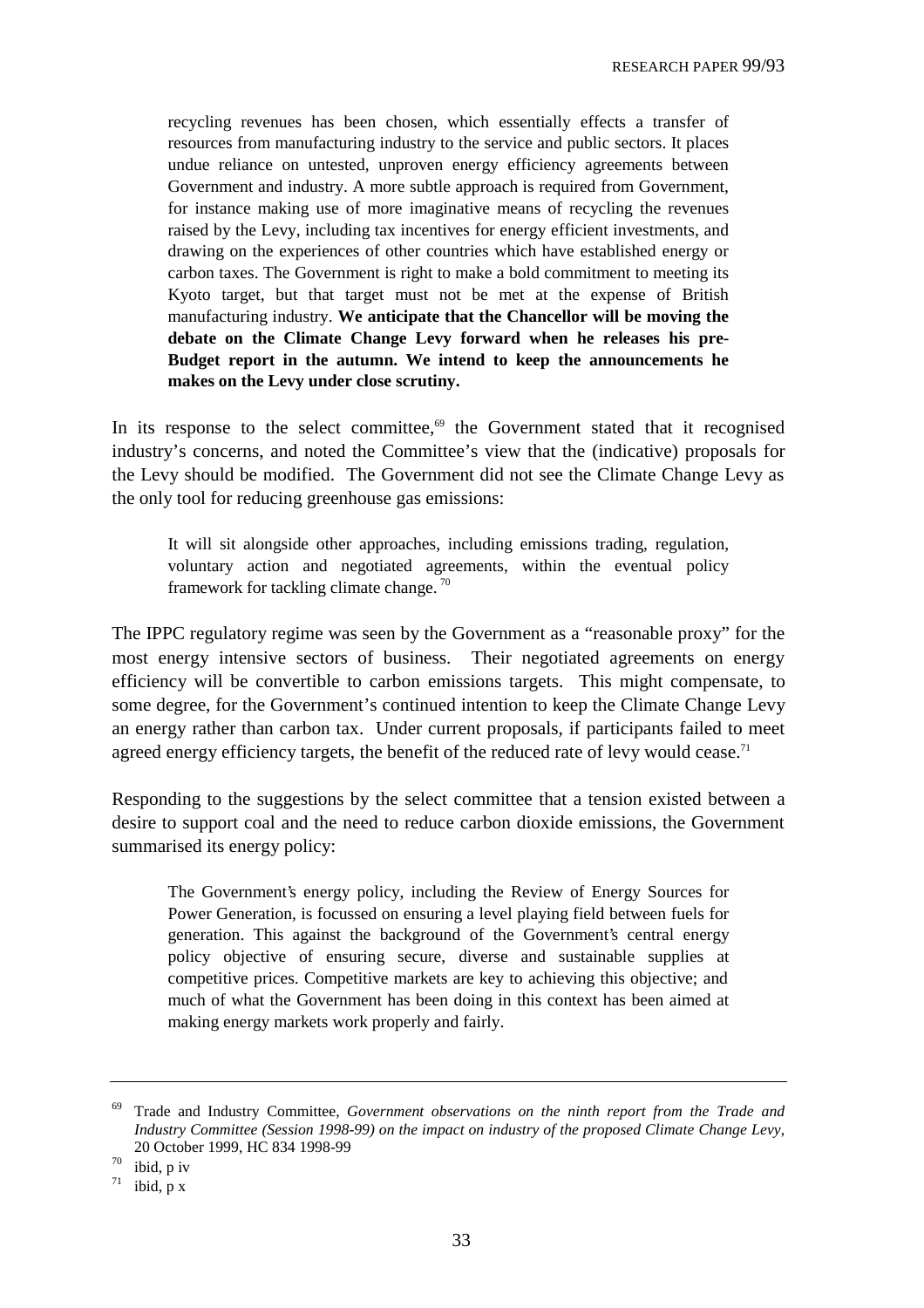The climate change levy, as proposed in the March 1999 Budget, is consistent with this policy in proposing a single rate of taxation for all electricity generation. With a downstream tax, the additional environmental gain from linking tax rates to carbon is likely to be fairly small.  $^{72}$ 

# **D. Environmental Audit Committee**

Shortly after the Trade and Industry published its report, the Environment Audit Committee released a wide-ranging study of *Energy Efficiency*. 73 Though only one paragraph was given over to a discussion of the Climate Change Levy, the following recommendations emerged:

**We recommend that the Climate Change Levy be identified clearly on consumers' bills.**

**The Government should address the impact that the Levy will have on the competitiveness of heavy users of energy in a proportionate way.**

**We recommend that electricity bought under verified green tariffs be exempted from the Climate Change Levy.**

**We recommend that the amount of direct funding for energy efficiency under the Climate Change Levy be doubled and reviewed over time as to cost-effectiveness in securing savings.**

**We believe the Government should assess the effects of using a proportion of the Climate Change Levy revenue to provide continuing incentives and assistance for investments in energy efficiency in the form of tax breaks or rebates. For the Government and interested parties not to consider options for emissions trading schemes alongside the development of the details of the Levy may prove a lost opportunity.**

The committee's intentions were to ensure that appropriate signals to improve energy efficiency were sent, read and acted upon. The Energy Saving Trust's "Future Energy" accreditation scheme could provide one way of identifying electricity from renewable sources.<sup>74</sup> Finally, the committee felt that a higher proportion of the revenues could be recycled into energy-efficiency related measures, with less focus on National Insurance Contributions. The Chancellor's recent pre-budget report (see section IV) announced an increase (from £50 million to £150 million) in support for energy efficiency, in the first year.

<sup>72</sup> ibid, p xii

<sup>73</sup> Environment Audit Committee, *Energy Efficiency,* HC 159-I, 1998-99 22 July 1999

<sup>74</sup> Energy Saving Trust press release, *The Energy Future's Bright*, 13 July 1999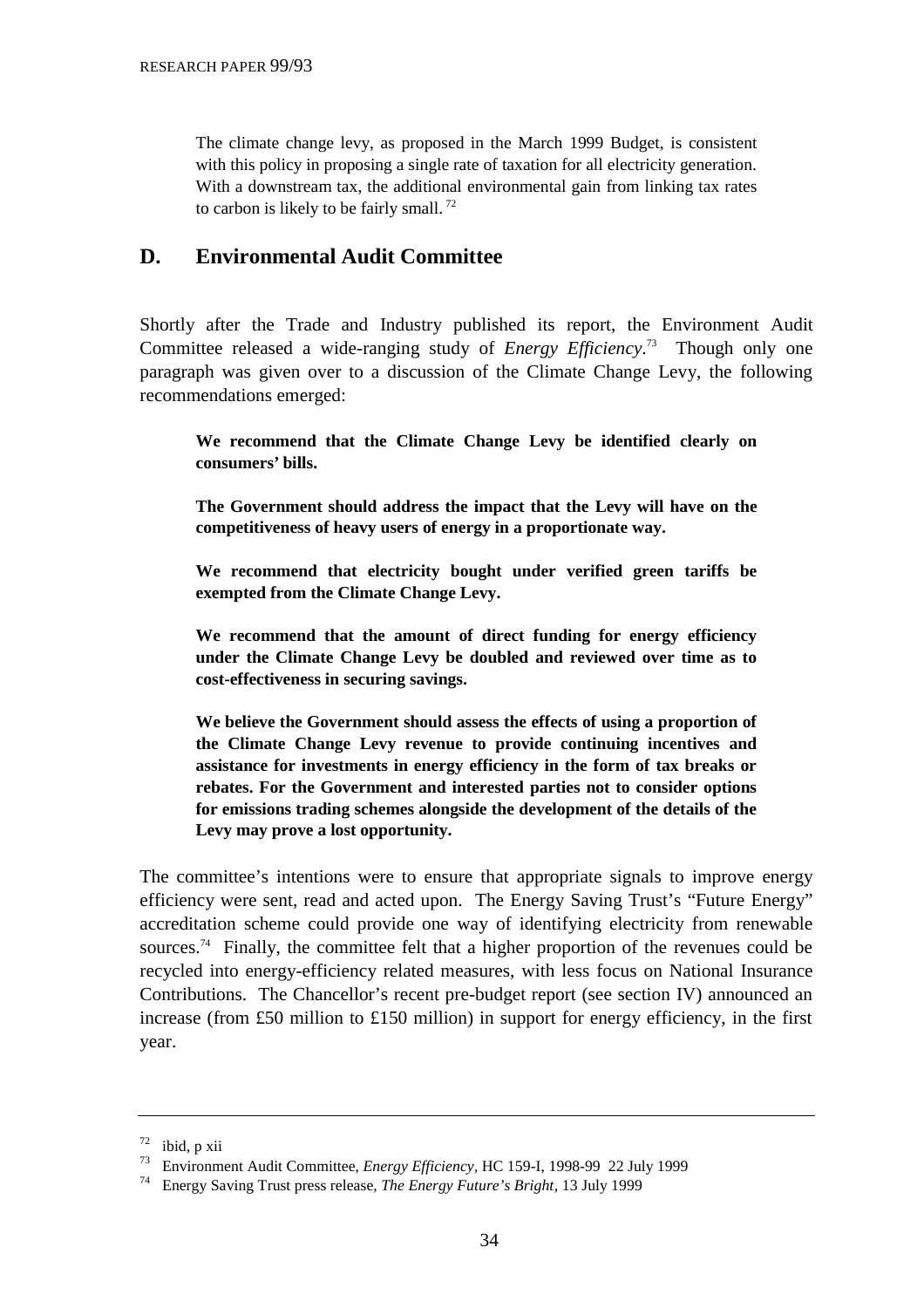So far as emissions trading is concerned, the government view was put by Patricia Hewitt during the energy tax debate, described in more detail in the following section:

The development of trading schemes for emissions permits offers us a new competitive opportunity. We see emissions trading as part of the long-term solution to reducing emissions in the United Kingdom. That is why we are working closely with representatives from the Confederation of British Industry and from many companies on the design of a domestic emissions trading scheme. By developing such a scheme now, we can learn valuable lessons ahead of the international trading scheme envisaged under the Kyoto protocol, which we expect to be in place by 2008.<sup>75</sup>

### **E. The Energy Tax Debate**

On 20 July 1999, the House of Commons debated the following Opposition motion:

That this House notes that the proposed energy tax represents a huge transfer of cash from manufacturing and energy intensive industries to the public and service sectors; threatens to drive large energy users out of the United Kingdom altogether and is a badly targeted and inefficient way of reducing  $CO<sub>2</sub>$  emissions; believes this is another stealth tax on industry and notes the Government has increased the Landfill Tax without applying the revenue to offsetting cuts in National Insurance Contributions as was done by the last Conservative Government; and calls on the Government to consult on alternative ways of meeting Britain's international commitments to counter global warming and to withdraw this damaging threat to industry.<sup>76</sup>

Opening for the Opposition, David Heathcoat-Amory talked of "Labour's addiction to new taxes", adding that the proposals would represent "a massive transfer of cash from the manufacturing and energy-using sectors of the economy to the service sector, and to the public sector in particular."

An additional muddle is that the proposals do not even try to tax carbon. The Government want to reduce carbon dioxide emissions, but electricity from sources that produce no carbon dioxide, such as nuclear plants, will be taxed at the same rate as electricity derived from coal or oil. There is no incentive to switch from a source of energy that produces  $CO<sub>2</sub>$  to one that does not. That runs contrary to Lord Marshall's report, and to the recommendations of the Select Committee.<sup>77</sup>

<sup>75</sup> HC Deb 20 July 1999 c 1047

<sup>76</sup> HC Deb 20 July 1999 c 1033-1082

<sup>77</sup> HC Deb 20 July 1999 c 1037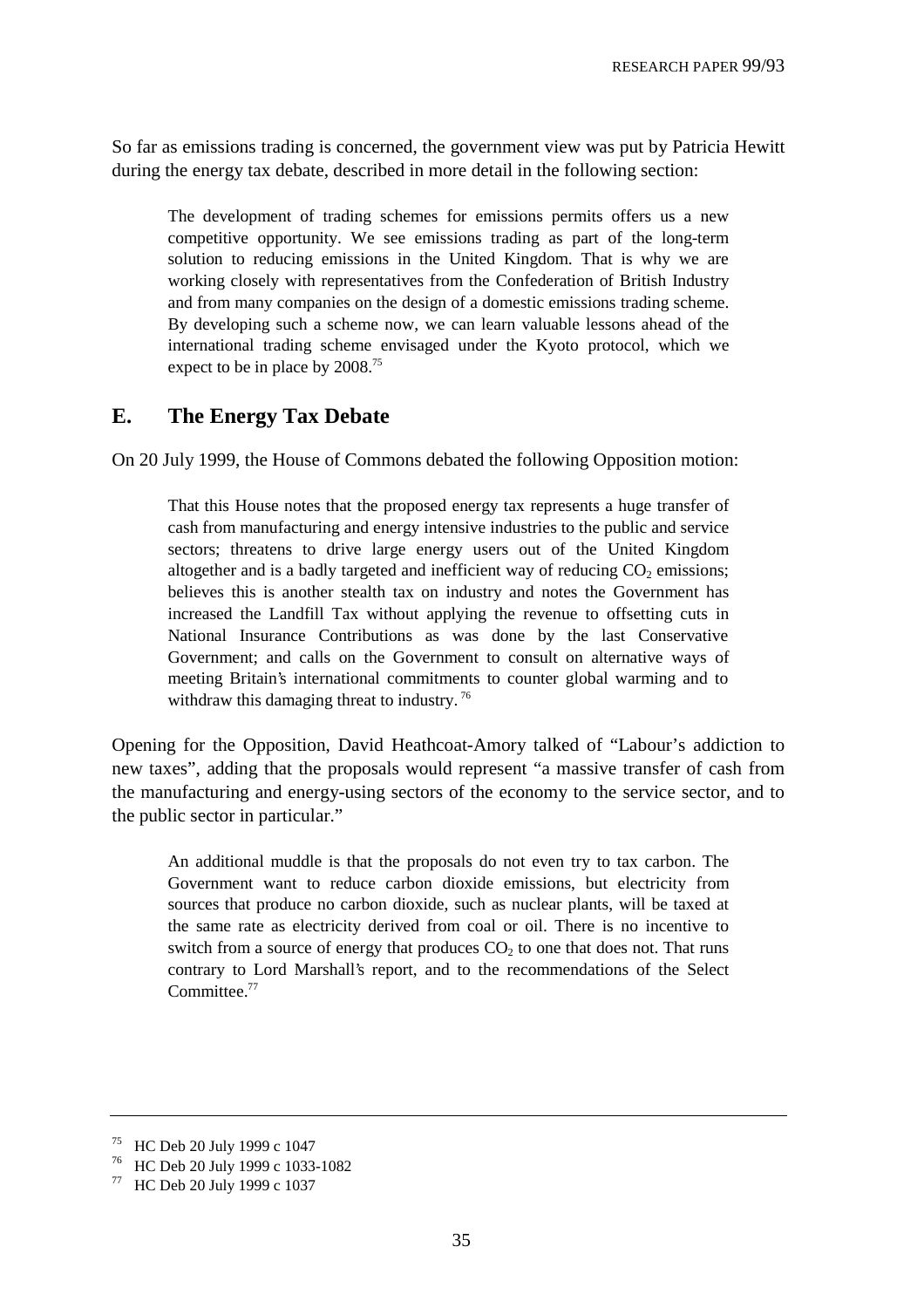#### He concluded:

What we know after we have been through all the fog of uncertainty around the Government's policy is that they have come up with a tax-driven solution. That tax is badly thought out, badly targeted, damaging, anti-competitive, wrong and we will oppose it.

The then Economic Secretary to the Treasury (Patricia Hewitt) focused on climate change and carbon dioxide emissions, advancing the following argument for an energy, rather than carbon, tax:

The climate change levy--as spelled out in the consultation document--needs to be primarily based on energy because, for the reasons that I have given, this is a downstream, not an upstream, tax. Given the electricity pool arrangements, it is not possible for any business user to tell how much of his electricity comes from a particular source--whether it be coal, gas or a renewable source. 78

However, she added that the Government was considering the establishments of contracts for "green trading arrangements" within the context of replacing the current electricity pool.

As we said at the time of the Budget, the levy will be designed in a way that protects the competitiveness of United Kingdom firms. The scale and rates of the climate change levy will, of course, be a matter for my right hon. Friend's Budget next year, but, as my right hon. Friend the Member for Alyn and Deeside (Mr. Jones) indicated, we continue to consult with business and industry on the design of the levy--for example, on the treatment of renewables and combined heat and power, the appropriate treatment of electricity used in electrolysis, the best way of recycling the revenues and how to deliver extra help to small firms to become more energy efficient.<sup>79</sup>

As already noted, the Climate Change Levy will not be revenue neutral at the level of individual firms. Accordingly, maintaining competitiveness at this level could involve a combination of NIC reductions and further energy efficiency improvements. Dominic Grieve commented:

At least the Government are consulting on their proposals for the climate change levy. It would be remiss of me not to point out that there are, to say the least, misgivings about the likely proposals among industrialists in the west midlands, part of which I represent. I shall come to the detail of those misgivings in a moment, but first I must say to my hon. Friend the Financial Secretary that she will have to tell us exactly what is a revenue-neutral tax. I have been in the House for a long time--too long, perhaps, in the opinion of some--but that is a creature

<sup>78</sup> HC Deb 20 July 1999 c 1044

<sup>79</sup> HC Deb 20 July 1999 c 1045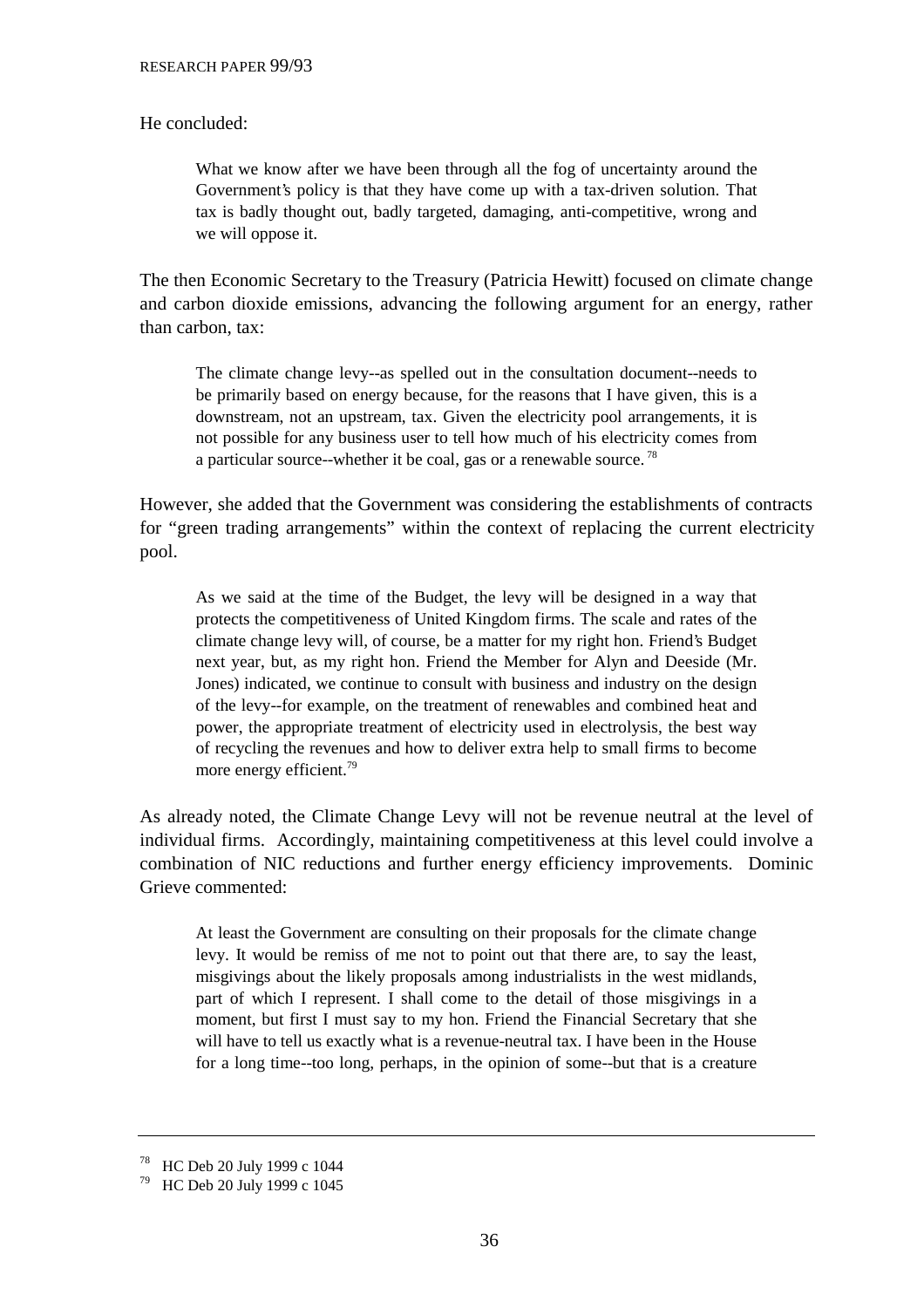that I have never yet come across in my 25 years here. It is a one-legged fish, a Loch Ness monster or a mythical figure... there is in fact no such thing as revenue-neutral taxation. As with any other tax, the money will be taken from some people for the benefit of others. Some businesses will suffer and other businesses will get the benefit.<sup>80</sup>

Peter Snape's doubts over nomenclature even extended to the Levy's name:

It is all very well calling this measure a climate change levy, but it is a little like the poll tax being called the community charge. A climate change levy will be seen and described as an energy tax and there will be no point in Ministers sending out directives instructing people to call it by its proper name. <sup>81</sup>

Andrew Stunell said the Liberal Democrats broadly welcomed the levy because it would reduce carbon emissions to some extent:

It will help to slow down the rate of climate degradation and will perhaps direct investment into green technologies. However, we have some major reservations. Perhaps the most important of those is the one to which the hon. Gentleman referred: the levy does not discriminate between carbon-based and non-carbonbased fuels. That means that the environment for renewables will become increasingly difficult.<sup>82</sup>

Tim Loughton echoed these concerns:

The climate change levy is nothing more than an energy tax, and that is rightly the title of the debate. It is a tax by stealth, another red herring of a green tax, and a masterful piece of political presentation by the Government.

Worse still, the proposals are indiscriminate and unfocused. As Labour Members have said, no allowance is made for businesses that have already heavily invested in energy efficiency, or for more environmentally friendly energy such as combined heat and power and liquid petroleum gas. This is a downstream tax with no regard to the carbon content of the production method used. It begs the question whether a genuine carbon tax was ruled out because of the powerful vested interests in the coal industry. 83

Tony Baldry also criticised the Levy for failing to discriminate between fuels on the basis of their carbon content. He was also concerned, like many Members, about the impact on industry:

<sup>80</sup> HC Deb 20 July 1999 c 1051-2

<sup>81</sup> HC Deb 20 July 1999 c 1052-3

<sup>82</sup> HC Deb 20 July 1999 c 1050

<sup>83</sup> HC Deb 20 July 1999 c 1059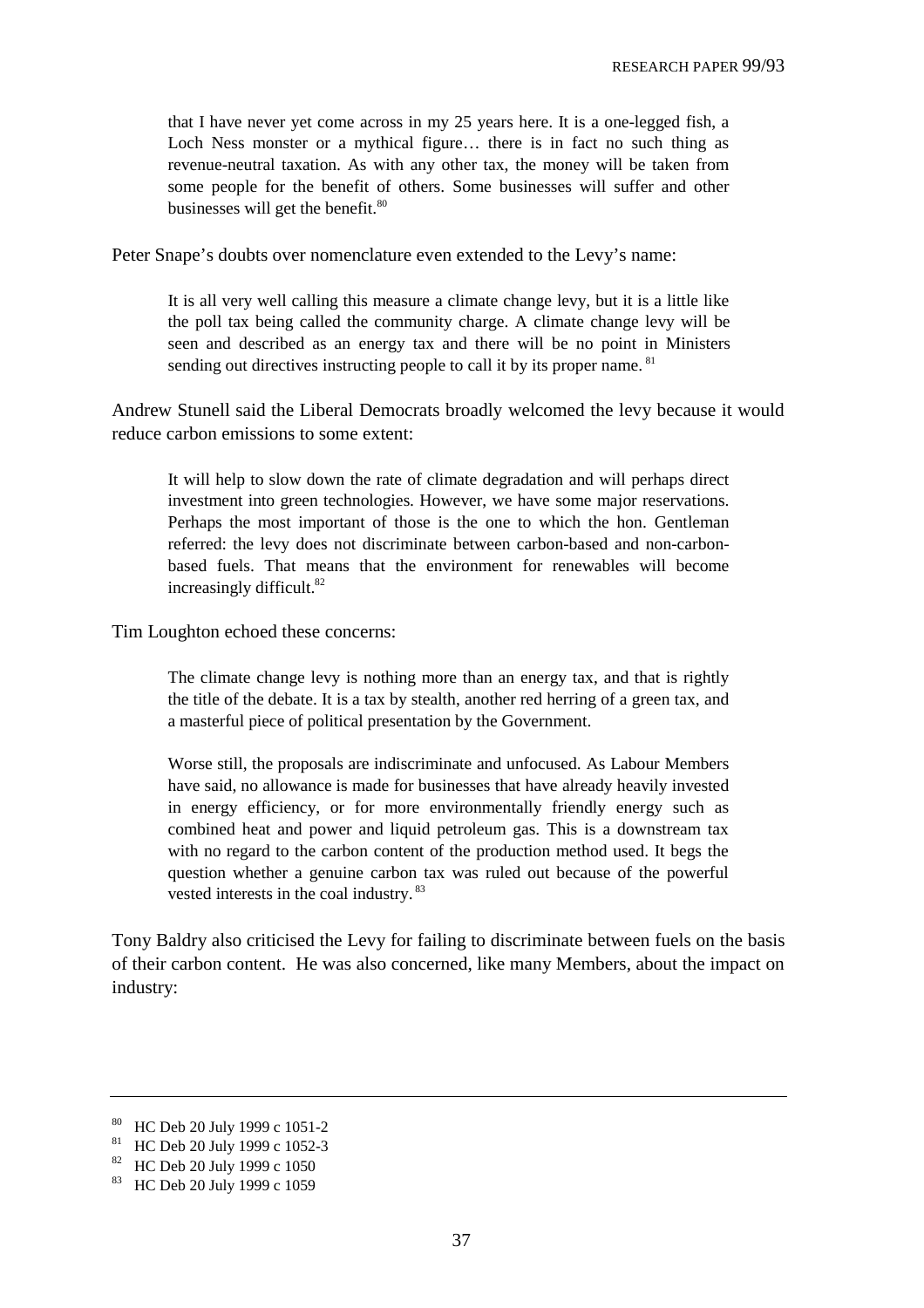This is a levy on manufacturing industry that can only damage UK industrial competitiveness. A crude method of recycling revenues has been chosen that has nothing to do with energy efficiency. It simply transfers resources from manufacturing industry to the service and public sectors…

… Moreover, most of the industries that stand to be hardest hit because they are substantial users of electricity have over recent years, for sound commercial reasons, tried to ensure that they are as energy efficient as possible. An energy levy will not make them more energy efficient; it will simply be a tax on manufacturing industry. 84

Denis MacShane put a similar point more forcibly:

…manufacturing is sick and tired of being patronised by Liberal Democrats, Greens and the City boys from the Conservative party. Manufacturing is sick of being told that it represents the past; it is in fact the internationally traded competitive sector of our economy, and the men who work in manufacturing, from top management to new recruits, deserve much more time and attention than the Conservative party has given them over the past 20 years.

I find some of the language used in the debate disagreeable. There is an idea that we tax "bads" and give tax relief to "goods". We cannot moralise about taxation in that way. Manufacturing, particularly the steel sector, is full of good men who make good products. 85

Alan W. Williams was more positive about the impact the Levy would have:

The clear intention is that the levy should be revenue neutral, which means that there will be both those who gain and those who lose in the national insurance contribution cuts. Not surprisingly, in tonight's debate, attention has focused on the losers, but in the economy as a whole the result will be a gain of 14,000 jobs and there will be some protection for energy-intensive industries. 86

Winding up for the Government, the then Financial Secretary to the Treasury (Barbara Roche) reminded the House that it had always been made clear that the Levy would not entail an increased burden on industry taken as a whole. The use of national insurance reductions to counter the introduction of a new tax had a precedent with the landfill tax brought in by the Conservatives. She did not rule out further support or exemptions for renewable energy.

<sup>84</sup> HC Deb 20 July 1999 c 1055

<sup>85</sup> HC Deb 20 July 1999 c 1066

<sup>86</sup> HC Deb 20 July 1999 c 1070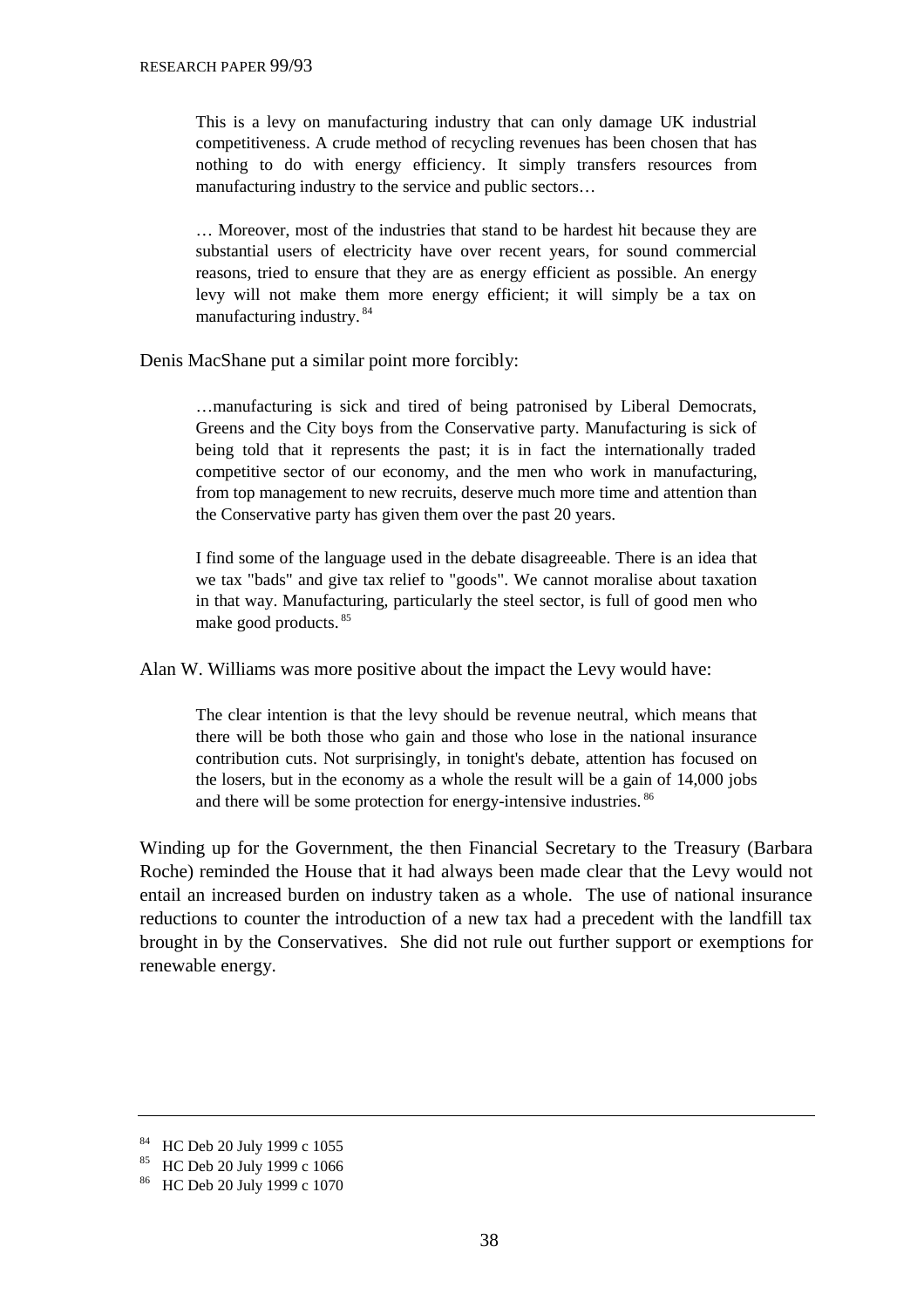By 311 votes to 162 the House resolved:

That this House notes that there is now compelling evidence that climate change needs to be tackled, that there is therefore a need for action to reduce greenhouse gas emissions, and that the United Kingdom has a legally-binding target for reducing greenhouse gas emissions set under the Kyoto Protocol; welcomes the recommendations of Lord Marshall on the case for a climate change levy; further welcomes the measures taken by the Government to help British business, including cutting corporation tax rates to their lowest ever level; welcomes the Government's decision to pre-announce the introduction of the climate change levy by two years to give time for further consultation on its design; and supports the Government's determination to work with industry and other parties to ensure that it meets its environmental objectives whilst safeguarding Britain's international competitiveness.

#### **F. Negotiations with industry**

Following the 1999 Budget the Deputy Prime Minister met industry leaders on 29 March to discuss the reduced rate levy for energy intensive sectors:

Mr Prescott, with Environment Minister Michael Meacher and Treasury Minister Patricia Hewitt, was joined by representatives of nine key trade organisations and the CBI. Significantly lower rates of levy are on offer for those covered by agreements which improve energy efficiency and meeting the Government's criteria. This arrangement will extend the effect of the tax by levering additional carbon savings.

The Deputy Prime Minister said: "Climate change is undoubtedly one of our greatest environmental threats. We are determined to respond, but in ways which emphasise gain, not pain. That is why we are offering a lower rate of levy for energy intensive energy users who sign up to energy efficiency gains. Industry has benefited from substantial reductions in energy prices. We anticipate that they will continue to fall as the Government reforms the electricity trading arrangements in the medium term. The Government wants to work closely with industry to ensure that we meet our climate change objectives and improve energy efficiency in a way which helps rather than hinders our overall competitiveness.

"The energy intensive sectors are major emitters of greenhouse gases and I acknowledge that they have already done a great deal to reduce emissions. But there are still many more opportunities in all sectors to make further costeffective energy efficiency improvements. Independent case studies from leading companies show that a substantial level of savings can be achieved." (Examples of these savings can be found later in the press notice). In line with recommendations made by the CBI, there will not be a blanket approach to setting the appropriate level of the new levy. The Government's proposal for energy efficiency agreements with the energy intensive sectors is a groundbreaking approach. Companies will be able to exchange part of their liability for the climate change levy in return for commitments to environmental gain. This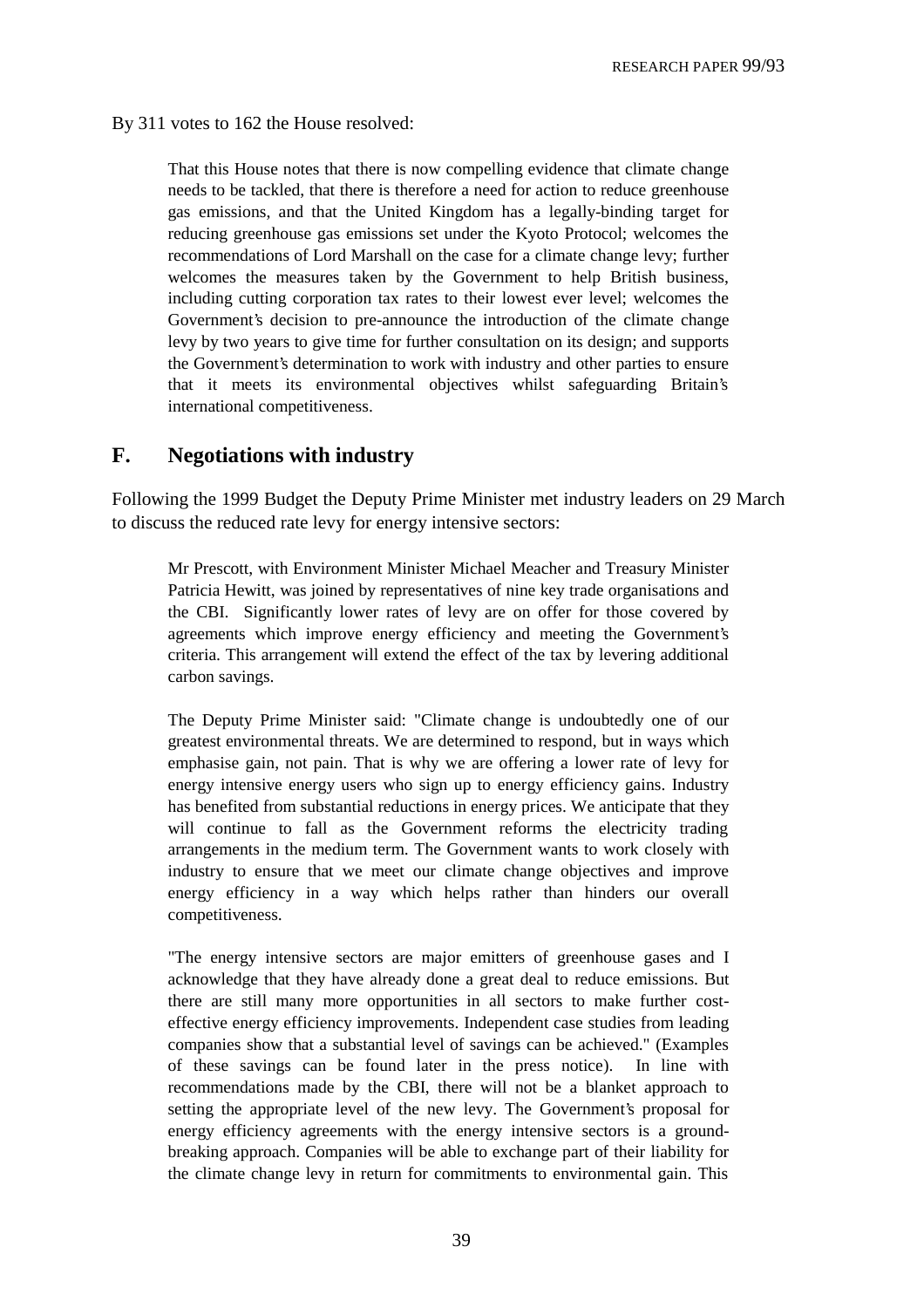will give industry maximum flexibility on how it is implemented and before the levy comes into force in April 2001."

Mr Prescott told the meeting that the proposal will form only a part of our climate change strategy. "Our full package of proposals, which will involve all sectors of the economy, will be published later this year," he said

Speaking earlier today, John Battle Minister for Energy and Industry said: "These agreements offer business the opportunity to work with Government in developing a strategic approach to climate change. Properly constructed, they will produce a framework which also encourages business participation in domestic and international emissions trading. Emissions trading could prove to be a key environmental tool of the 21st century, tackling pollution and sustaining business simultaneously. Out of that will come many opportunities for new business and for exports, including renewable energy and other power projects." …87

Nonetheless there has been considerable concern on the part of business that the levy will have a substantial impact on competitiveness; in March the UK Steel Association argued:

UK Steel Association is concerned that its members should be able to maintain their world competitive position, despite the introduction of the climate change levy says UK Steel Association President Peter Siddall. Speaking following a meeting with the Deputy Prime Minister on the Government's proposed climate change levy, he said that the UK steel industry supported Government's objective of reducing CO2 emissions. However, while the industry claims that it is already one of the world's most energy efficient and most productive in man-hours per tonne, these advantages could all too easily be undermined because the levy's effect will be far from tax neutral.

"We applaud the Government's recognition that energy intensive sectors like steel have special needs as well as a special role to play in achieving the UK's Kyoto commitments. But the fact is that this levy could still penalise the steel industry for its recent investments in more efficient plant and processes." UK Steel Association estimates, with the sector employing about 60,000, that the industry's cut in National Insurance will be under  $£5$  million pa, while the levy it faces could take a total of over £120 million out of the industry in its first two years. "This is hardly the way to further competitiveness in manufacturing. Nor will it help maintain full-time manufacturing jobs."

<sup>87</sup> DETR press notice 316, *Climate Change Levy Deal Offered For New Energy Users,* 29 March 1999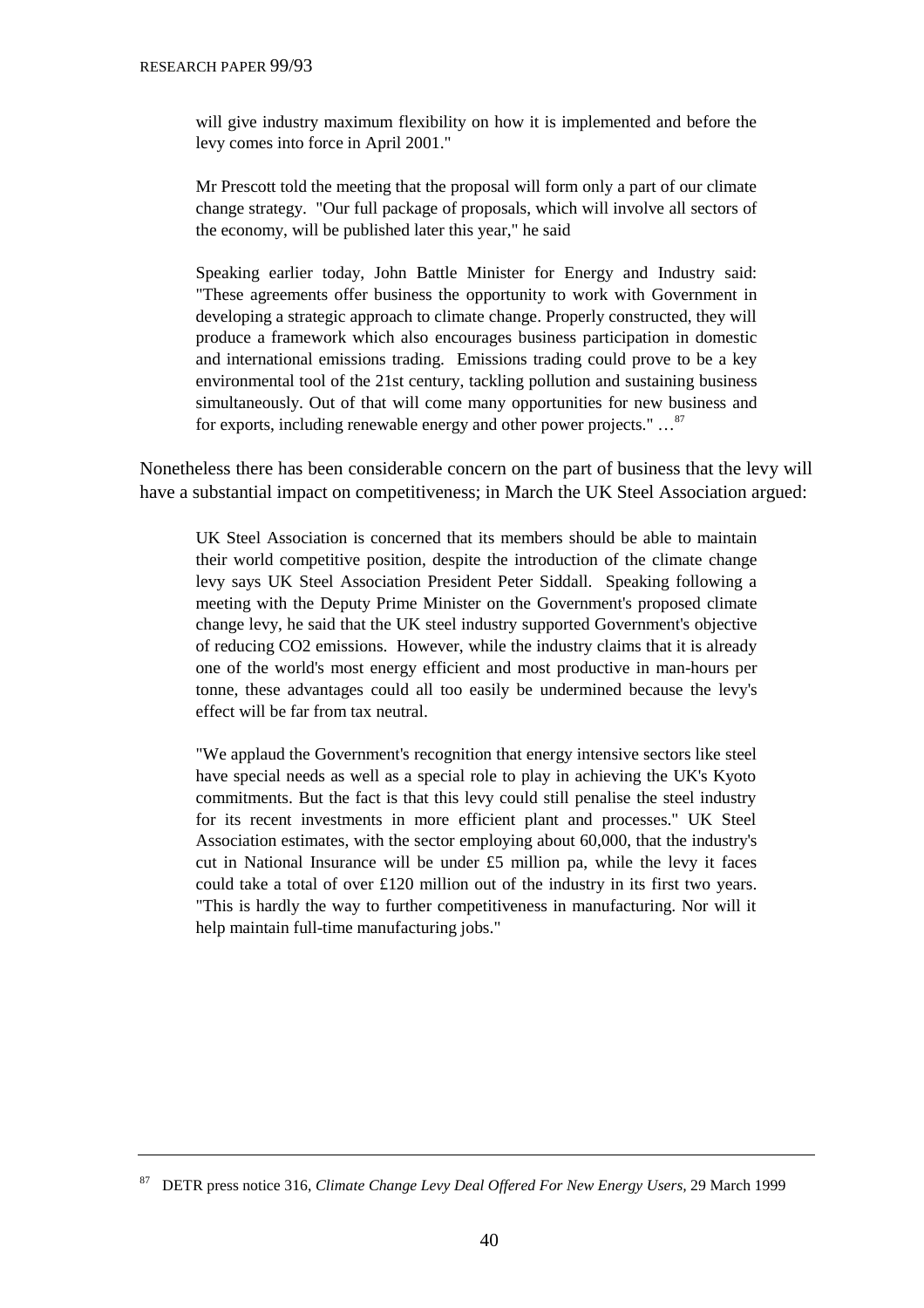Last year UK Steel Association tabled proposals for a scheme that would commit the industry to make further energy savings under penalties for non-compliance, monitored by an independent agency such as the Environment Agency. "We believe that a negotiated agreement, backed by penalties for non-compliance, is the best way to deliver the required cut in emissions and maintain industrial competitiveness. We will be working with DETR officials to deliver this."88

In April the CBI raised this issue in relation to manufacturers:

Adair Turner, Director-General of the Confederation of British Industry, tonight (Thursday) told the Government to recognise the problems facing manufacturing and to avoid piling on unnecessary burdens through an energy tax. Speaking at the CBI East Midlands Manufacturing Dinner in Nottingham, Mr Turner said … "There is little the Government can do about the strong pound but they must refrain from piling any unnecessary burdens onto manufacturers The details of the climate change levy must be designed to ensure that manufacturing competitiveness is not harmed. The proposed 50 per cent reduction for energy intensive users will be too small to achieve this. Any levy will inevitably create winners and losers. But our concern is that the majority of the losers will be manufacturing companies since the rebate is going to be paid via NICs - not helpful for a cement plant that uses a lot of energy but doesn't have that many staff. In these energy intensive sectors we need to find ways of achieving environmental objectives which are consistent with competitive success. Maximum use needs to be made of voluntary agreements, rebates should be available also for companies participating in effective emissions trading schemes."89

The Government currently intends to apply a lower rate of energy tax in return for agreements by certain industries to improve energy efficiency. The present state of play has been given in a written answer:<sup>90</sup>

**Mr. Bill Michie:** To ask the Secretary of State for Trade and Industry what progress there has been in discussions with industry regarding the impact of the Climate Change Levy. [95953]

**Mrs. Liddell:** The Government have had extensive discussions with industry about the impact of climate change levy, which was announced by my right hon. Friend the Chancellor of the Exchequer in his Budget Statement on 9 March 1999, *Official Report*, columns 173-90. The Government have made clear that they wish to design the levy in a way which maximises its environmental benefit while seeking to protect competitiveness. They have been concerned to develop

<sup>88</sup> UK Steel Association press notice, *Concern that tax remains major drain on manufacturing's ability to invest*, 29 March 1999

<sup>89</sup> CBI press notice, *Energy tax details must reflect dangers to manufacturing - CBI Chief*, 22 April 1999

<sup>90</sup> HC Deb 27 October 1999 c 908W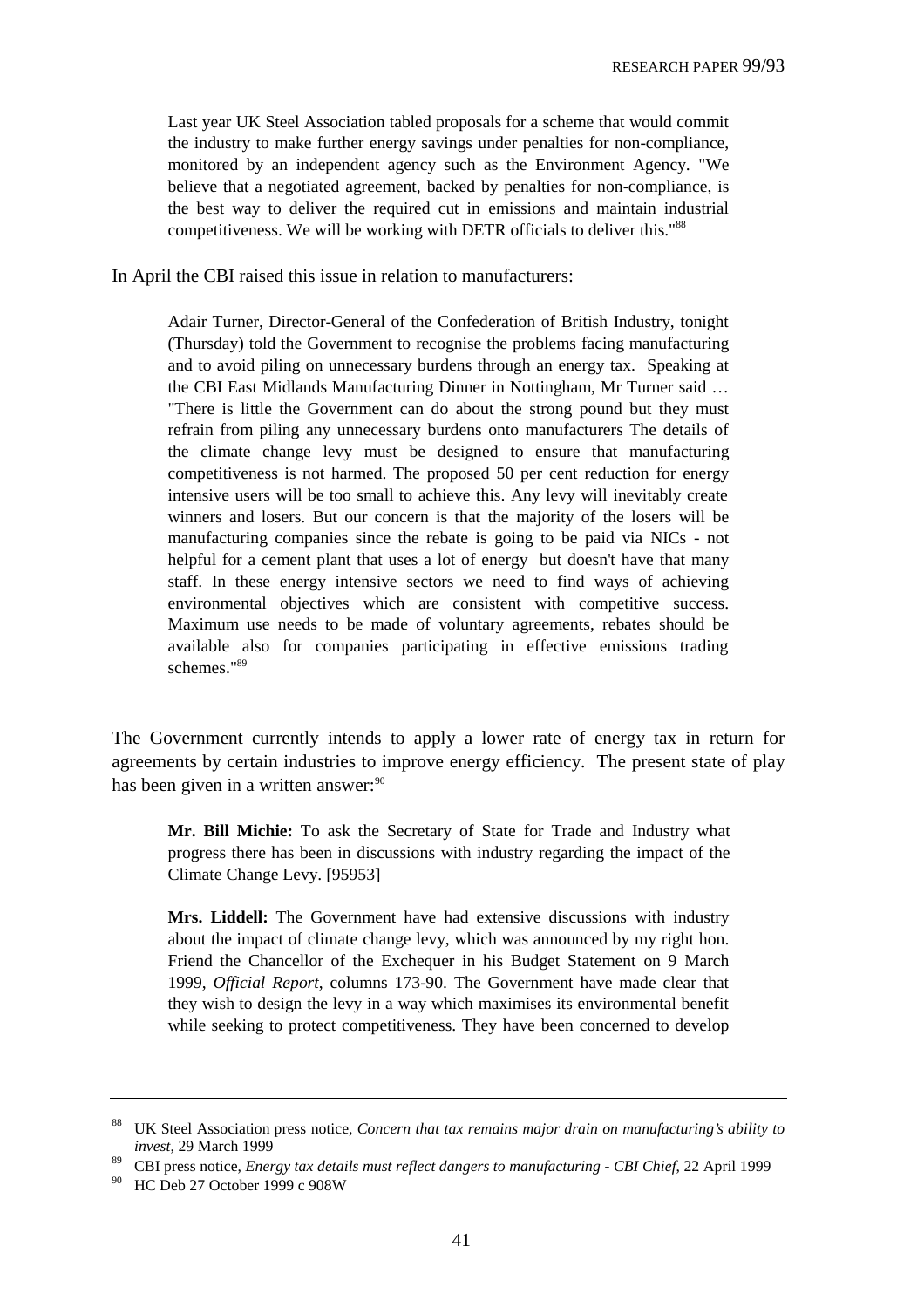the best possible understanding of business's perspective in discussions over recent months, in order to inform their decision on the levy for the Finance Bill 2000. The Government have said that they recognise the special circumstances of energy intensive sectors of business in this context including their energy usage and exposure to international competition. The Department of the Environment, Transport and the Regions (DETR) has been leading the discussions with a number of key trade associations representing energy intensive sectors to develop negotiated agreement. Under these agreements, sectors which are to be subject to Integrated Pollution Prevention and Control regulation would earn significantly reduced rates of the climate change levy in return for commitments to targets for energy efficiency and/or emissions reduction. The DETR has been conducting detailed negotiations with an initial ten trade associations. Some initial offers of targets have now been made. The period for these discussions has been extended from mid-October to 20 December in order to give the trade associations more opportunity to consult their members.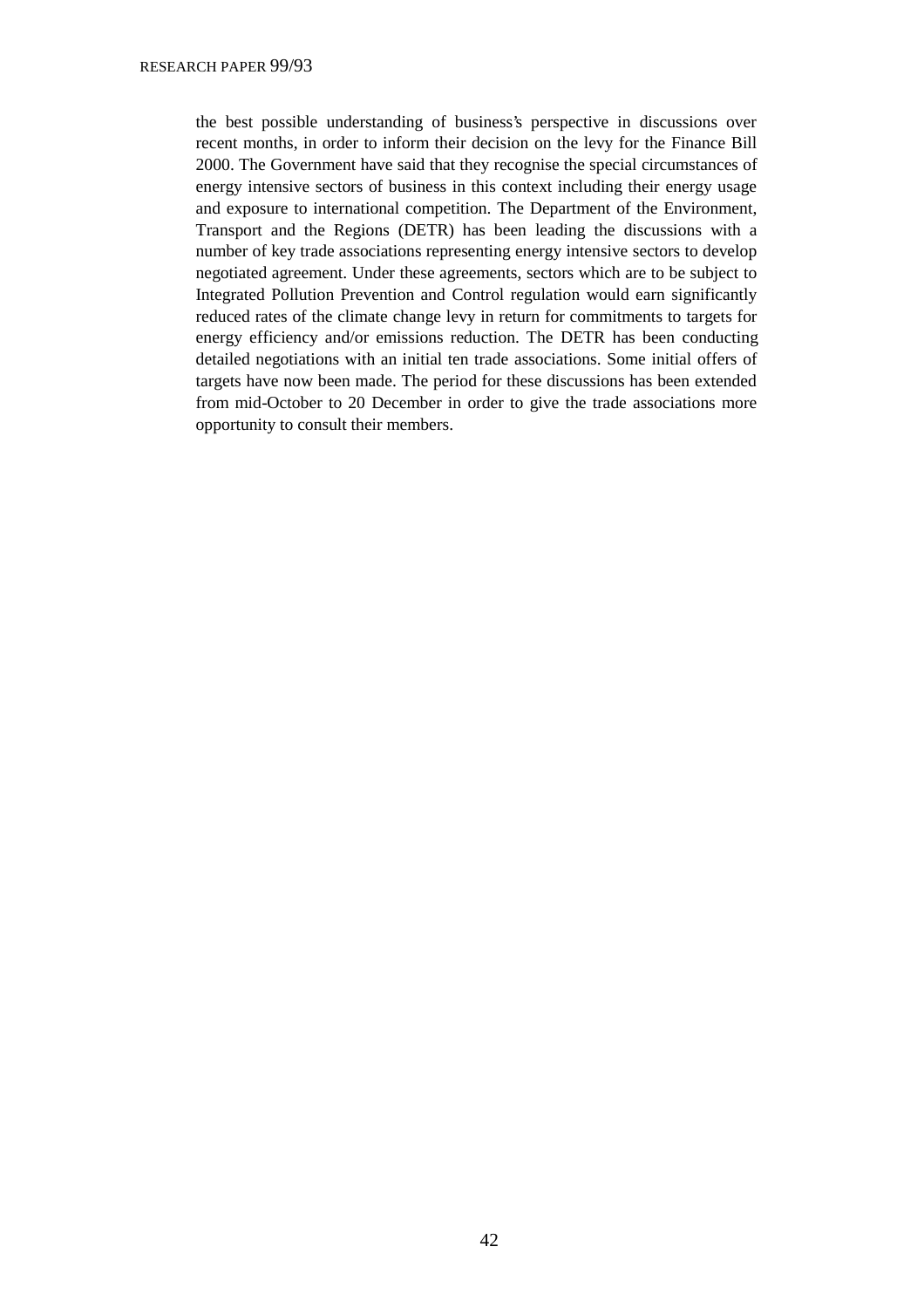# **IV November 1999 Pre-Budget Report**

On 9 November 1999, the Chancellor announced further details on the design of the Climate Change Levy:<sup>91</sup>

As we pursue our ambitions for growth and jobs, we can and must keep our environmental commitments. Under my right hon. Friend the Deputy Prime Minister, Britain took the lead in successfully negotiating the Kyoto agreement, and I am today announcing the results of our consultation with business on the climate change levy. Our original proposal was to cut environmental pollution by 1.5 million tonnes a year by 2010. Our consultation has shown that we can cut environmental pollution even further by 2010--by more than 2 million tonnes a year--and at the same time cut the levy from £1.75 billion to £1 billion.

I have decided that renewable energy sources and combined heat and power will be exempt from the levy. The main rate per kW hour will be cut from 0.21p to 0.15p, and there will be an 80 per cent. discount to energy-intensive sectors signing energy efficiency agreements. Taken together, those changes approach a 90 per cent. discount on the levy published at Budget time in return for agreed industry action to cut emissions.

All the revenues raised will be recycled to business. I can confirm that every business will receive a tax cut of 0.3 percentage points in employer national insurance contributions. I have ensured not only that that package is revenue neutral for business and revenue neutral between manufacturing and services, but that even after the national insurance change there will be no gain to the public purse.

In the run-up to the Budget, we will consult on a new 100 per cent. first-year investment allowance for companies moving from environmentally unfriendly to environmentally friendly technologies and processes. I propose to make available not, as originally announced, £50 million, but in the first year a total of £150 million to support energy efficiency in British industry. With all those measures taken together, Britain is on track to meet our country's Kyoto target.

From the standpoint of industry, the proposed reduction in the levy rate and the increase in the discount in return for energy efficiency agreements will both be seen as significant concessions. Indeed, the Chemical Industries Association commented:92

Although there are still some detailed issues to be resolved, the big threat to the competitiveness of our wealth-creating industry seems to have been removed.

<sup>&</sup>lt;sup>91</sup> HC Deb 9 November 1999 c 889

<sup>92</sup> Chemical Industries Association News Release, *CIA welcomes chancellor's pre-budget energy tax statement*, 9 November 1999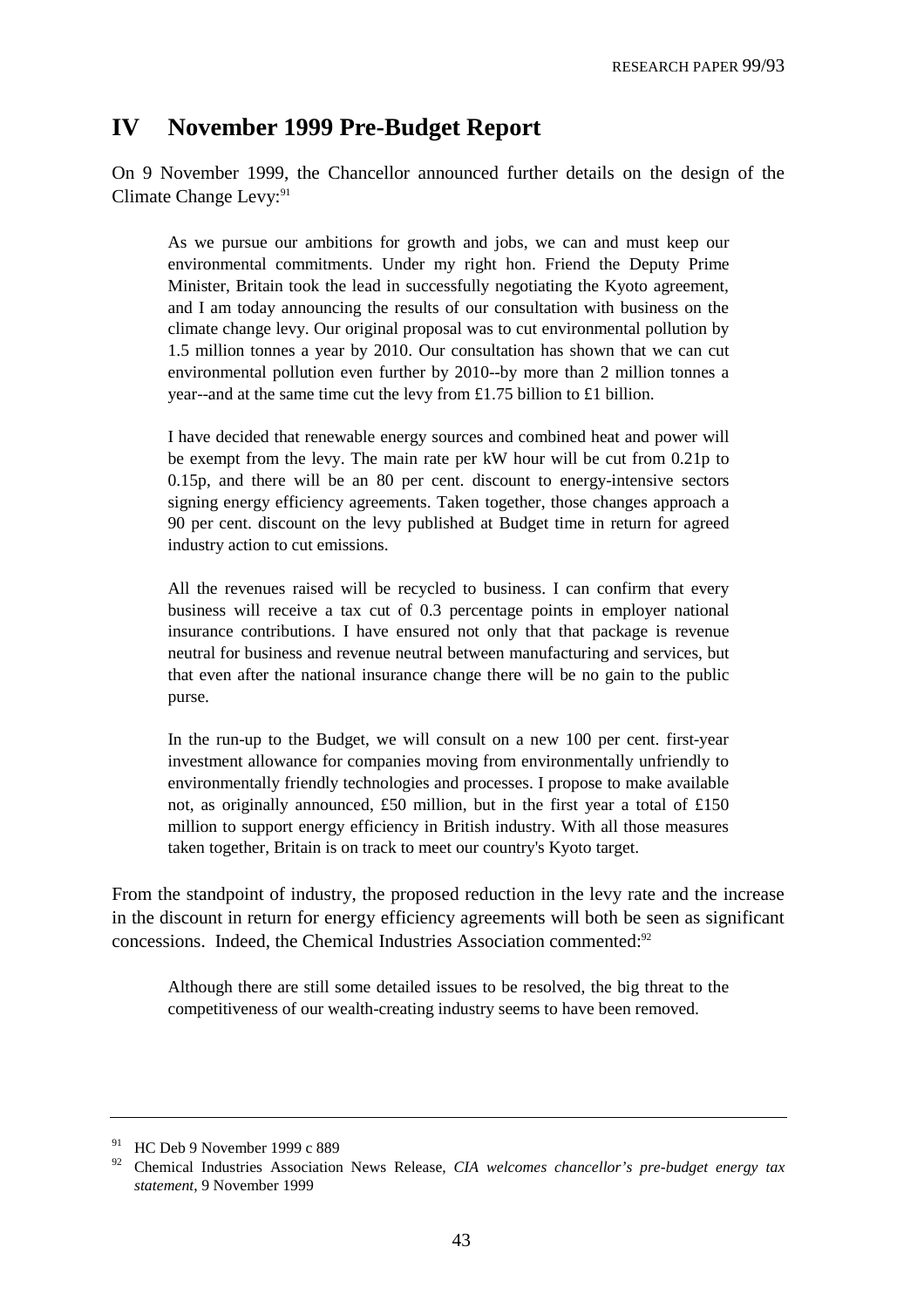Even before the pre-budget announcement, the CIA already had grounds for some relief in a government decision<sup>93</sup> to exempt from the tax electricity used in electrolytic processes<sup>94</sup> such as chlor-alkali production (from brine) and aluminium extraction.<sup>95</sup> Increased support for energy efficiency measures, and plans to exempt some forms of renewable energy (such as solar and wind) together with "good quality" (presumably involving the combustion of gas or renewable fuels) combined heat and power schemes will provide some discrimination in favour of low carbon fuels.<sup>96</sup> However, the same levy rate is still expected to apply to both gas and coal, despite the environmental advantages of the former as a fuel source.

Responding to steel industry concerns raised by Barry Jones, the Chancellor underlined the 80 per cent discount, and reduced levy rates together amounting to a 90 per cent reduction. He added that the steel sector could also claim from the £150m energy efficiency fund and benefit from 100 per cent capital allowances for moving to more energy efficient products and processes.

Martin O'Neill (chairman of the Trade and Industry Committee) welcomed the changes to the Levy: 97

May I congratulate my right hon. Friend on his statement? I was one of those who had misgivings about the climate change levy, and in large measure my right hon. Friend seems to have listened to what we were saying. Given the opportunities that are now available to companies and trade associations to enter into negotiations with our right hon. Friend the Deputy Prime Minister, there is no reason why most of them should not be able to arrive at reasonable settlements, in view of the reduction offered by the discount and the lower rate, the opportunities for combined heat and power, and the £150 million for energy efficiency investment, as well as the capital allowances. We must congratulate my right hon. Friend because, although many of us criticised him, he listened; and I believe that most of us are relieved and almost happy.

Denis MacShane also welcomed the announcement, particularly in the context of its lessened impact on the steel industry. However, Francis Maude cited CBI concerns that the Climate Change Levy (and the windfall tax and the removal of the dividend tax credit) remained a significant burden on business. The CBI reaction to the pre-budget report noted that the Chancellor had gone a significant way towards meeting business concerns. However, some sectors remained likely to face significant net costs. Further

 $^{93}$  HC Deb 27 July 1999 c 390W

<sup>94</sup> Electrolysis involves passing an electric current through a molten substance or a solution to separate out some of the constituents

<sup>95</sup> "The climate change levy debate rolls on", *ENDS Report*, July 1999

<sup>96</sup> HM Treasury Press Release 7, *Further details announced on the climate change levy*, 9 November 1999

<sup>&</sup>lt;sup>97</sup> HC Deb 9 November 1999 c 899-900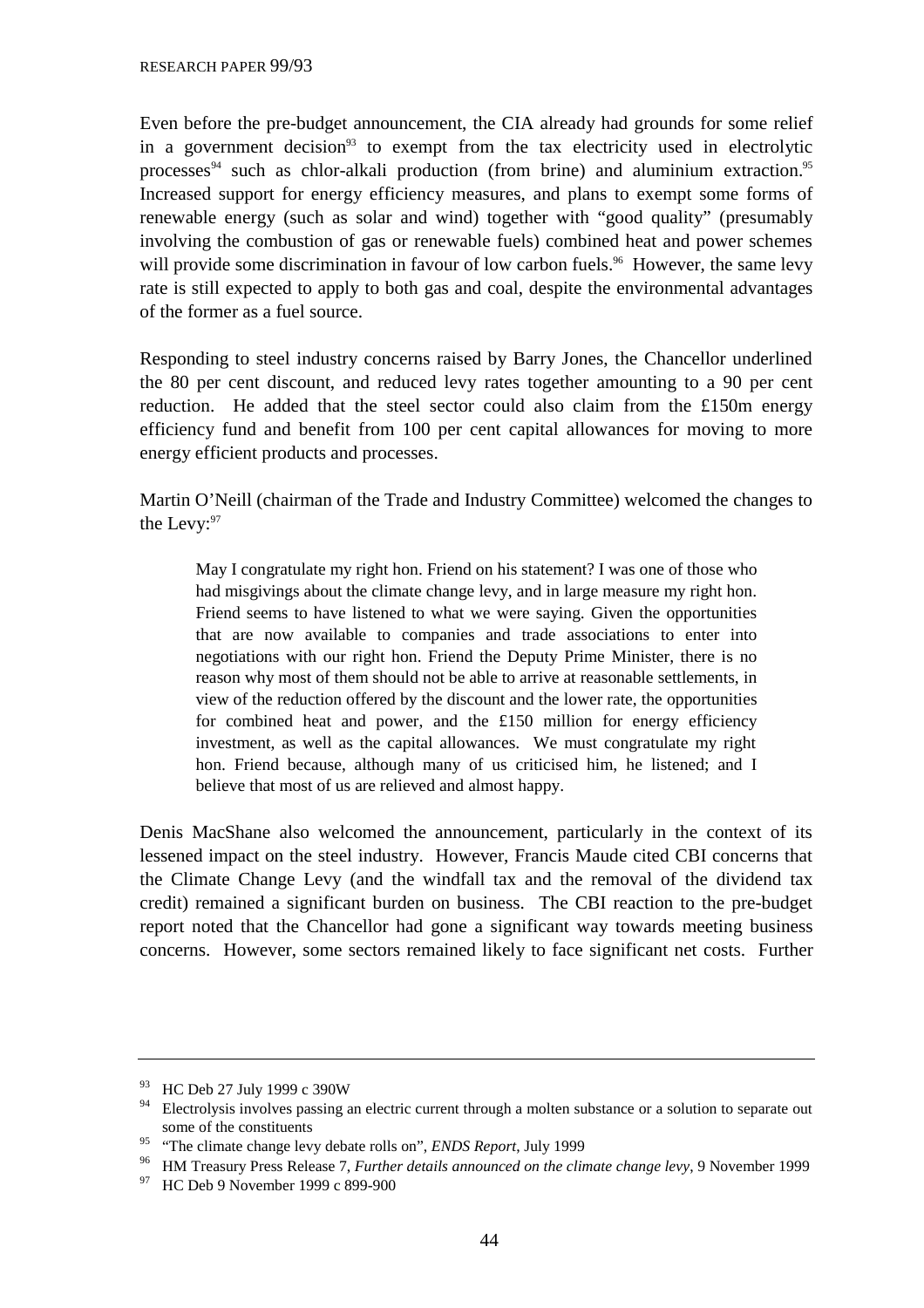negotiations, involving more sectors, were needed.<sup>98</sup> The CIA, while still cautious about certain aspects of the Levy, were also upbeat in their assessment:

Overall, the chemical industry is greatly relieved that the Government has listened to our representations. If we gain acceptance of our proposed energy efficiency agreement and if we succeed in our continuing efforts to get non-IPPC but energy-intensive sites eligible for the rebate, then the overall net cost to CIA members will be less than £10 million - around 1% of the chemical industry's total energy bill. This will be further lessened by any grants and tax breaks which members can obtain from the £150 million fund which will be available for energy efficiency improvements. This should be compared to the initial threat which, with the 50% illustrative rebate, was a net cost of over £60 million.

"Our main goal now is to negotiate, by 20 December 1999, an energy efficiency agreement to attract the rebate of 80%. We know that this will require a very demanding target. The second issue is to persuade Government that the criteria for entering such energy efficiency agreements should be changed to allow involvement of all CIA members.<sup>99</sup>

<sup>98</sup> CBI News Release, *CBI reaction to the pre-budget report*, 9 November 1999

<sup>99</sup> Chemical Industries Association media briefing, *Climate change levy - energy taxation*, 12 November 1999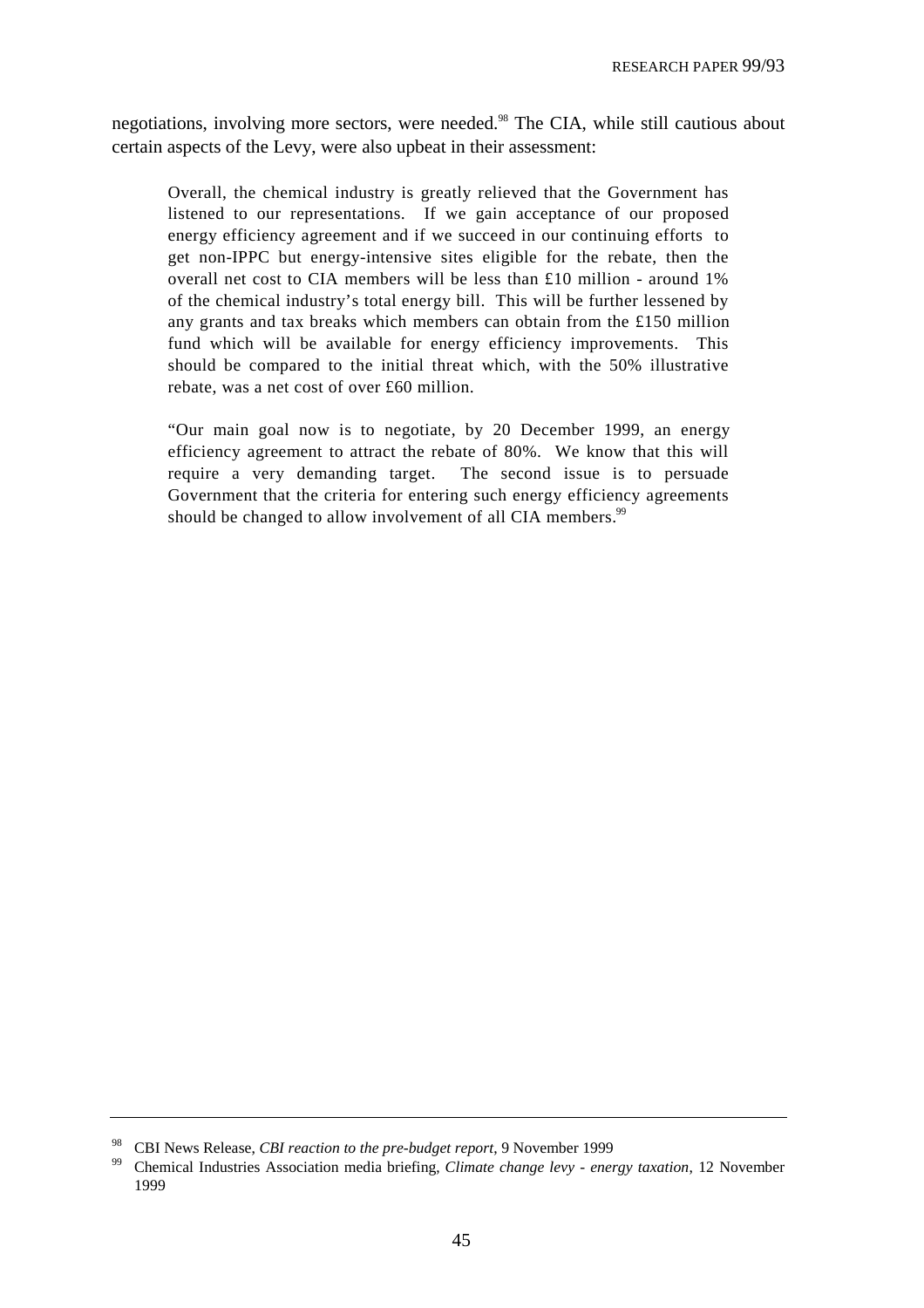# **Appendix A: The Marshall Report : Energy taxes in other EU countries**<sup>100</sup>

#### Energy taxes in other European countries

B.19 Since 1990, six European countries have introduced explicit taxes on the carbon or energy content of fuels. These are Norway, Sweden, Finland, Denmark, Austria and the Netherlands. In addition, Italy has recently announced powers to enable it to phase in taxes on energy over a period of years. The new coalition Government in Germany have proposed increases in the excise duties on gas, oil, road fuels and electricity.

B.20 At present, only taxation of mineral oils is covered by European legislation. In March 1997, the European Commission published a proposal for a Council Directive which would restructure the Community framework for the taxation of energy products. The proposed Directive is subject to unanimity. In broad terms, the proposal would extend the scope of EU minimum duty rates and structure provisions to apply to all energy products – including coal, gas and electricity – and not just mineral oils, which are currently covered. It would also increase the existing minimum duty rates on mineral oils. However, the Task Force has noted the Government's views on the draft Energy Products Directive, as set out in the explanatory memoranda of May and December 1997.

B.21 The Task Force has considered the experience of the six European countries who operate taxes on energy. International comparisons, however, are not generally straightforward. Energy taxes must be seen in the wider context of other environmental policy measures, which will vary between countries. More importantly, the pattern of business energy use and electricity generation varies considerably between countries. In summary:

- of the six countries that tax energy, three countries operate carbon taxes, two reflect both carbon and energy, and one country charges an energy tax;
- all six countries tax electricity downstream, at the point of consumption;
- all countries now grant special treatment to some parts of industry. These have been justified by concerns over sectoral competitiveness. The special treatment has usually taken one of the following forms:
	- reduced rates of tax;
	- tax exemptions for certain sectors or industries;
	- caps on the total amount of tax paid, usually in proportion to total sales or costs.
- CHP and renewable sources of electricity receive special treatment in some Scandinavian countries;

<sup>&</sup>lt;sup>100</sup> This summary of the incidence of energy taxes in European countries is taken from, HM Treasury, *Economic instruments and the business use of energy: a report by Lord Marshall*, November 1998, pp 40-41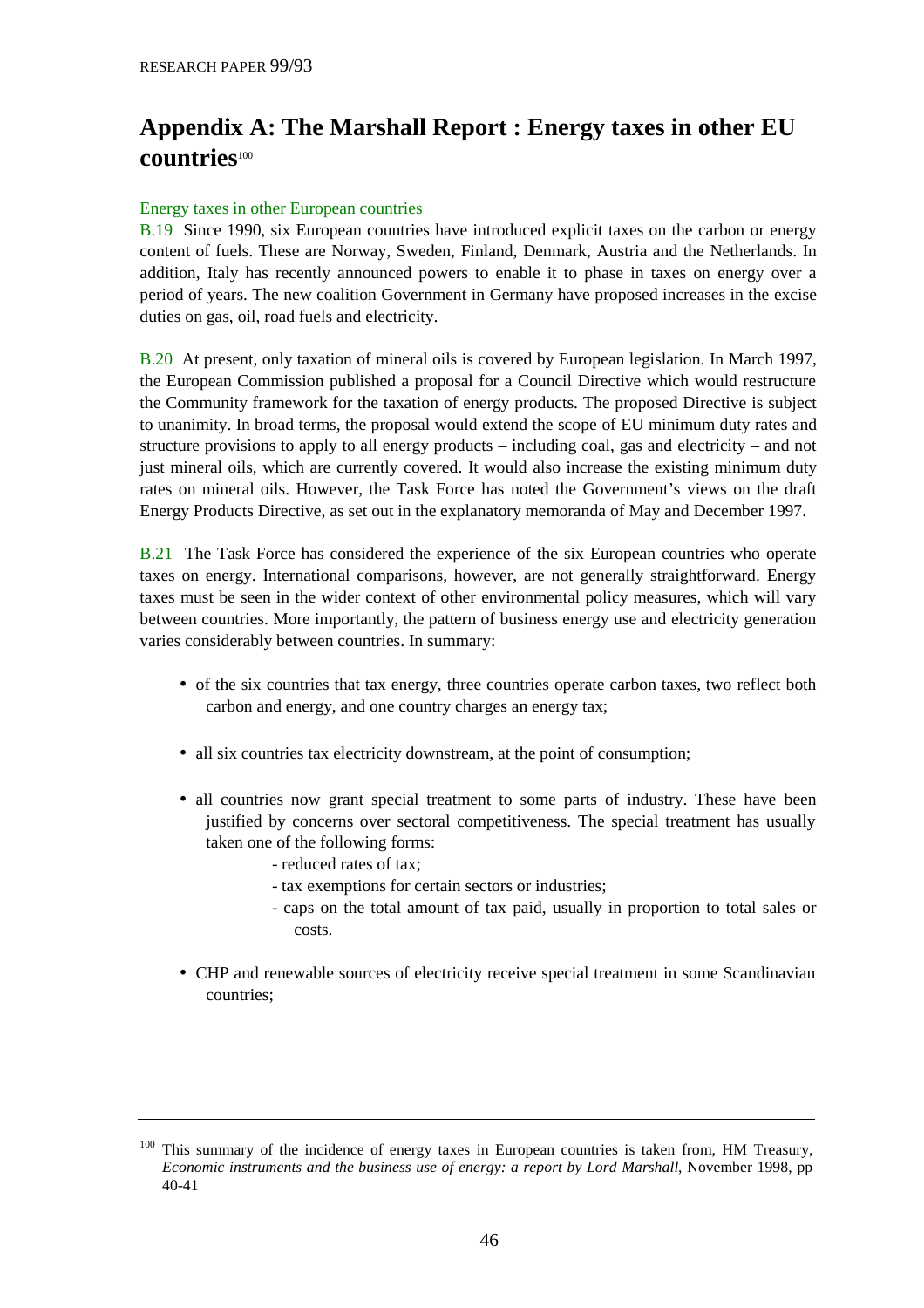- the Netherlands and Denmark reduced other taxes alongside the introduction of energy taxes to ensure that the average tax burden on business remained broadly unchanged. Austria earmarks around 20 per cent of revenues for energy saving measures and public transport, but the bulk goes to the general budget. Finland and Norway use the revenues as part of the general budget;
- few studies have looked at the historical effectiveness of the taxes at reducing greenhouse gas emissions. A study by the Swedish Environmental Protection Agency estimated that the introduction of a carbon tax reduced emissions by 2 per cent, but suggested that the lower rates and exemptions for parts of industry meant that reductions were not being achieved in the most cost-effective way. A more recent study by the Swedish Green Tax Commission estimated that doubling the current tax rates would reduce emissions by between 0.2 per cent to 1.6 per cent;
- a study of Norwegian carbon dioxide emissions concluded that the carbon dioxide tax had brought about shifts in the carbon-intensity of energy use. Shifts in the direct business use of energy (largely from electricity to oil) were estimated to have reduced carbon emissions by 0.1–0.3 per cent of the Norwegian total, before the effects on overall energy consumption were considered. The carbon intensity of transport use of energy declined by 3 per cent over a similar time period;
- in Denmark, certain businesses (mostly those in energy intensive sectors) can negotiate a reduced carbon tax rate if they undertake to implement energy saving measures. In the Netherlands, tax credits and free depreciation are available to companies investing in energy saving or innovative environmental technologies.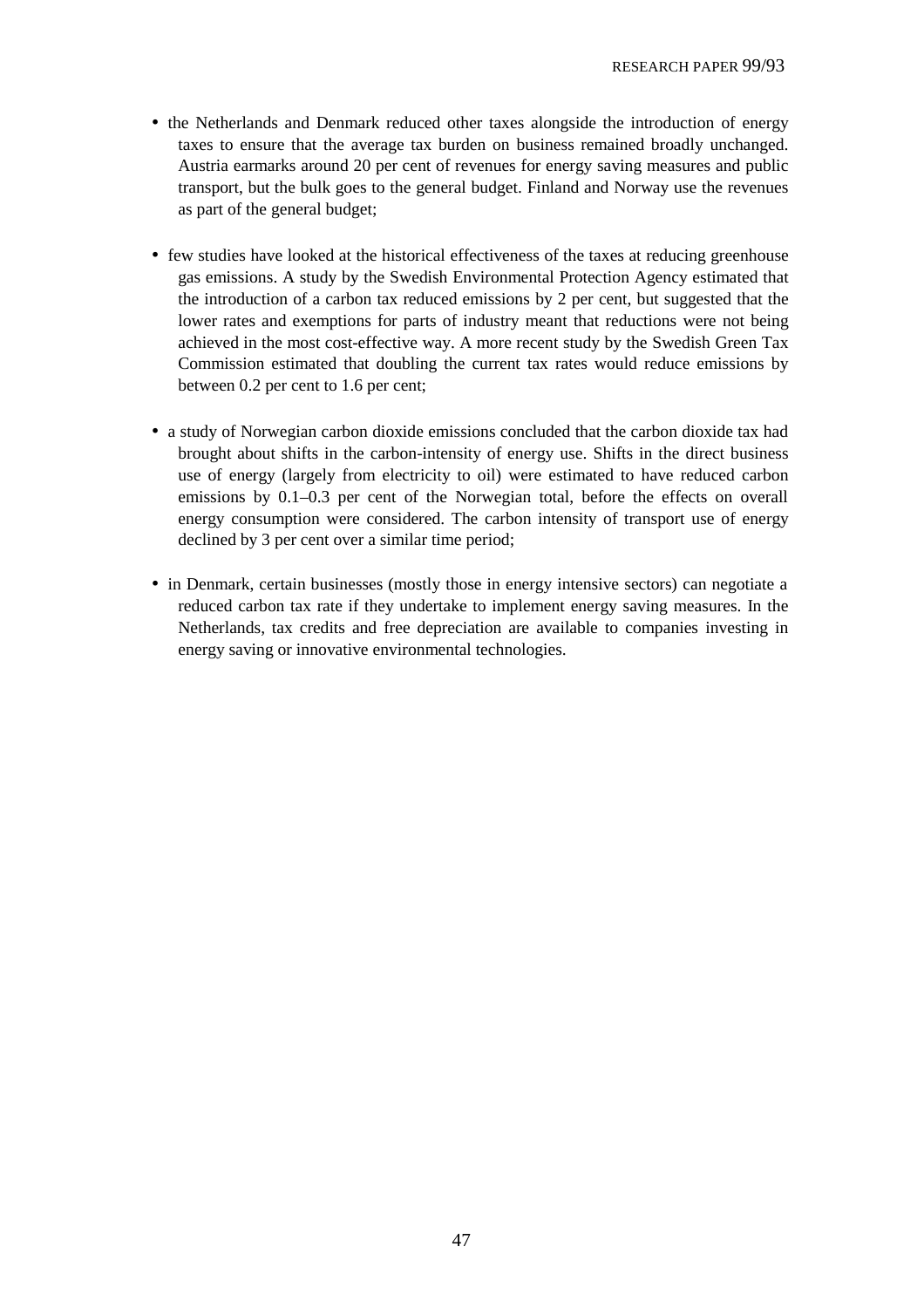# **Appendix B: Commission Communication: Climate Change** Data<sup>101</sup>

The following table provides data for each member of the EU. There is an emphasis on the year 1990 which has been adopted as the baseline against which emission changes will be measured. The share of emissions as at 1990 is presented in terms of percentage of the total EU emissions, in million tonnes of carbon dioxide equivalents, and in tonnes of carbon dioxide equivalents per capita. There is then some indication of the change in emissions between 1990 and 1994/5 followed by the agreed changes to emissions within the EU bubble both in percentage terms and million tonnes of carbon dioxide equivalents.

|                    | Share of EU<br>emissions in<br>1990 | Emissions<br>in<br>1990 in Mt<br>eq $CO2$ | Emissions in<br>1990 in t eq<br>$CO2$ per<br>capita | <b>Evolution</b> from<br>1990 to 1994<br>(%change) | <b>Evolution</b> from<br>1990 to 1995<br>% change) | Burden<br>sharing | Burden<br>sharing<br>in Mt eq<br>CO <sub>2</sub> |
|--------------------|-------------------------------------|-------------------------------------------|-----------------------------------------------------|----------------------------------------------------|----------------------------------------------------|-------------------|--------------------------------------------------|
| Austria            | 1.7                                 | 74                                        | 9.2                                                 | $-1.3$                                             | 0.6                                                | $-13%$            | 64                                               |
| Belgium            | 3.2                                 | 139                                       | 13.7                                                | 4.1                                                | 4.4                                                | $-7.5%$           | 129                                              |
| Denmark            | 1.7                                 | 72                                        | 13.7                                                | 15.2                                               | 10.0                                               | $-21%$            | 57                                               |
| Finland            | 1.7                                 | 73                                        | 14.2                                                | $-3.6$                                             | $-0.5$                                             | 0%                | 73                                               |
| France             | 14.7                                | 637                                       | 11.0                                                | $-2.9$                                             | $-1.1$                                             | 0%                | 637                                              |
| Germany            | 27.7                                | 1201                                      | 14.7                                                | $-12.1$                                            | $-12.3$                                            | $-21%$            | 949                                              |
| Greece             | 2.4                                 | 104                                       | 9.9                                                 | 3.2                                                | 4.6                                                | 25%               | 130                                              |
| Ireland            | 1.3                                 | 57                                        | 16.0                                                | 2.6                                                | 4.3                                                | 13%               | 64                                               |
| Italy              | 12.5                                | 542                                       | 9.5                                                 | $-2.9$                                             | 1.7                                                | $-6.5\%$          | 506                                              |
| Luxembourg         | 0.3                                 | 14                                        | 34.7                                                | $-10.2$                                            | $-45.0$                                            | $-28%$            | 10                                               |
| <b>Netherlands</b> | 4.8                                 | 208                                       | 13.5                                                | 3.4                                                | 7.5                                                | $-6%$             | 196                                              |
| Portugal           | 1.6                                 | 69                                        | 7.0                                                 | 6.0                                                |                                                    | 27%               | 87                                               |
| Spain              | 7.0                                 | 301                                       | 7.6                                                 | 4.0                                                | 8.0                                                | 15%               | 347                                              |
| Sweden             | 1.6                                 | 69                                        | 7.9                                                 | $-2.6$                                             | $-3.3$                                             | 4%                | 72                                               |
| UK                 | 17.9                                | 775                                       | 13.3                                                | $-6.9$                                             | $-8.4$                                             | $-12.5%$          | 678                                              |
| <b>Total EU</b>    | <b>100</b>                          | 4334                                      | 13.1                                                |                                                    |                                                    |                   | 3998                                             |

**Greenhouse gas\* emissions in the EU**  $(*CO_2 + CH_4 + N_2O)$ 

Source: "Annual European Community Greenhouse Gas Inventory 1990-1996, submission to UNFCCC", prepared by the European Environment Agency for the European Commission (DGXI), April 1999

The figures above are presented in terms of carbon dioxide equivalents. This is because carbon dioxide is held to be the most important greenhouse gas (see below). Each of the gases has been analysed as to its effect on the climate and then reported in terms of how much carbon dioxide would produce a similar effect, thus the carbon dioxide equivalent.

<sup>101</sup> Commission Communication, *Preparing for Implementation of the Kyoto Protocol*, COM(1999)230final http://europa.eu.int/comm/dg11/docum/99230\_en.htm